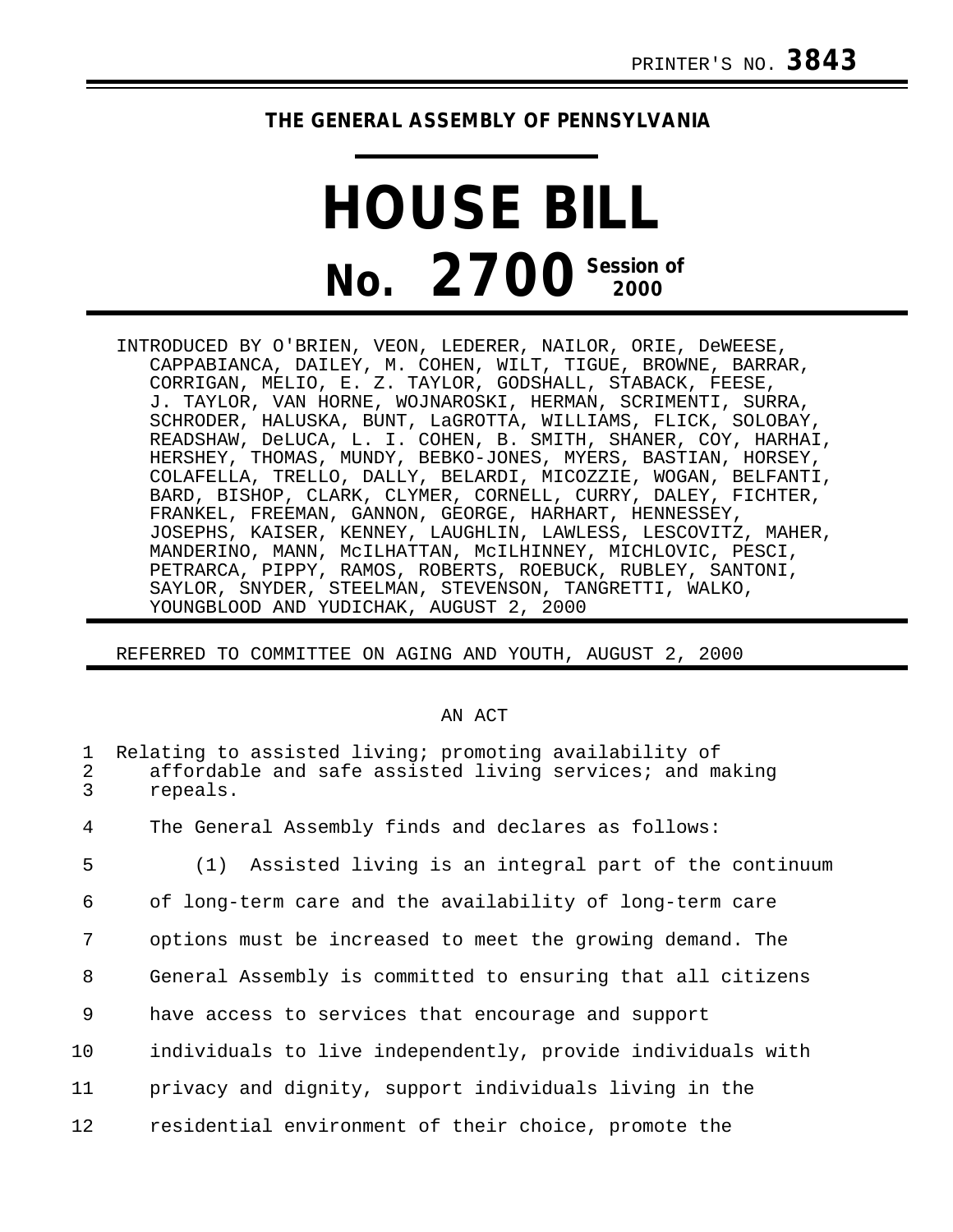1 integration of individuals into the community and 2 participation in mainstream activities and maximize 3 individual choice to promote and support changing needs and 4 preferences, including the right of individuals to make 5 decisions about their own care and to take responsibility for 6 certain risks that may result from their decisions, 7 consistent with the individual's capacity to make decisions 8 and the provider's exercise of prudent risk management 9 through negotiated risk agreements.

10 (2) This act promotes availability of affordable and 11 safe assisted living services, makes such services available 12 in a variety of housing settings and directs the Department 13 of Health, Department of Public Welfare and Department of 14 Aging to take necessary steps for the development and 15 availability of such services.

16 (3) Adequate and accurate information about assisted 17 living is essential for consumers. This act creates a clear 18 and flexible statutory structure for assisted living to meet 19 the needs of elderly persons and persons with disabilities of 20 all income levels, regardless of payment source.

21 (4) Nationally and in this Commonwealth, a general 22 concept of assisted living has emerged in recent years as an 23 important link in the continuum of care for the elderly and 24 adults with disabilities.

25 (5) Consumers needing assistance with activities of 26 daily living prefer to age in place in a residential setting 27 of their choice, supported by self-directed services 28 responsive to their needs.

29 (6) Numerous establishments are operating in this 30 Commonwealth that call themselves assisted living but which 20000H2700B3843 - 2 -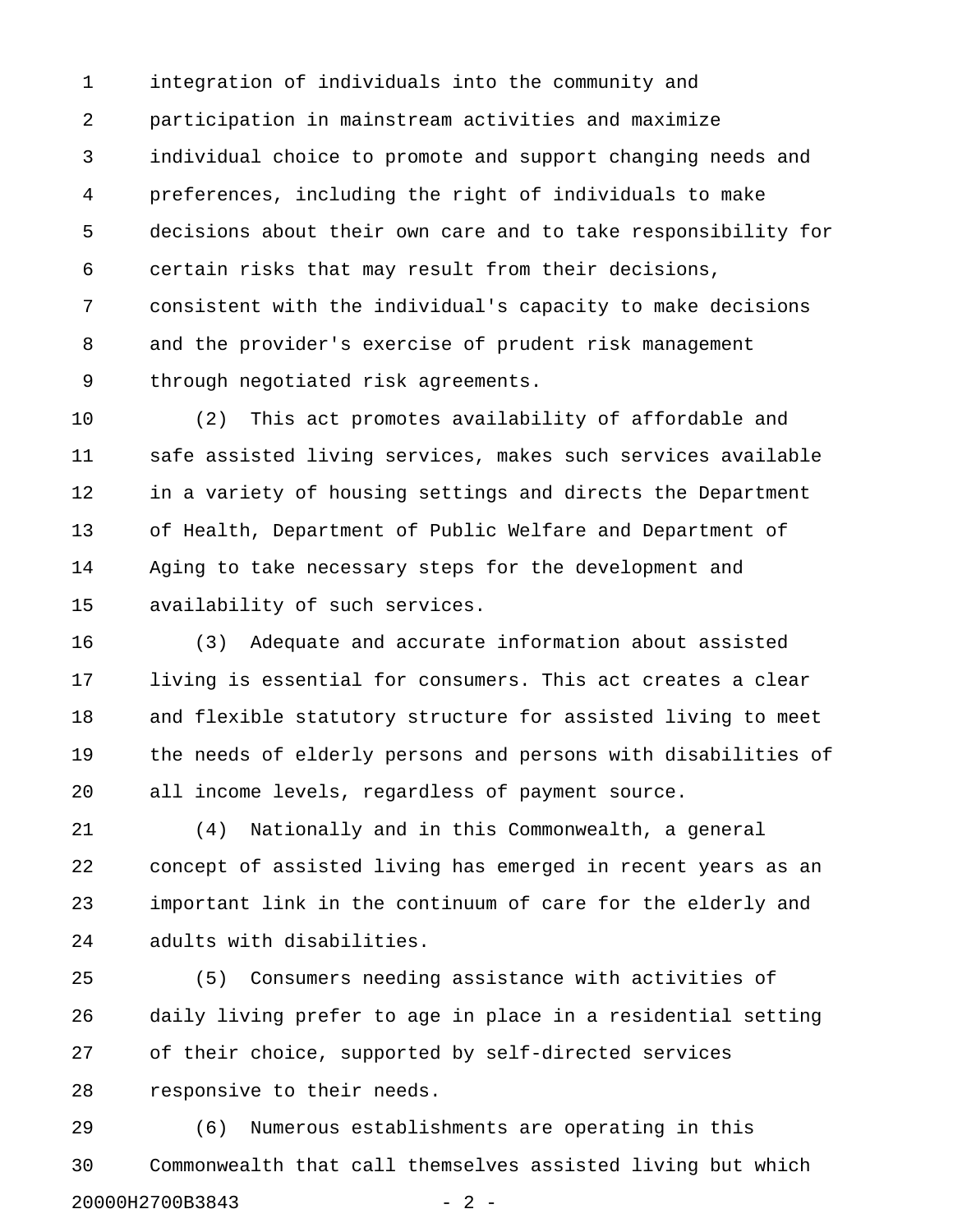1 provide disparate services and living arrangements and which 2 may or may not be licensed by the Commonwealth.

3 (7) Low-income elderly and adults with disabilities are 4 largely excluded from being able to receive assisted living 5 services and from being served in such establishments due to 6 their inability to privately pay for them.

7 (8) Due to the lack of standardized statutory and 8 regulatory definition and agency oversight, frail and 9 vulnerable elderly persons and adults with disabilities are 10 confused by the many terms and names to promote adult 11 residential services and are at risk.

12 (9) The Intra-Governmental Council on Long-Term Care has 13 considered and evaluated the concept of assisted living and 14 has recently issued a report on assisted living that includes 15 recommendations that the Commonwealth define, license, fund 16 and regulate assisted living services and residences.

17 (10) This act defines, licenses, funds and regulates 18 assisted living services and assisted living residences to 19 create a better balance of availability and public funding 20 between institutional and community-based long-term care for 21 the elderly and adults with disabilities.

22 The General Assembly of the Commonwealth of Pennsylvania 23 hereby enacts as follows:

24 Section 1. Short title.

25 This act shall be known and may be cited as the Assisted 26 Living Reform Act.

27 Section 2. Definitions.

28 The following words and phrases when used in this act shall 29 have the meanings given to them in this section unless the 30 context clearly indicates otherwise:

20000H2700B3843 - 3 -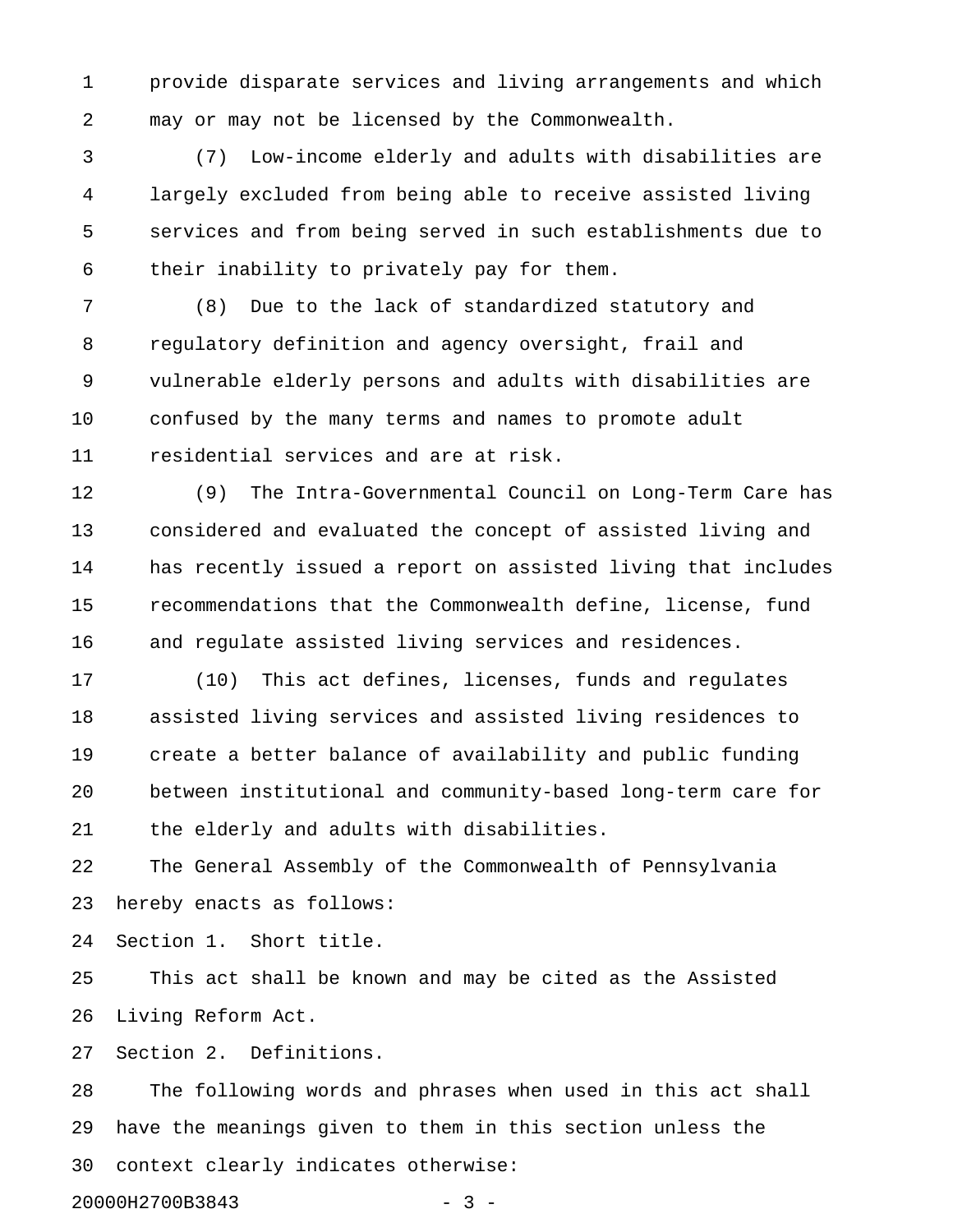1 "Abuse." One or more of the following acts:

2 (1) infliction of injury, unreasonable confinement, 3 intimidation or punishment with resulting physical harm, pain 4 or mental anguish;

5 (2) willful deprivation of services by a caretaker or 6 assisted living provider or direct service staff which are 7 necessary to maintain physical or mental health;

8 (3) sexual harassment, rape or abuse, as defined in 23 9 Pa.C.S. Ch.61 (relating to protection from abuse);

10 (4) exploitation by an act or a course of conduct, 11 including misrepresentation or failure to obtain informed 12 consent which results in monetary, personal or other benefit, 13 gain or profit for the perpetrator or monetary or personal 14 loss to the consumer;

15 (5) neglect of the consumer which results in physical 16 harm, pain or mental anguish; or

17 (6) abandonment or desertion by a caretaker.

18 "Activities of daily living." Activities, including, but not 19 limited to, eating, bathing, dressing, toileting, transferring 20 in and out of bed or in and out of a chair and personal hygiene. 21 "Adult." A person who is 18 years of age or older.

22 "Aging in place." The process of providing increased or 23 adjusted services to a person to compensate for the physical or 24 mental decline that occurs with the aging process in order to 25 maximize individual dignity and independence and permit the 26 person to remain in a familiar, residential environment for as 27 long as possible. Such services may be provided through facility 28 staff, a third party, volunteers, friends or family.

29 "Areas of severe nursing facility bed shortage." A county 30 which has a nursing bed shortage of more than 75 beds, as 20000H2700B3843 - 4 -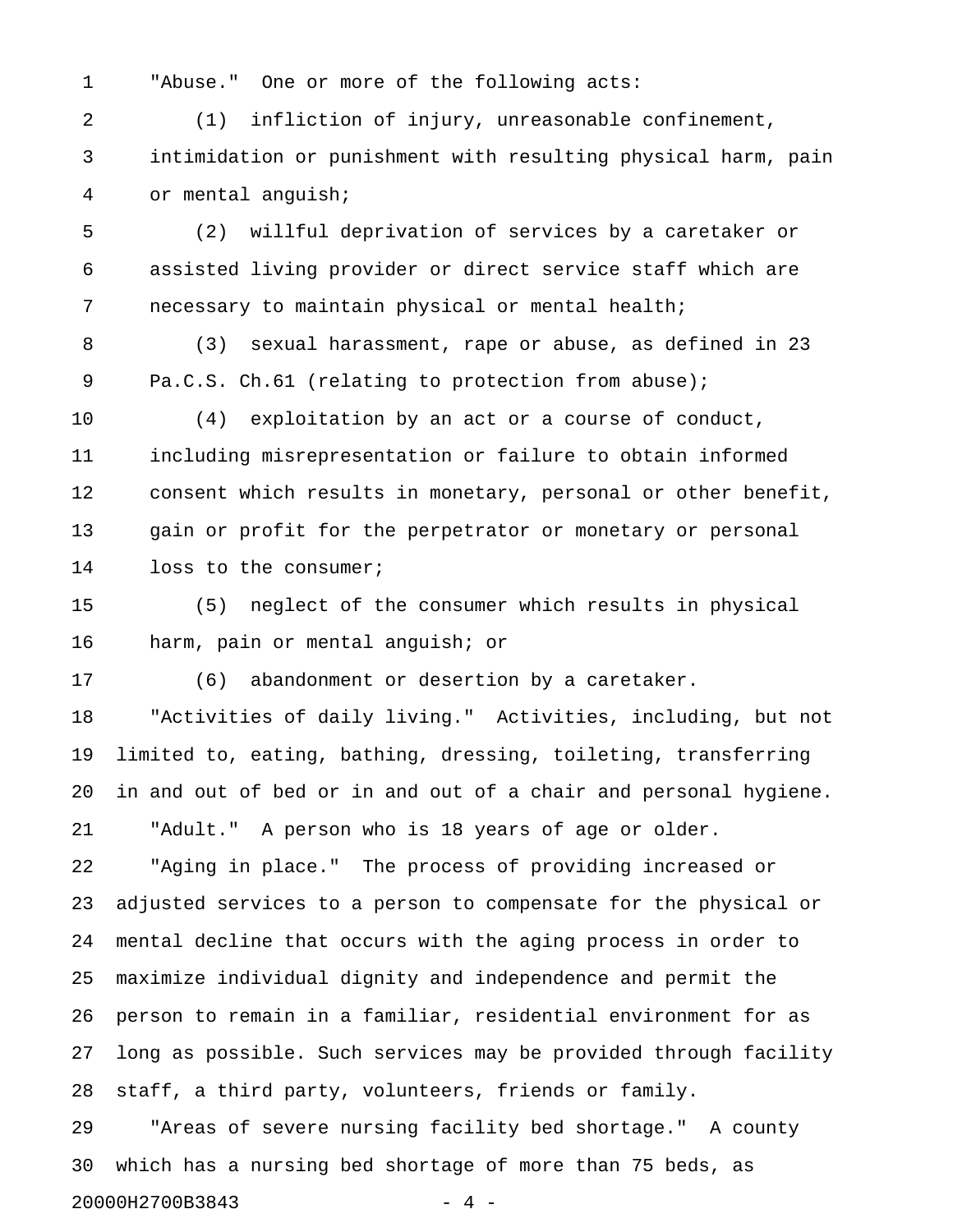1 determined by the Department of Health.

2 "Assisted living." Those assisted living services as 3 determined and self-directed by the consumer or legal 4 representative that permit and assist the consumer to live in 5 the community. The term may also include such housing assistance 6 or residency in an assisted living residence that permits 7 consumers to safely be supported in residences in which their 8 independence, dignity and ability to make choices are 9 maintained, to the extent of their capabilities.

10 "Assisted living residence." A residential setting that: 11 (1) offers, provides or coordinates a combination of 12 personal care services, activities, 24-hour supervision and 13 assisted living services, whether scheduled or unscheduled, 14 and health-related services for consumers;

15 (2) has a service program and physical environment 16 designed to minimize the need for residents to move within or 17 from the setting to accommodate changing needs and 18 preferences; and

19 (3) has an organized mission, service programs and a 20 physical environment designed to maximize residents' dignity, 21 autonomy, privacy and independence and encourages family and 22 community involvement.

23 Costs for housing and services are independent of one another 24 and residents may choose their service provider and the services 25 to be provided. Living units are single occupancy, except in 26 situations where two residents choose to share a unit, and 27 include, at a minimum, a private bathroom, bedroom, living 28 space, kitchenette and food preparation area and lockable door. 29 Assisted living residences have a goal of fostering aging in 30 place and promoting resident self-direction and active 20000H2700B3843 - 5 -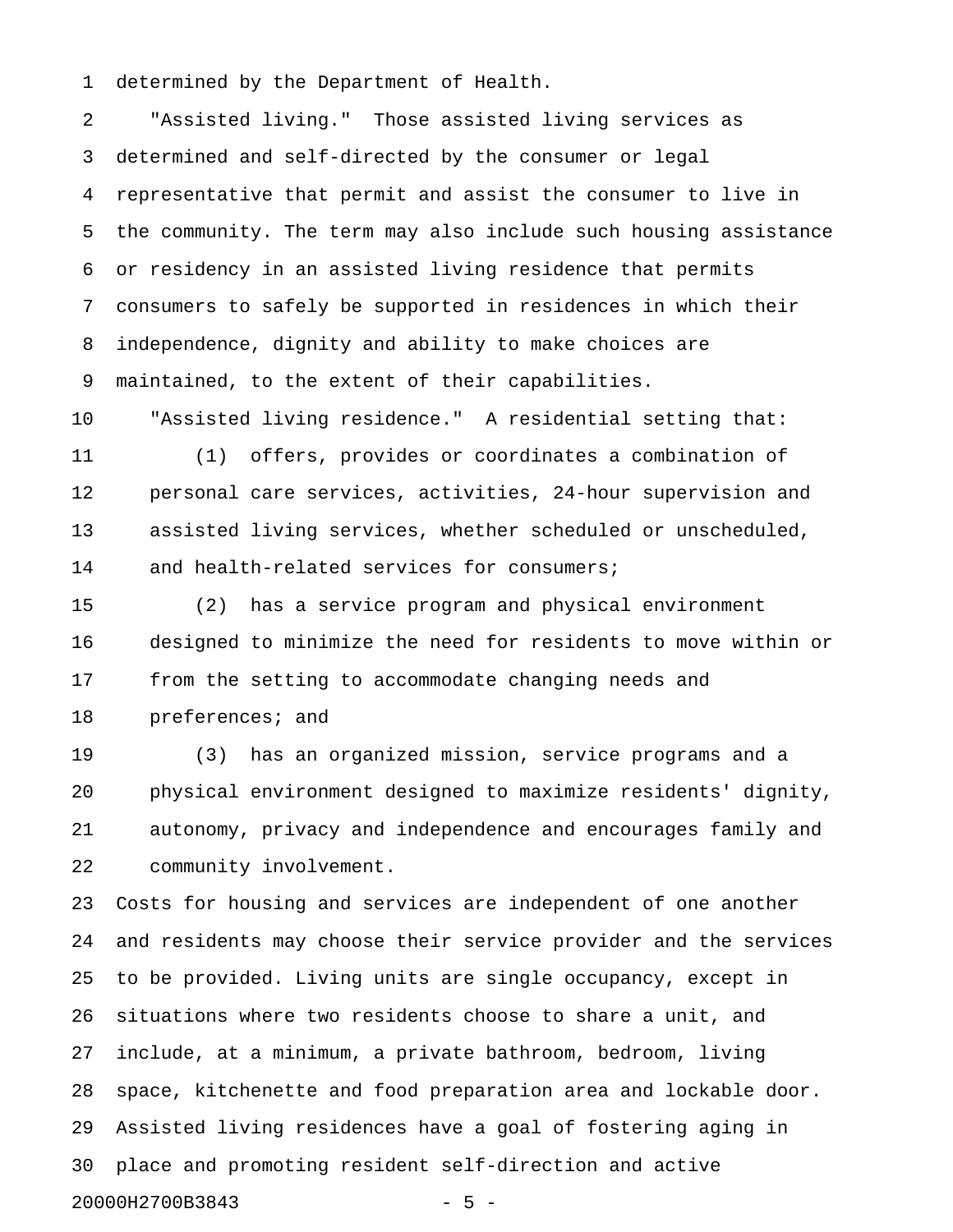1 participation in decision making while emphasizing an 2 individual's privacy and dignity through negotiated risk 3 agreements.

4 "Assisted living residency agreement." The contract or 5 contracts between a provider and a consumer regarding the 6 consumer's residency at the assisted living residence. The term 7 also includes the agreement between an assisted living residence 8 and an entity contracting for assisted living residency for the 9 consumer using public funding.

10 "Assisted living services." A combination of supportive 11 services, personal care services, personalized assistance 12 services, assistive technology and health-related services 13 designed to respond to the individual needs of those who need 14 assistance with activities of daily living and instrumental 15 activities of daily living. The term includes publicly funded 16 home-based services and community-based services available 17 through the medical assistance program and the Federal Medicaid 18 waiver program. The term also includes State-funded options for 19 home-based services and community-based services funded through 20 the Pennsylvania Department of Aging as defined in this act.

21 "Assisted living services agreement." The contract or 22 contracts between a provider and a consumer regarding the 23 provision and the terms of assisted living services, including 24 contracts between assisted living service providers and entities 25 contracting for services for consumers using public funding.

26 "Assisted Living Trust Account." All funds collected from 27 the licensure and renewal fees shall be deposited into an 28 Assisted Living Trust Account which shall be established to fund 29 the enforcement and oversight required under this act. All fines 30 collected under sections 7(b) and 8(b)(4) shall also be 20000H2700B3843 - 6 -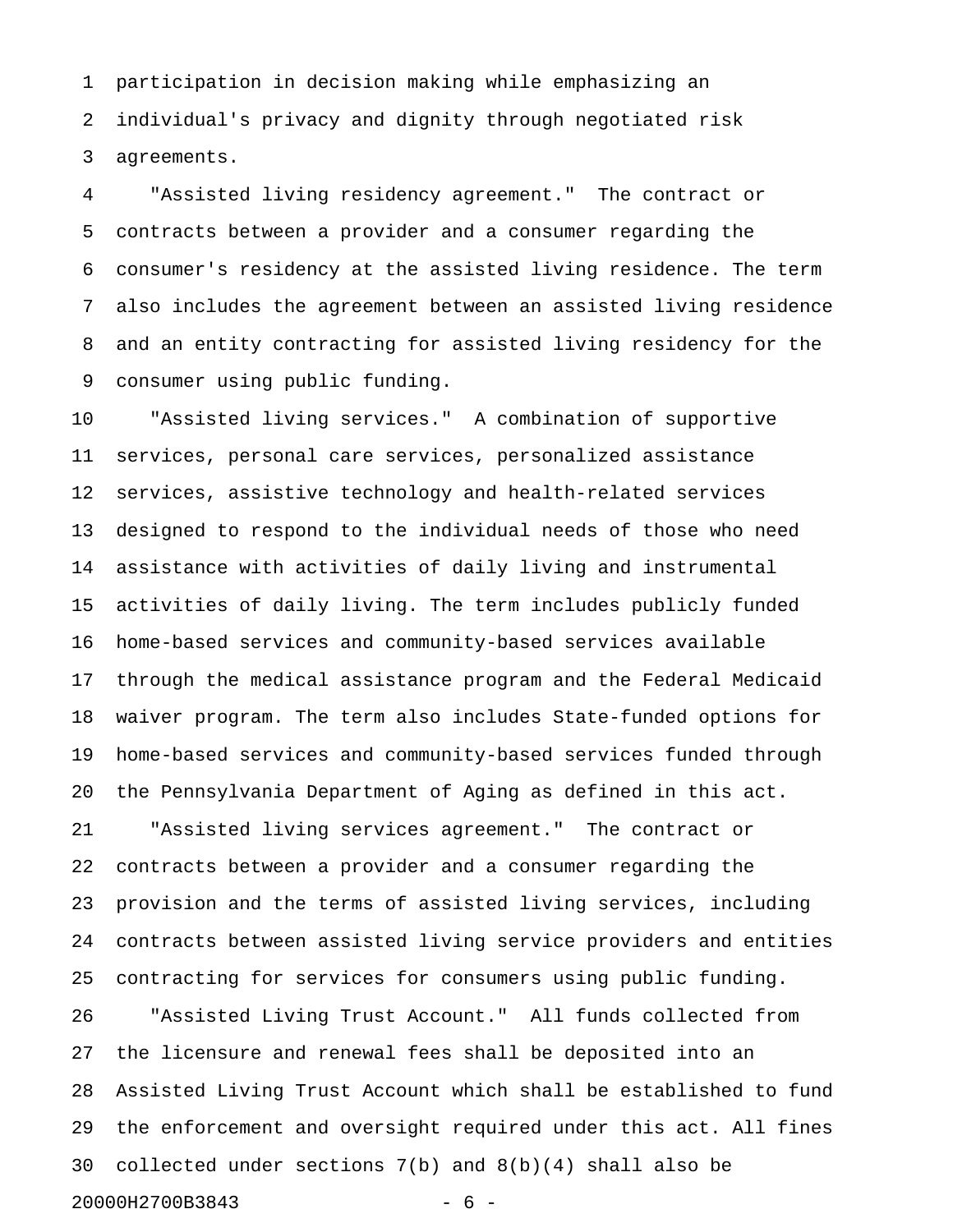1 deposited into this Assisted Living Trust Account and shall be 2 used for the same purpose.

3 "Assistive technology." Those devices and services, whether 4 medically necessary or not, that are used to increase, maintain, 5 or improve the functional capabilities of individuals with 6 disabilities which may or may not be needed to permit the person 7 to live independently. The term shall include, but not be 8 limited to, reachers, adapted telephones, reading aides and 9 other nonmedical devices.

10 "Cognitive support services." Services provided as part of a 11 coordinated care plan to individuals who have memory impairments 12 and other cognitive problems that significantly interfere with 13 their ability to carry out activities of daily living without 14 assistance and who require that supervision, monitoring and 15 programming be available to them 24 hours per day, seven days 16 per week in order for them to reside safely in the setting of 17 their choice, including the following: assessment, health 18 support services and a full range of dementia-capable activity 19 programming and crisis management.

20 "Complete compliance." When there are no Class I, II or III 21 violations, an Assisted Living Residence or Assisted Living 22 Services Provider shall be deemed in complete compliance. 23 "Comprehensive assessment." A thorough review of a 24 consumer's status in a number of functional areas, including a 25 brief personal history. The term includes physical health, 26 emotional health, cognitive functioning, physical functioning, 27 ability to carry out activities of daily living, informal 28 supports, environmental factors and finances. Comprehensive 29 assessment will be completed by options or the local area agency 30 on aging. Comprehensive assessment will only be completed where 20000H2700B3843 - 7 -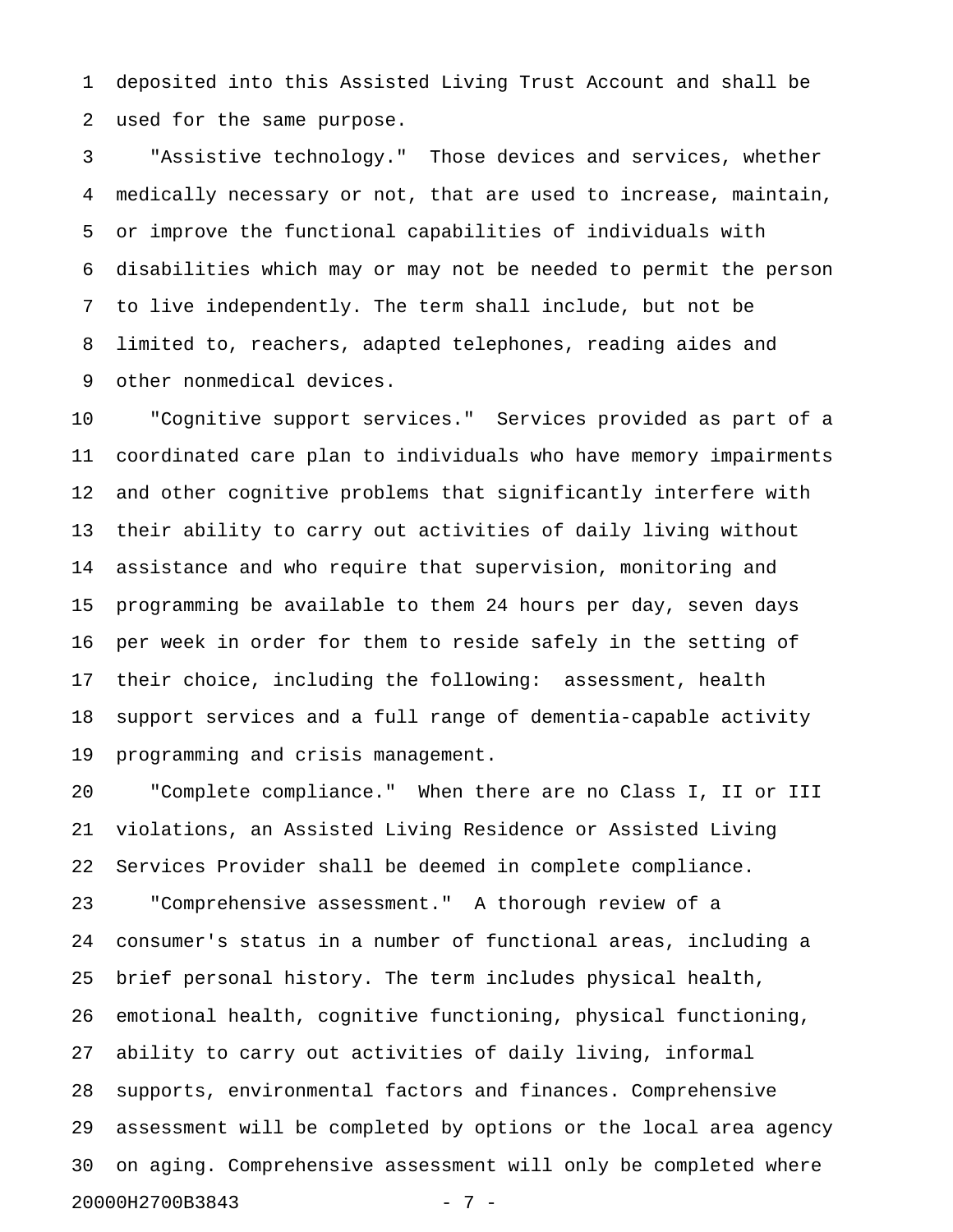1 a consumer needs or is contracting for personal care services 2 from an assisted living residence or assisted living services 3 provider.

4 "Consumer." A person who receives or is in need of assisted 5 living services, who lives in an assisted living residence or 6 who is in need of supportive housing to remain in the community. 7 "Coordinated care plan." A plan designed to meet a 8 resident's individual physical, mental, assistive technology, 9 and psychosocial needs. They are to be completed within 15 days 10 of admission or the start of service delivery and are reviewed 11 every 3 months and, if necessary, revised. Care planning is done 12 by an interdisciplinary team that includes the resident, the 13 resident's legal representative, and/or the resident's family 14 member; and services necessary shall be provided the consumer 15 until the plan is finalized and in operation.

16 "Direct care staff." A person who directly assists residents 17 with activities of daily living, provides services or is 18 otherwise responsible for the health, safety and welfare of 19 residents.

20 "EPSDT." Early and periodic screening diagnosis and 21 treatment which is Federally mandated and medically necessary 22 for medical assistance beneficiaries under 21 years of age. 23 "Federally funded home and community-based services waiver 24 slots and services." The packages of services which are 25 federally funded, in part, pursuant to a waiver of Title XIX of 26 the Social Security Act (42 U.S.C. § 1396 et seq.) and which are 27 available in designated numbers to individuals eligible for 28 Pennsylvania medical assistance who qualify for the nursing 29 facility level of care but who elect home and community-based 30 services in lieu of institutionalization in a nursing facility. 20000H2700B3843 - 8 -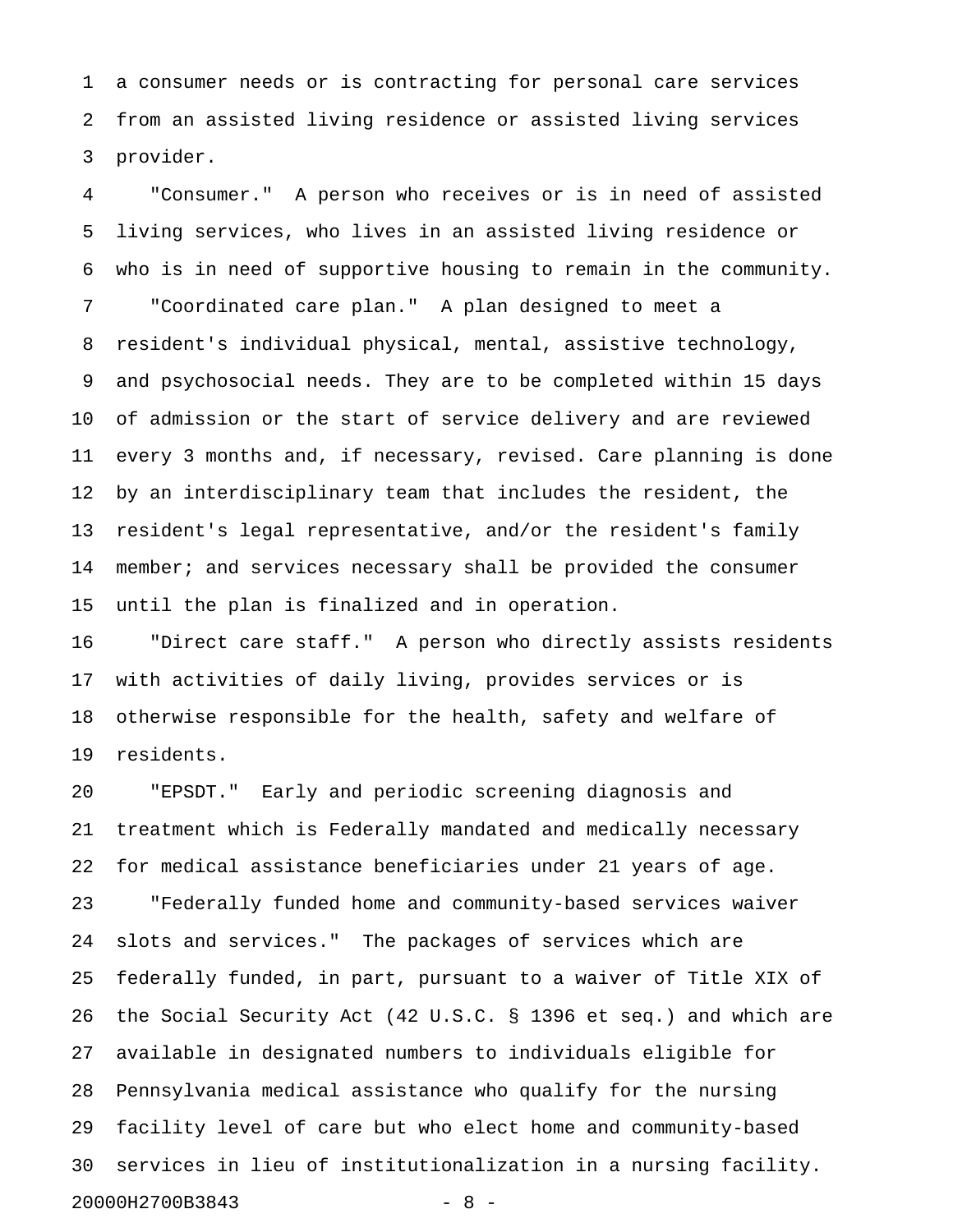1 "Financial management." A service provided by a 2 representative payee or a guardian or power of attorney for a 3 consumer or when a consumer needs assistance in budgeting and 4 spending for his or her personal needs. Where funds are kept for 5 the consumer by one of these people, written receipts must be 6 obtained for all cash disbursements, including those to the 7 consumer.

8 "Health Choices." The Pennsylvania medical assistance 9 mandatory managed care program.

10 "Home Health Care." Intermittent or part-time nursing 11 services or other therapeutic services furnished by a home 12 health agency lawfully permitted to do so.

13 "Immobile person." An individual who is unable to move from 14 one location to another or who has difficulty in understanding 15 and carrying out instructions without the continual and full 16 assistance of other persons or who is incapable of independently 17 operating a device such as a wheelchair, prosthesis, walker or 18 cane to exit a building.

19 "Instrumental activities of daily living." The term 20 includes, but is not limited to, meal preparation, taking 21 medication, using the telephone, handling finances, banking and 22 shopping, light housekeeping, heavy housekeeping and getting to 23 appointments.

24 "Legal representative." A person duly authorized by law to 25 take certain action on behalf of a consumer, including, but not 26 limited to, legal counsel, a court-appointed guardian, an 27 attorney-in-fact under a durable power of attorney, an agent 28 under a health care proxy or a representative payee, a spouse or 29 an adult child of the consumer.

30 "Living unit." A room, apartment, cottage or other self-20000H2700B3843 - 9 -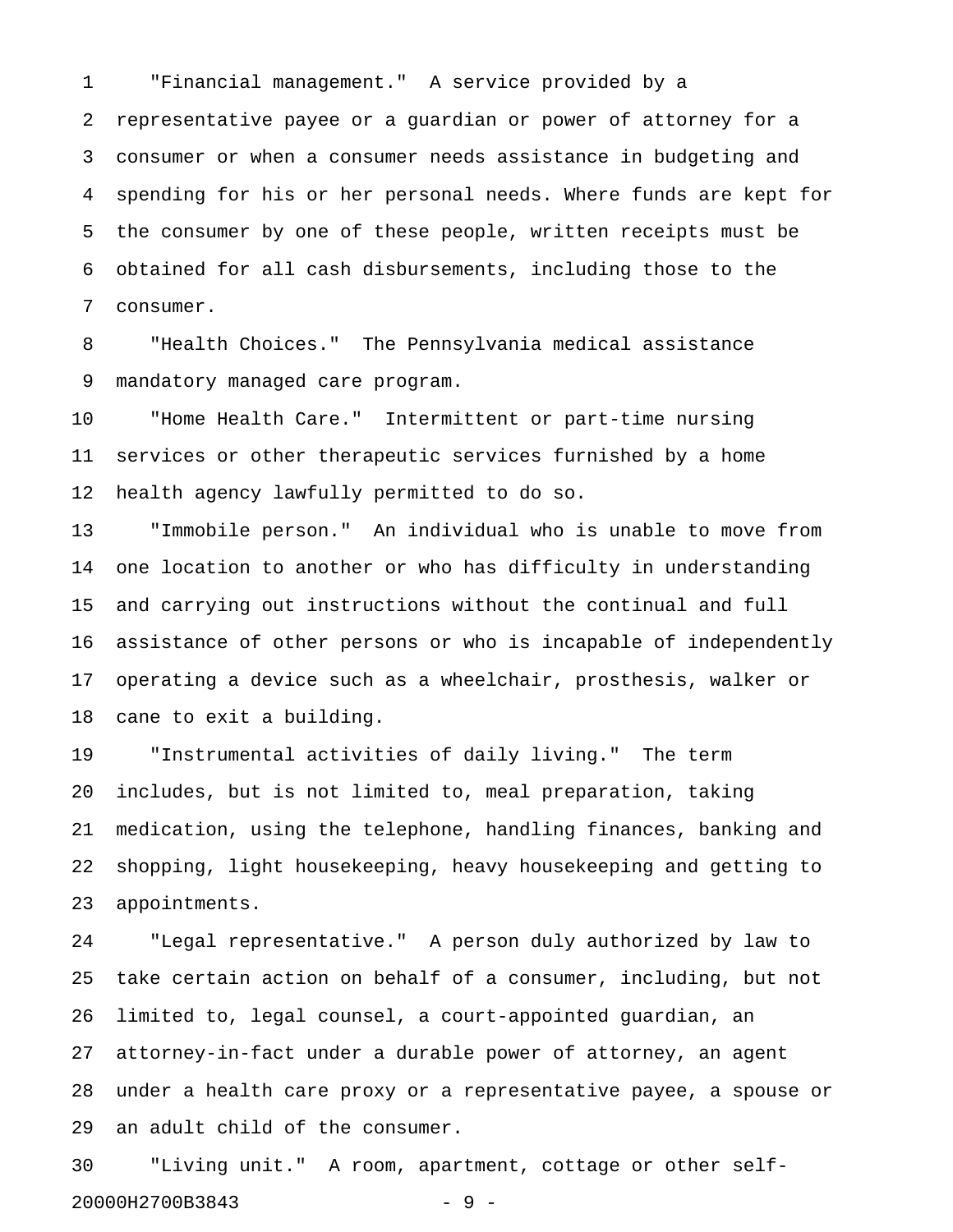1 contained unit which need not be shared except by choice of the 2 resident and which is capable of being locked by the resident 3 and which has its own bathroom, including a toilet, sink, shower 4 or bath; its own kitchenette or food preparation area, including 5 counter space, microwave, refrigerator, cabinet and sink or 6 other food provision determined by choice of the resident; its 7 own sleeping area and its own living area, unless adjustments 8 have been made to accommodate persons who are significantly 9 cognitively impaired.

10 "Long-term care nursing facility." A licensed facility that 11 provides either skilled or intermediate nursing care or both 12 levels of care to two or more patients unrelated to the licensee 13 for a period exceeding 24 hours. Intermediate care facilities 14 exclusively for the mentally retarded, commonly referred to as 15 ICF/MR or ICF/ORC, personal care homes, domiciliary care homes 16 and assisted living residences as defined by statute shall not 17 be considered long-term care nursing facilities for the purpose 18 of this act.

19 "Long-term care ombudsman." An agent of the Department of 20 Aging who investigates and seeks to resolve complaints made by 21 or on behalf of older individuals or adults with disabilities 22 who are consumers of assisted living services, pursuant to 23 section 2203-A of the act of April 9, 1929 (P.L.177, No.175), 24 known as The Administrative Code of 1929. Complaints may relate 25 to action, inaction or decisions of providers of assisted living 26 services or residences, of public agencies or of social service 27 agencies, or their representatives, which may adversely affect 28 the health, safety, welfare, interests, preferences or rights of 29 consumers.

30 "Managed care plan." A health care plan that uses a 20000H2700B3843 - 10 -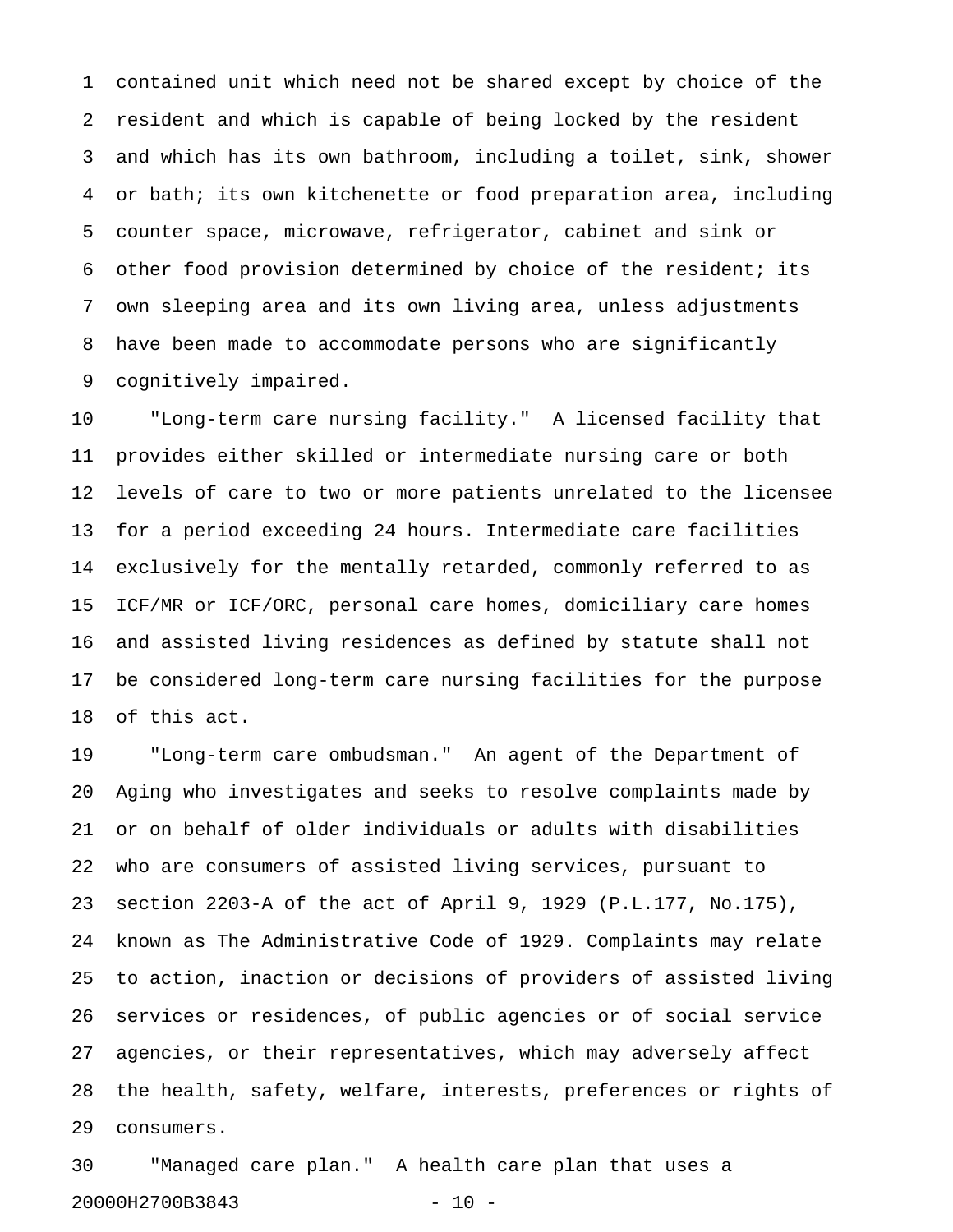1 gatekeeper to manage the utilization of health care services; 2 integrates the financing and delivery of health care services to 3 enrollees by arrangements with health care providers selected to 4 participate on the basis of specific standards; and provides 5 financial incentives for enrollees to use the participating 6 health care providers in accordance with procedures established 7 by the plan as is defined in section 2102 of the act of May 17, 8 1921 (P.L.682, No.284), known as The Insurance Company Law of 9 1921. The term includes an entity, including a municipality, 10 whether licensed or unlicensed, that contracts with or functions 11 as a managed care plan to provide health care services to 12 enrollees. The term does not include ancillary service plans or 13 an indemnity arrangement which is primarily based upon a fee for 14 service method of payment.

15 "Medical assistance consumer." An individual who receives or 16 is eligible to receive assisted living services through home and 17 community-based services waivers funded by the Department of 18 Public Welfare.

19 "Mobile person." An individual who is physically and 20 mentally capable of vacating the home on the individual's own 21 power or with limited assistance in the case of an emergency, 22 including the capability to ascend or descend stairs if present 23 on the exit path. The term includes a person who is able to 24 effectively operate a device required for moving from one place 25 to another and to understand and carry out instructions for 26 vacating premises.

27 "Negotiated or shared risk." The process by which a consumer 28 or his or her legal representative formally negotiates with 29 assisted living providers about the risks he or she is willing 30 to assume in providing services and in the resident's living 20000H2700B3843 - 11 -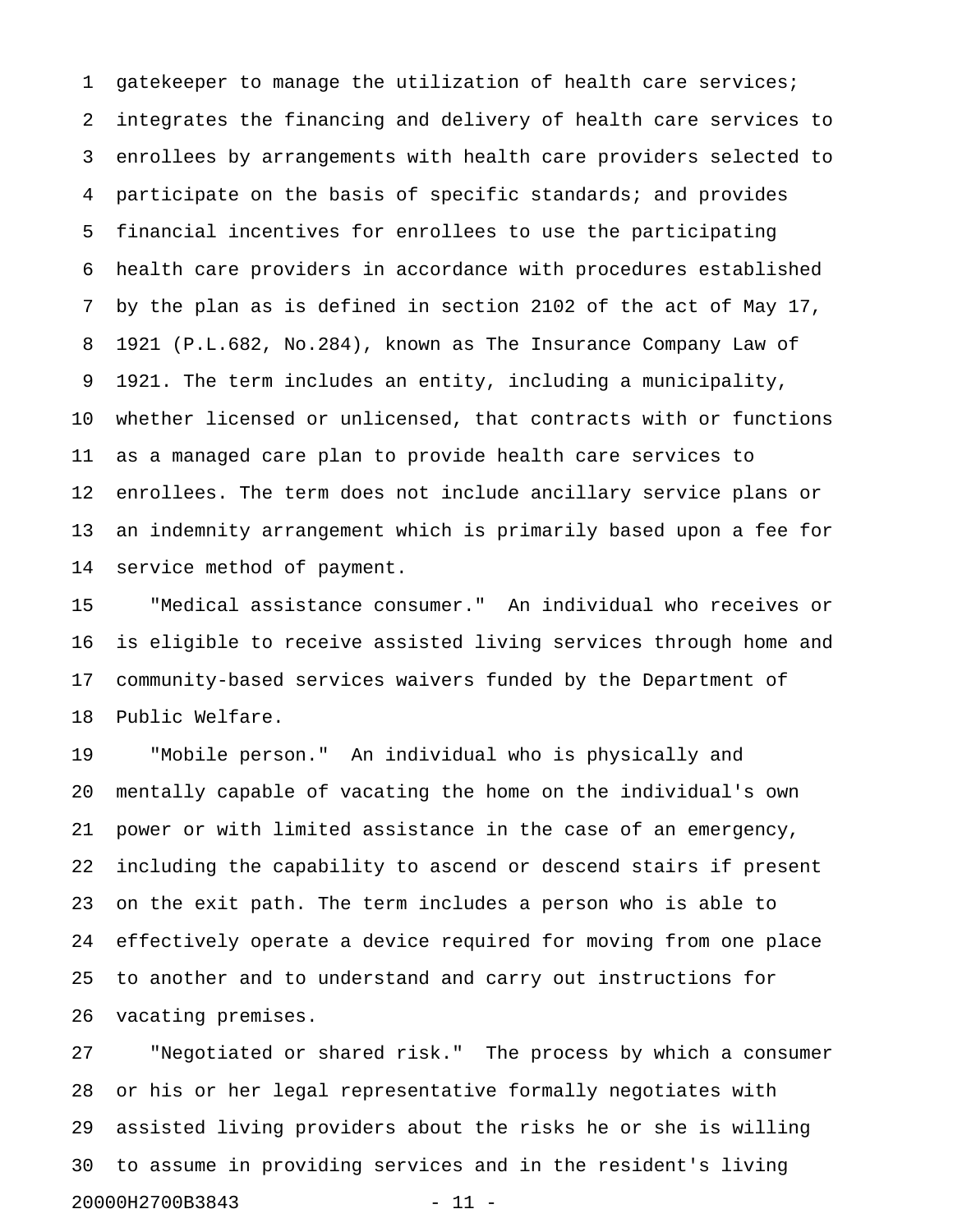1 environment.

2 "Omission of a material fact." Failure to state a material 3 fact required to be stated in any disclosure statement or 4 filing.

5 "Options." The Long Term Care Pre-admission Assessment 6 Program and the community services for nursing facility eligible 7 persons administered by the Department of Aging and operated by 8 Area Agencies on Aging.

9 "Personal care home" or "PCH." Premises on which food, 10 shelter and personal assistance or supervision are provided for 11 a period exceeding 24 hours for four or more adults who are not 12 relatives of the operator, who do not require the services of a 13 licensed long-term care nursing facility, except as provided in 14 section 6(b), and who do require assistance or supervision in 15 matters such as dressing, bathing, diet, financial management, 16 evacuation of a residence in the event of an emergency or 17 medication prescribed for self-administration.

18 "Personal care services." Assistance or supervision in 19 matters such as dressing, bathing, diet, financial management, 20 evacuation of the resident in the event of an emergency or 21 medication prescribed for self-administration. For cognitively 22 impaired individuals, personal care services shall include 23 monitoring and routinely assessing individuals' health status 24 with a focus on preventing unnecessary comorbidities.

25 "Providers." Individuals, organizations or entities who 26 assume responsibility and contract with a consumer to provide 27 assisted living services either in the consumer's home or in an 28 assisted living residence. The term also includes individuals, 29 organizations or entities who provide cognitive support 30 services.

20000H2700B3843 - 12 -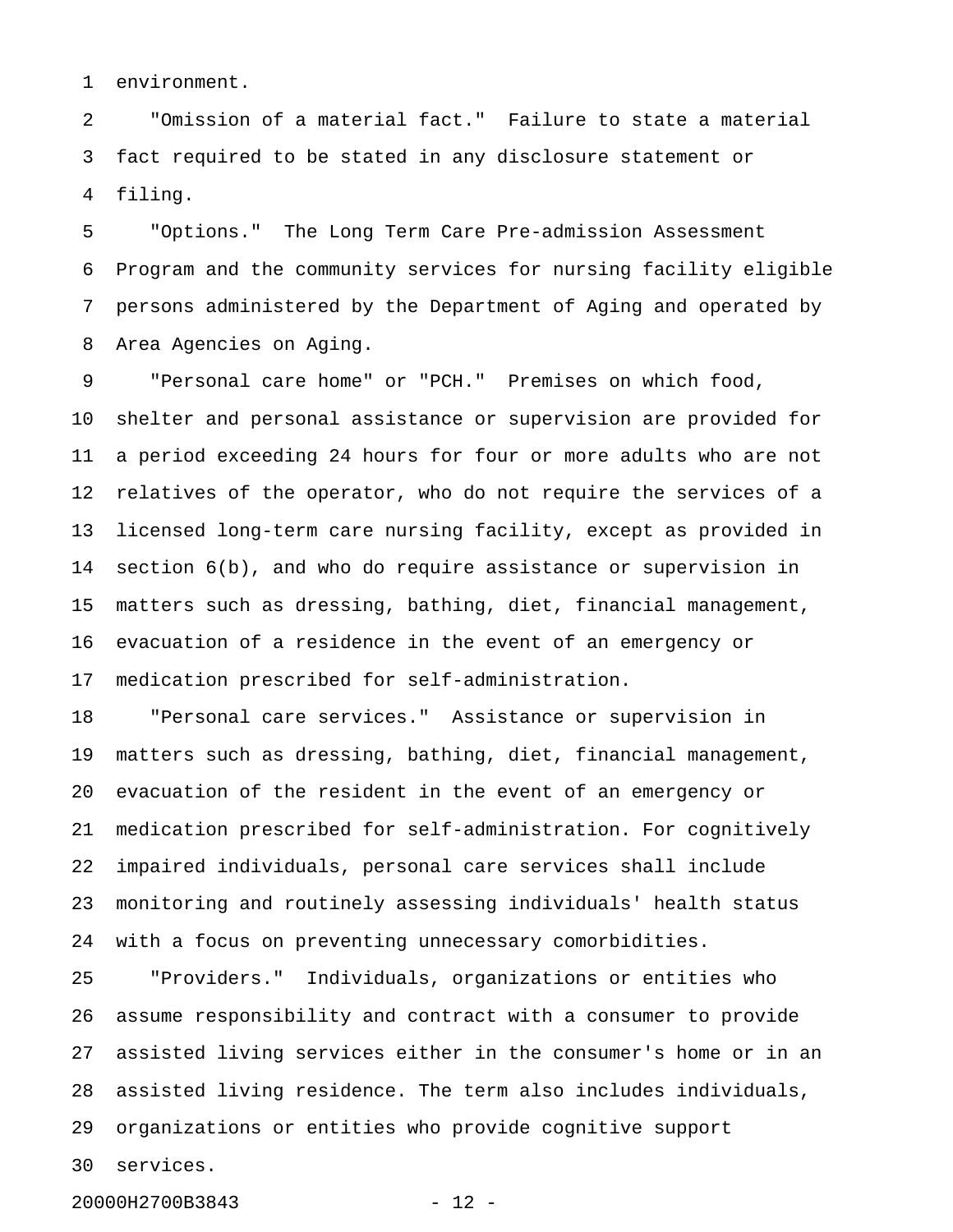1 "Publicly funded assisted living" or "publicly funded home 2 and community-based services." Assisted living funded through 3 federally funded home and community-based services waiver slots, 4 state-funded options home and community-based services slots, 5 the supplemental security income paid to personal care boarding 6 homes or publicly funded housing costs needed to avoid nursing 7 facility placement as defined in section 9.

8 "Qualified couple for cost of living increase." Two 9 qualified persons, living together, who are considered a couple 10 under the Supplemental Security Income program, Title XVI of the 11 Social Security Act (49 Stat. 620, U.S.C. § 301 et seq.). 12 "Qualified persons for cost of living increase." Persons 13 meeting the nonfinancial, categorical eligibility requirements 14 under Title XIX of the Social Security Act (49 Stat. 620, U.S.C. 15 § 301 et seq.) as aged, blind or disabled and receiving or 16 applying for long-term care services under a special income 17 level.

18 "Restraint." A chemical or mechanical device used to 19 restrict the movement or normal function of an individual or a 20 portion of the individual's body, including geriatric chairs; 21 posey; chest, waist, wrist or ankle restraints; locked 22 restraints; and locked doors to prevent egress. The term does 23 not include devices used to provide support for the achievement 24 of functional body position or proper balance as long as the 25 device can easily be removed by the resident.

26 "Skilled or intermediate nursing care." Professionally 27 supervised nursing care and related medical and other health 28 services provided directly or under the direction of the 29 licensed entity for a period exceeding 24 hours to an individual 30 not in need of hospitalization, but whose needs can only be met 20000H2700B3843 - 13 -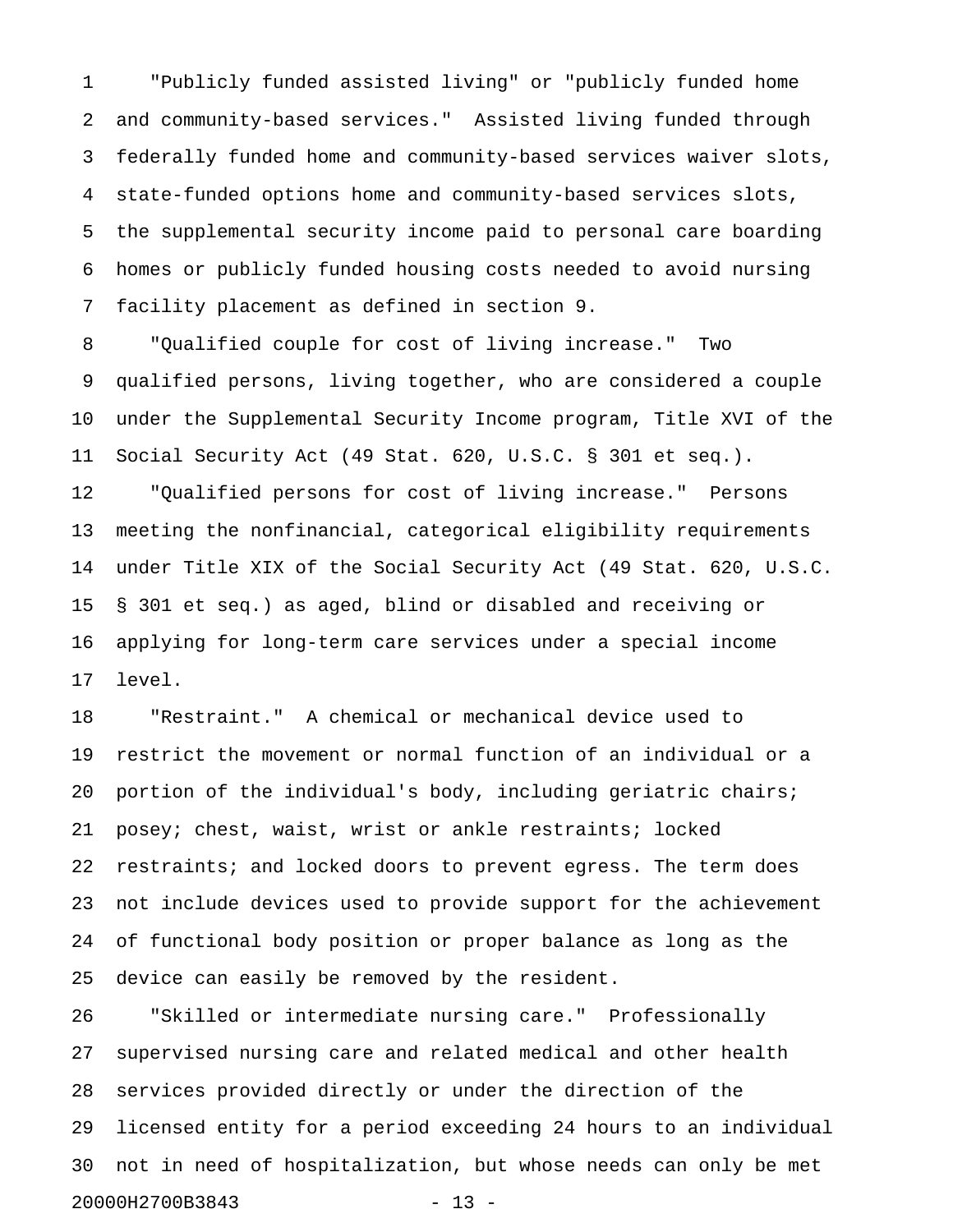1 in a long-term care nursing facility on an inpatient basis 2 because of illness, disease, injury, convalescence or physical 3 or mental infirmity. The term includes, but is not limited to, 4 the provision of inpatient services that are needed on a daily 5 basis by the resident, ordered by and provided under the 6 direction of a physician, which require the skills of 7 professional personnel, such as registered nurses, licensed 8 practical nurses, physical therapists, occupational therapists, 9 speech pathologists or audiologists.

10 "State-funded assisted living." State-funded options home 11 and community-based services or publicly funded housing needed 12 to avoid nursing facility placement as described in section  $13 \quad 5(0)$ .

14 "State-funded options home and community-based services 15 slots" and "State-funded home and community-based services." 16 Packages of services funded without Federal money which are 17 available in designated budgeted numbers to individuals with 18 incomes under 400% of the Federal Supplemental Security Income 19 (SSI) level who qualify for the nursing facility level of care. 20 "Substantial compliance." When there are no Class I or II 21 violations and the number and nature of individual Class III 22 violations when considered together do not comprise a 23 substantial adverse risk to health, safety and well-being, an 24 assisted living residence or assisted living services provider 25 shall be deemed to be in substantial compliance. 26 Section 3. Assisted living services and residences authorized. 27 Assisted living services are authorized under this act 28 subject to the standards set in section 4 and in the settings 29 authorized under section 5. Not included in this act are adult

20000H2700B3843 - 14 -

30 residential facilities administered, approved and/or licensed by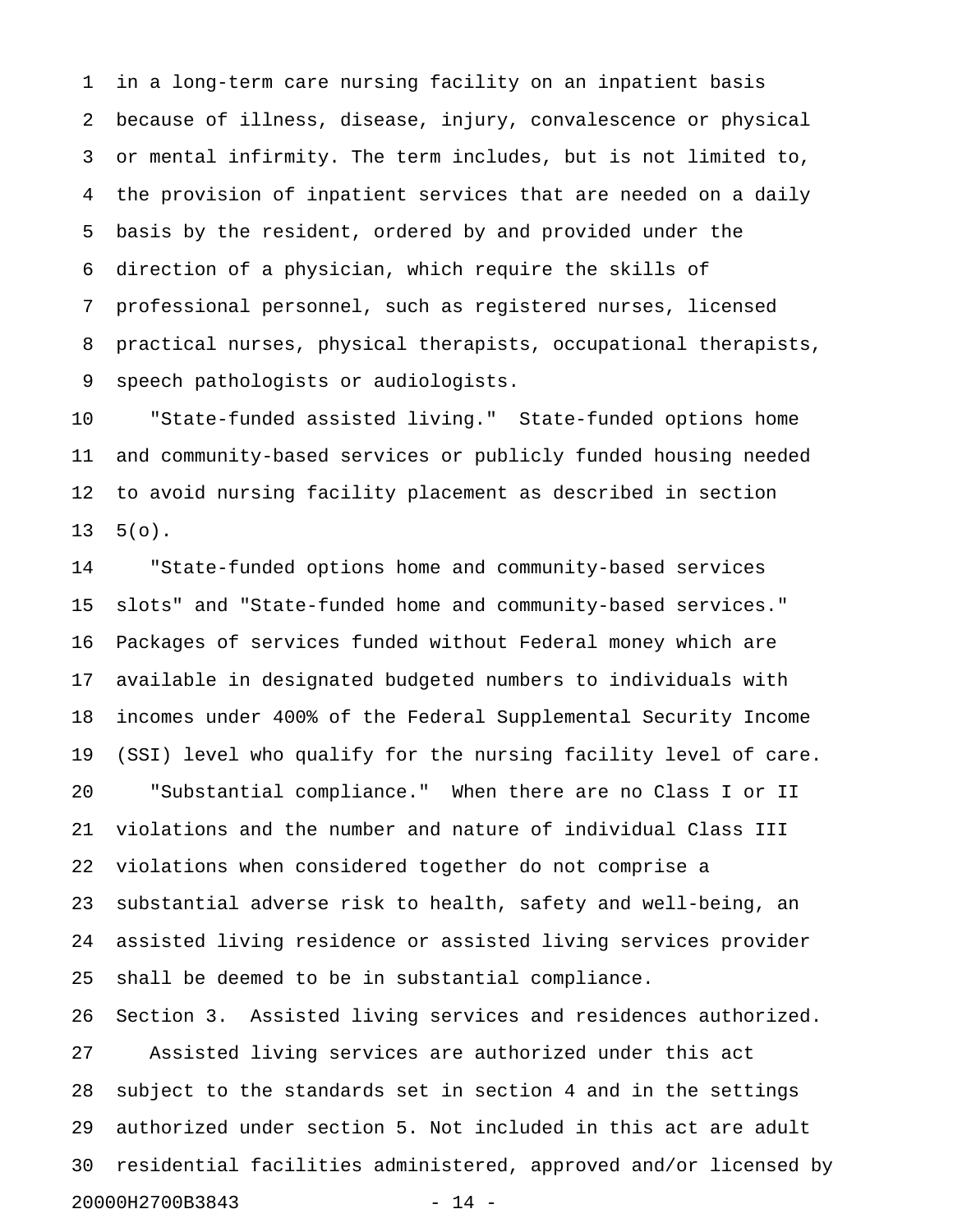1 agencies whose primary purpose is related to mental health, 2 mental retardation or drug and alcohol.

3 Section 4. Standards for assisted living services.

4 The following standards for assisted living services shall 5 apply:

6 (1) Assisted living encourages and supports individuals 7 to live independently in the residential environment of their 8 choice with privacy and dignity.

9 (2) Assisted living promotes integration of individuals 10 into the community and participation in the mainstream of 11 activities.

12 (3) Assisted living maximizes consumer choice to promote 13 and support the consumer's changing needs and preferences. 14 Consumer choice includes the right of individuals to make 15 decisions about their own care and to take responsibility for 16 certain risks that may result from their decisions, 17 consistent with the individual's capacity to make decisions 18 and the provider's exercise of prudent risk management 19 through negotiated assisted living service and/or residency 20 agreements.

21 (4) Assisted living services must be consumer oriented 22 and meet professional standards of quality.

23 Section 5. Assisted living services.

24 (a) Licensure requirements.--An entity not already licensed 25 by the Department of Health that either coordinates and provides 26 or coordinates and subcontracts for assisted living services for 27 payment must be licensed by the Department of Health as an 28 assisted living service provider before it can and for so long 29 as it does provide such services to call itself an assisted 30 living provider or to otherwise hold itself out as providing 20000H2700B3843 - 15 -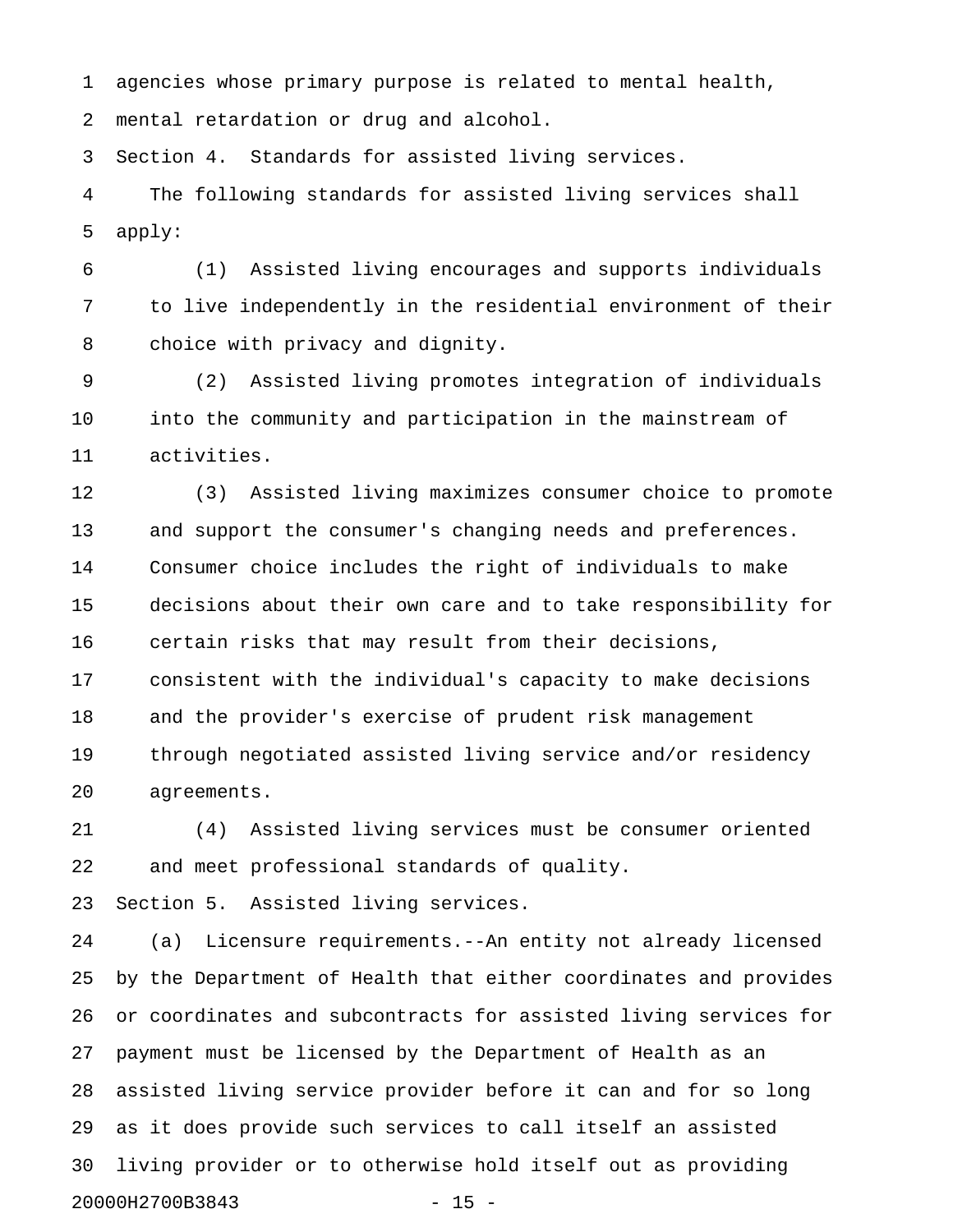1 assisted living services. State-designated agency programs, such 2 as Area Agencies on Aging and centers for Independent Living, 3 guardians and family members and low-income housing as is 4 described in section 9(b) are entities which are exempt from 5 this requirement. Other entities providing separate components 6 of assisted living services must be licensed by the appropriate 7 authority to provide that care, as is required by law. Complete 8 compliance with all regulations, including all training 9 requirements, is required prior to licensure. Applications for 10 licensure as an assisted living service provider shall include a 11 fee of \$300 payable to the Commonwealth which shall be deposited 12 into the Assisted Living Trust Account. Applications for bi-13 annual renewal of licensure shall include a fee of \$150 payable 14 to the Commonwealth which shall be deposited into the Assisted 15 Living Trust Account.

16 (b) Agreement.--All assisted living services provided by 17 licensed assisted living service providers shall be provided 18 pursuant to an assisted living service agreement. The Department 19 of Health shall ensure the adequate staffing and training of 20 personnel at the State, regional and county level necessary to 21 adequately inspect assisted living residences and monitor and 22 enforce final rules and regulations adopted by the Department of 23 Health.

24 (c) Disclosure.--The Department of Health shall require full 25 and fair advance disclosure of all terms and conditions of the 26 provider-consumer assisted living services agreement to all 27 consumers, including those whose services are publicly funded. 28 Omission or misrepresentation of a material fact in the 29 disclosure shall be a complete defense for the consumer against 30 any claims for payment by the provider. 20000H2700B3843 - 16 -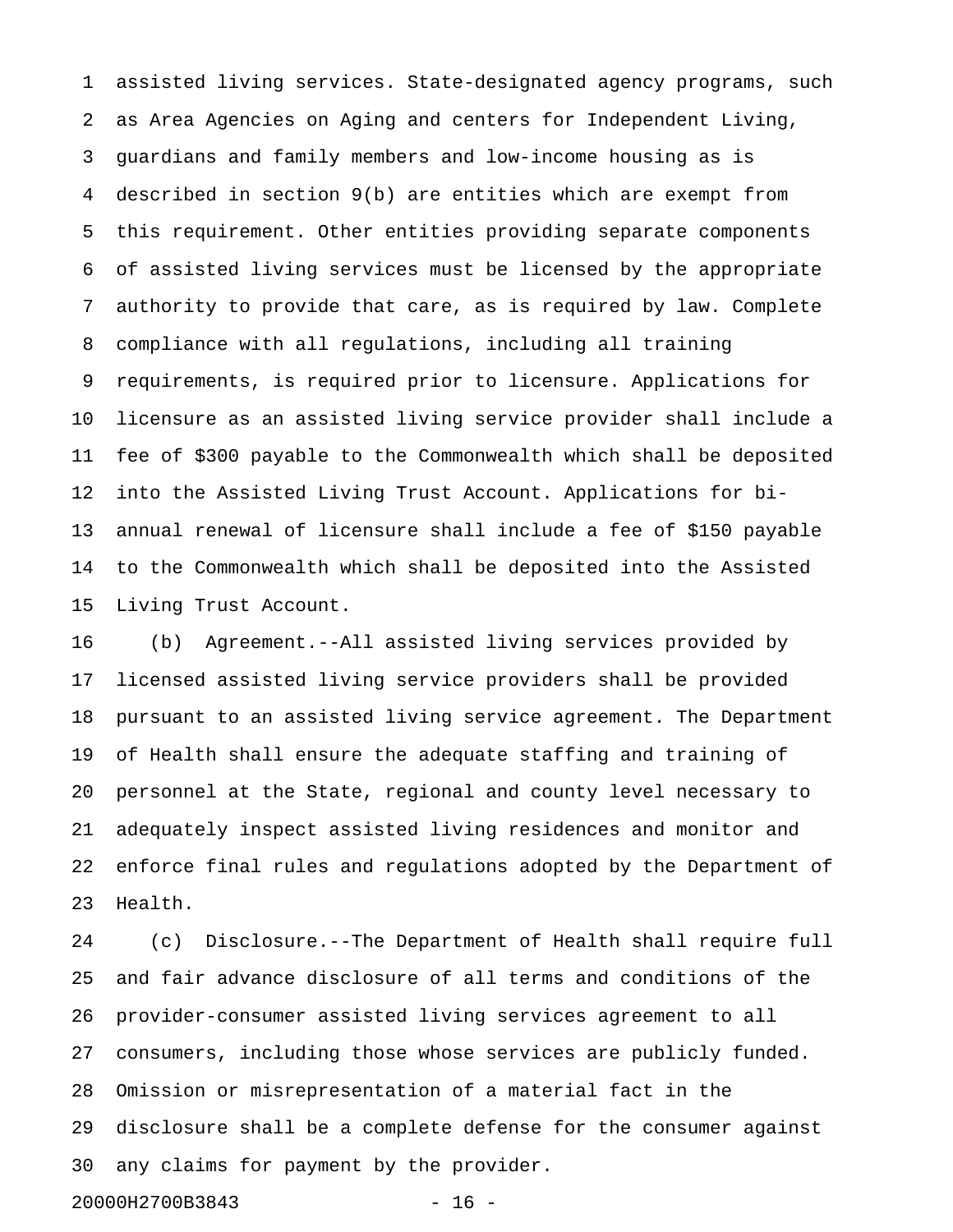1 (d) Outcome measures.--The Department of Health shall 2 establish outcome measures which shall include consumer 3 satisfaction, quality of life and other measures consistent with 4 the standards set forth in section 4(a) to utilize in oversight 5 of entities with assisted living licenses.

6 (e) Regulations.--The Department of Health shall promptly 7 develop regulations which shall apply to all assisted living 8 services licensed providers without regard to whether their 9 services are publicly funded. The regulations shall reflect the 10 importance of the consumer in determining quality and shall set 11 forth standards for shared risk consistent with this act. The 12 regulations shall also require assisted living providers to 13 submit information for the long-term care data base as is set 14 forth in section 10.

15 (f) Services available.--Consumers who receive assisted 16 living services may utilize the services of the Department of 17 Aging Ombudsperson Program and the Department of Health's Long-18 Term Care 24-Hour Complaint Hot Line and shall be so notified in 19 writing at the outset of their assisted living services 20 agreement and then annually in writing by those providing 21 assisted living services. Assisted living residences must 22 prominently display notice of the availability of these services 23 in common areas of the assisted living residence.

24 (g) Assisted living services.--Publicly funded assisted 25 living services shall follow the individual to his/her residence 26 of choice. Whether public payment is made in the form of 27 subsidies to the individual or payment to the provider will 28 depend on the circumstances and the funding constraints, but 29 preference should be to empower the individual whenever 30 possible.

20000H2700B3843 - 17 -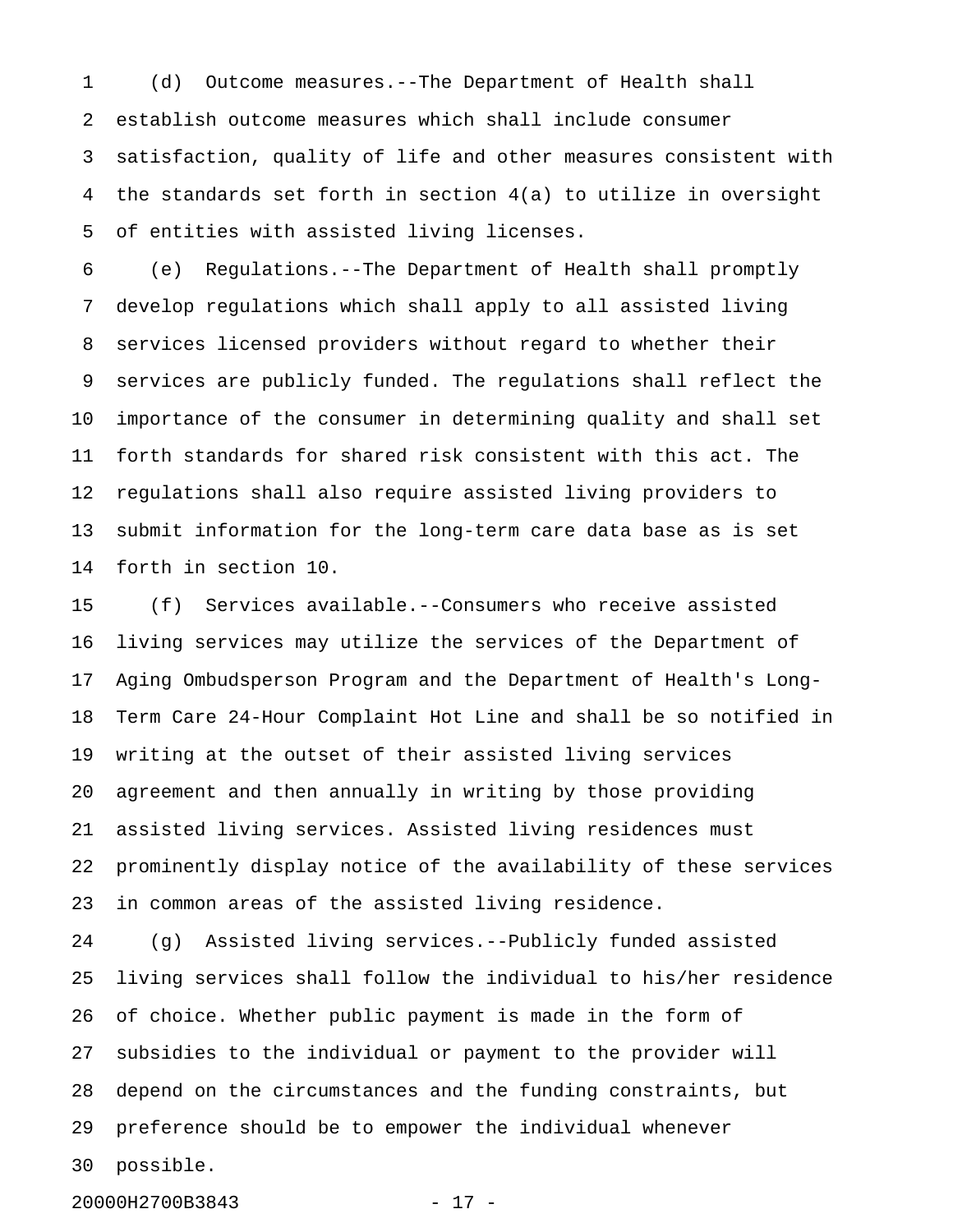1 (h) Medical assistance.--Assisted living services funded by 2 the Pennsylvania Medical Assistance program shall be provided 3 via federally funded home and community-based services slots. 4 (i) Limitation.--To provide the funds necessary to enhance 5 the ability of Medical Assistance beneficiaries to receive 6 assisted living services in locations other than nursing 7 facilities, until section 5(j) is implemented, the Secretary of 8 Public Welfare may only approve medical assistance payment of 9 capital costs for new nursing facility beds or enter into new 10 medical assistance provider agreements with nursing facilities 11 in areas of severe nursing facility bed shortage. Although an 12 adequate supply of nursing facility beds needs to be part of the 13 continuum of long-term care services available to medical 14 assistance providers, priority shall be given to creating a 15 better balance of public funding between institutional and home 16 and community-based services.

17 (j) Program expansion.--To expand the availability of 18 community-based long-term care options for long-term care, the 19 Department of Public Welfare shall undertake an expansion of 20 publicly funded assisted living services through expansion of 21 federally funded waiver slots. The Secretary of Public Welfare 22 shall develop and implement a plan to provide increased access 23 to federally funded home and community-based service slots by 24 increasing the availability of these services by an additional 25 5,000 slots in fiscal year 2000-2001; and by at least an 26 additional 3,500 slots each year thereafter so that no fewer 27 than 36,000 federally funded home and community-based waiver 28 slots are available by fiscal year 2009-2010. These slots should 29 be funded through intergovernmental transfers, or if these slots 30 cannot be funded through intergovernmental transfers, then they 20000H2700B3843 - 18 -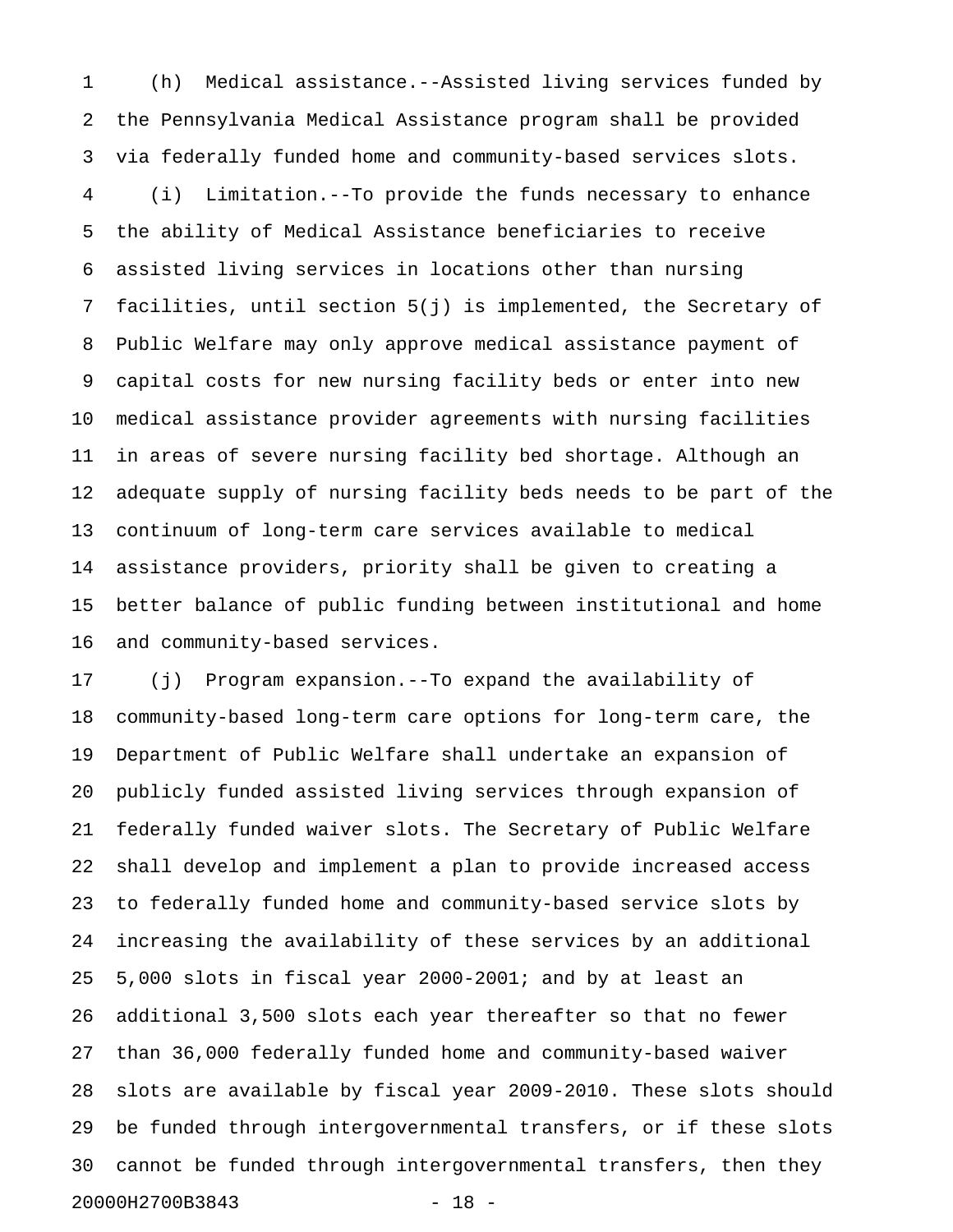1 shall be funded through traditional Federal/State Medicaid 2 funding.

3 (k) Mandatory choices.--The federally funded home and 4 community-based services waiver slots shall, consistent with 5 Federal cost caps, permit a medical assistance beneficiary to 6 select from a full menu of assisted living services, including, 7 but not limited to, cognitive support services, depending on the 8 service needs of the consumer.

9 (l) Young adults.--The Secretary of Public Welfare shall 10 ensure that young adults who age out of expanded EPSDT (Early 11 and Periodic Screening Diagnosis and Treatment) services at age 12 21 shall, consistent with Federal cost caps, have access to 13 federally funded home and community-based waiver slots to permit 14 them to remain at home in the community.

15 (m) Ceiling.--The financial eligibility ceiling for 16 federally funded assisted living services shall be at 300% of 17 the Federal SSI income level and satisfy other Department of 18 Public Welfare income and asset requirements. If the Federal 19 Government permits higher financial eligibility standards and 20 the secretary determines that it would save State funding to 21 provide federally funded assisted living services to those 22 consumers with higher incomes as compared to the State cost of 23 paying for that care in a nursing facility, the secretary shall 24 seek approval from the Federal Government to increase the 25 financial eligibility for those services.

26 (n) Criteria.--Functional eligibility criteria for federally 27 funded assisted living services shall be measured by the same 28 standard as is eligibility for nursing facility services.

29 (o) Assessment.--Mandatory assessment of any person who may 30 need publicly funded nursing facility care within the next 18 20000H2700B3843 - 19 -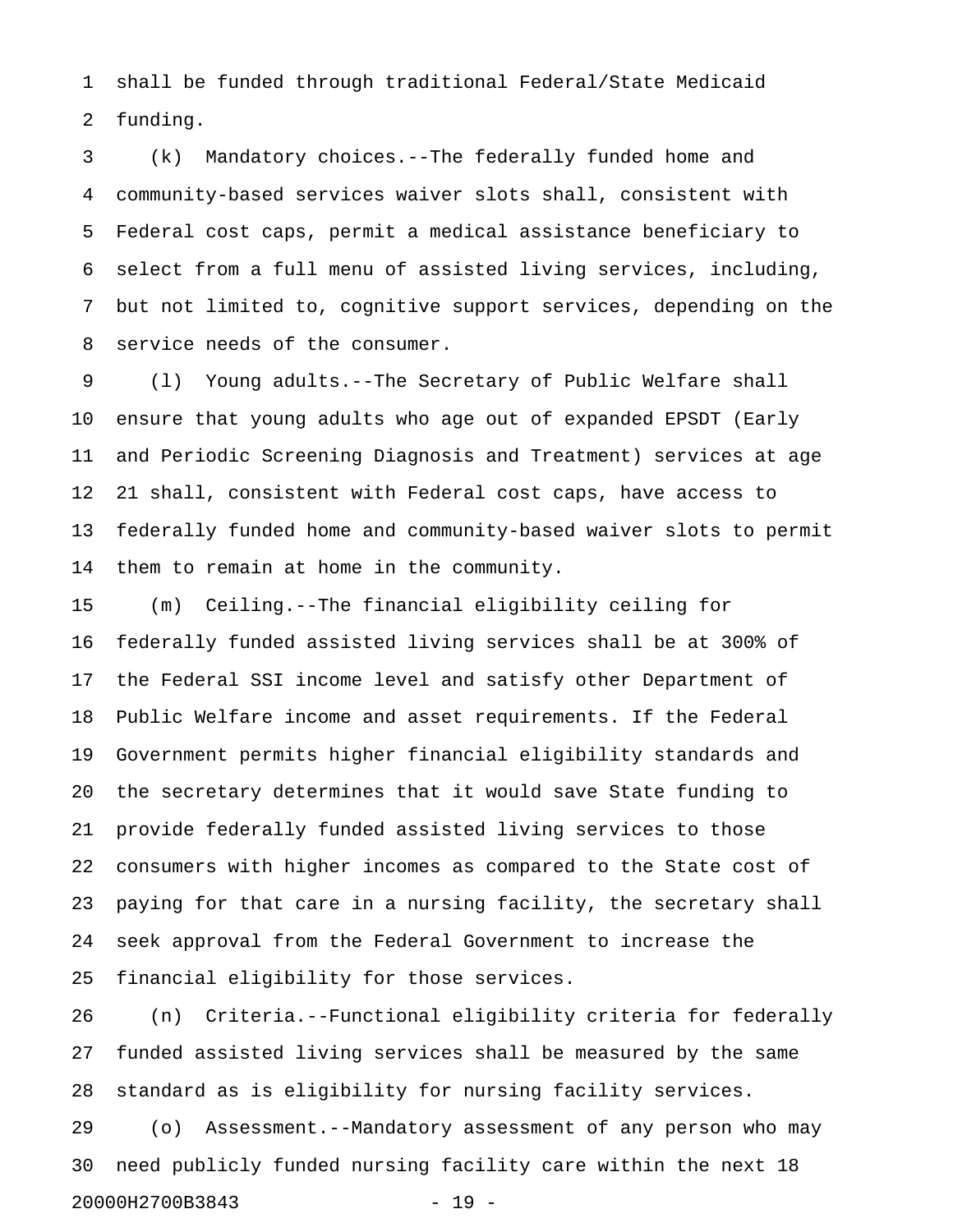1 months from the date of their admission to a long-term care 2 facility shall be conducted by the Options Program as a 3 condition of public funding of those services. Each person so 4 assessed and found eligible for nursing facility care shall be 5 provided information on the full range of long-term care options 6 available, including assisted living services and home and 7 community-based services. In addition, those consumers who may 8 be eligible shall be provided with information on housing 9 options, including the housing supplement described in section 10 9, an SSI personal care boarding home supplement or payment for 11 an assisted living residence to avoid nursing facility 12 placement. If assisted living services are chosen and are 13 available, consumers shall be given prompt assistance by their 14 area agency on aging to put the services in place in order to 15 avoid families turning to nursing facilities to meet the need. 16 Options Program assessment staff shall be trained in the need, 17 uses and benefits of assistive technology, including, but not 18 limited to, the assistive technology options and the extent to 19 which assistive technology can limit the need for attendant care 20 services.

21 (p) Speed of options assessment, determination of medical 22 assistance eligibility and receipt of assisted living 23 services.--The General Assembly recognizes that prompt Options 24 assessment, medical assistance eligibility determination and 25 arrangement of home and community-based services are necessary 26 to avoid unwanted nursing facility placement for consumers being 27 discharged from hospitals or needing prompt assistance to remain 28 in the community. Consumers seeking options assessment and/or 29 determination of medical assistance eligibility shall be 30 promptly assisted and assessed by the Options program and shall 20000H2700B3843 - 20 -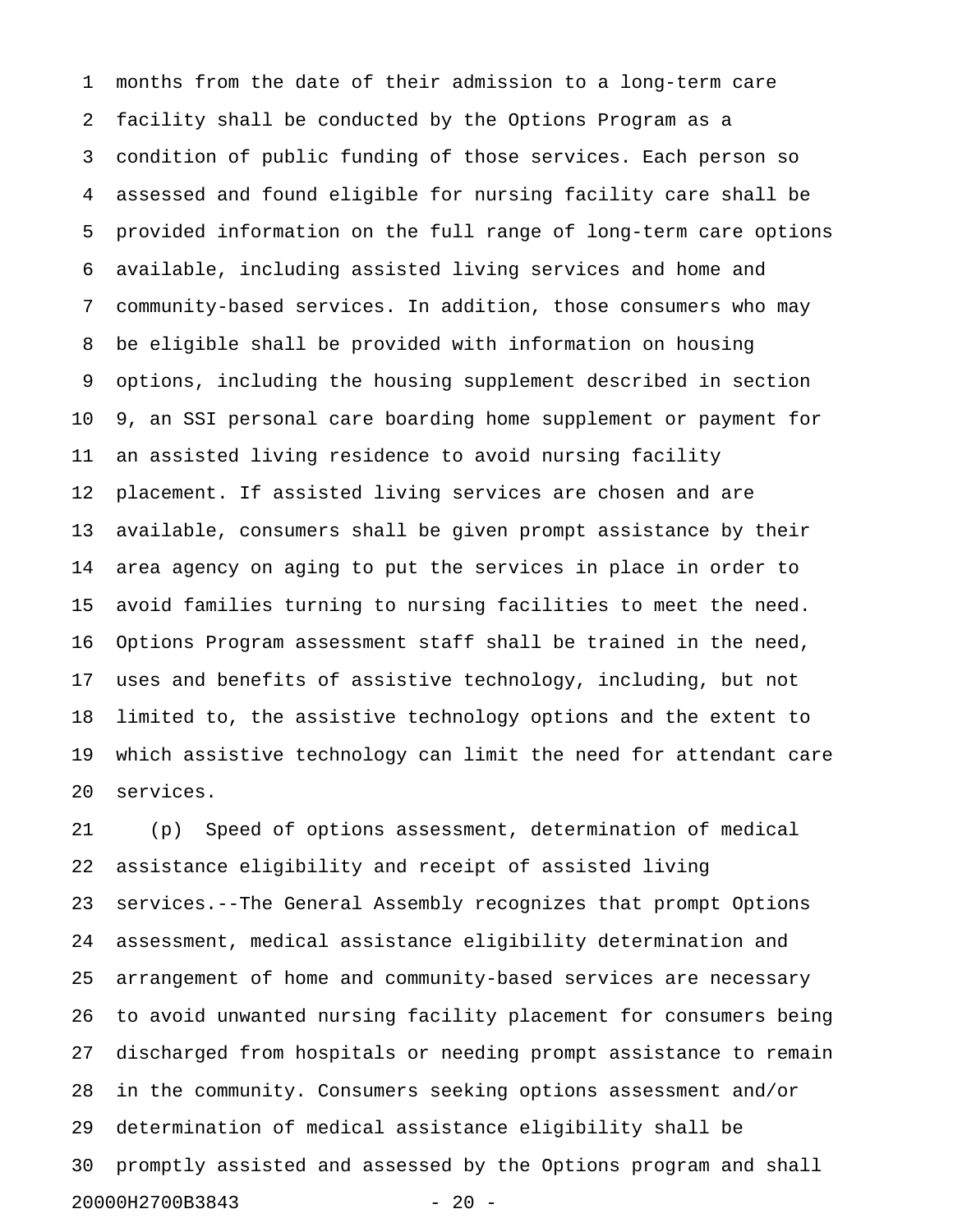1 have an eligibility determination made by the Department of 2 Public Welfare within three business days of submission of the 3 completed application containing all necessary verification. If 4 it appears that the consumer meets or will meet the functional 5 and financial eligibility requirement for publicly funded home 6 and community-based services within the next 30 days, those 7 services should be immediately arranged and provided at State 8 cost pending final determination of eligibility. Prompt 9 assistance with completion of the application, securing 10 verification and provision of services based on presumptive 11 eligibility should be given to consumers facing imminent 12 discharge from a hospital.

13 (q) Nursing facility care.--The Secretary of Public Welfare 14 shall require all managed care plans enrolled as medical 15 assistance providers which participate as Health Choice 16 providers to do the following if nursing facility care is 17 prescribed for an enrollee:

18 (1) Arrange at once for the enrollee to be assessed by 19 the Options program if it appears that a nursing facility 20 admission is necessary for more than 30 days.

21 (2) If the enrollee wishes to receive federally funded 22 home and community-based services, provide those needed 23 services in the amount determined by the Options program if 24 applicable, or in the amount needed to safely maintain the 25 person in his or her residence as determined by the 26 Department of Public Welfare until home and community-based 27 services are in place and help arrange and coordinate those 28 services. The department shall arrange for payment to the 29 plans for the cost of such care not covered by the plan 30 capitation agreement.

20000H2700B3843 - 21 -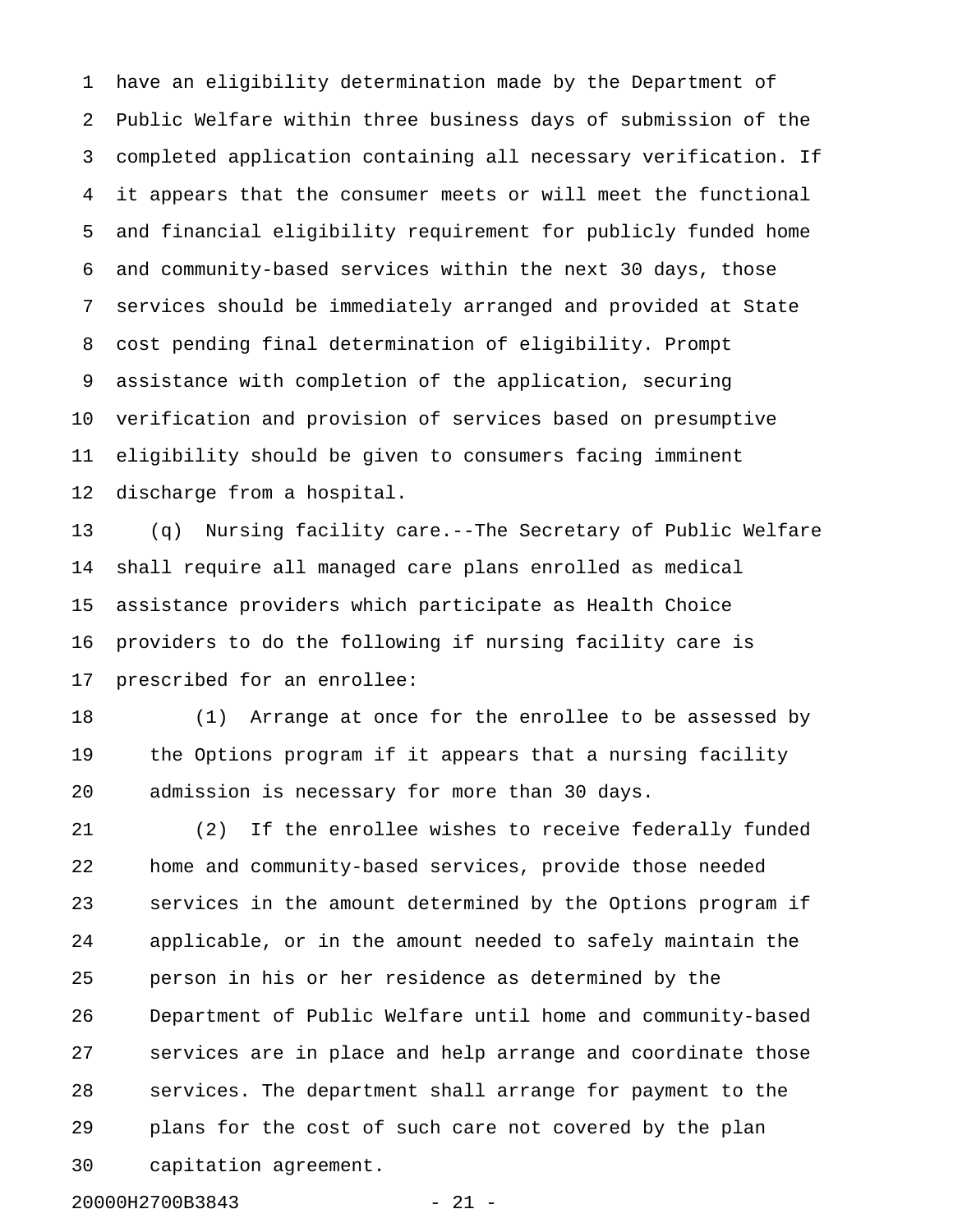1 (3) If the enrollee wishes to be in a nursing facility, 2 make all reasonable efforts to arrange placement in the 3 nursing facility that the enrollee chooses, including 4 offering to pay at least the medical assistance fee-for-5 service daily rate for the enrollee.

6 (r) Income levels.--The Department of Aging shall provide 7 assisted living services/HCBS services for individuals found 8 functionally eligible for nursing facility care who have incomes 9 between 300% and 400% of the Federal SSI level, where the 10 absence of such funding would require the person to be placed in 11 a nursing facility at a greater cost to the State than the State 12 cost of the assisted living services. The Department of Aging 13 shall develop and implement a reasonable cost-sharing and 14 sliding-scale fee schedule, not to exceed 35% of the cost of the 15 services, for those individuals in this income level who are 16 unable to pay the full cost of assisted living services.

17 (s) Payments.--The Department of Aging shall, consistent 18 with funding levels, pay for assisted living services for 19 consumers with incomes below 400% of the Federal poverty level 20 who do not yet meet the functional definition for nursing 21 facility placement, as determined by the Options program, but 22 who need assistance with more than one activity of daily living, 23 if it appears that it will be cost effective for the State to 24 support the consumer in the community with assisted living 25 services and prevent future nursing facility placement. In 26 determining cost effectiveness, the Department of Aging should 27 consider whether the consumer can be supported in the community 28 with the consumer partially paying for the assisted living 29 services as opposed to having the consumer's resources more 30 quickly exhausted through payment for nursing facility care. 20000H2700B3843 - 22 -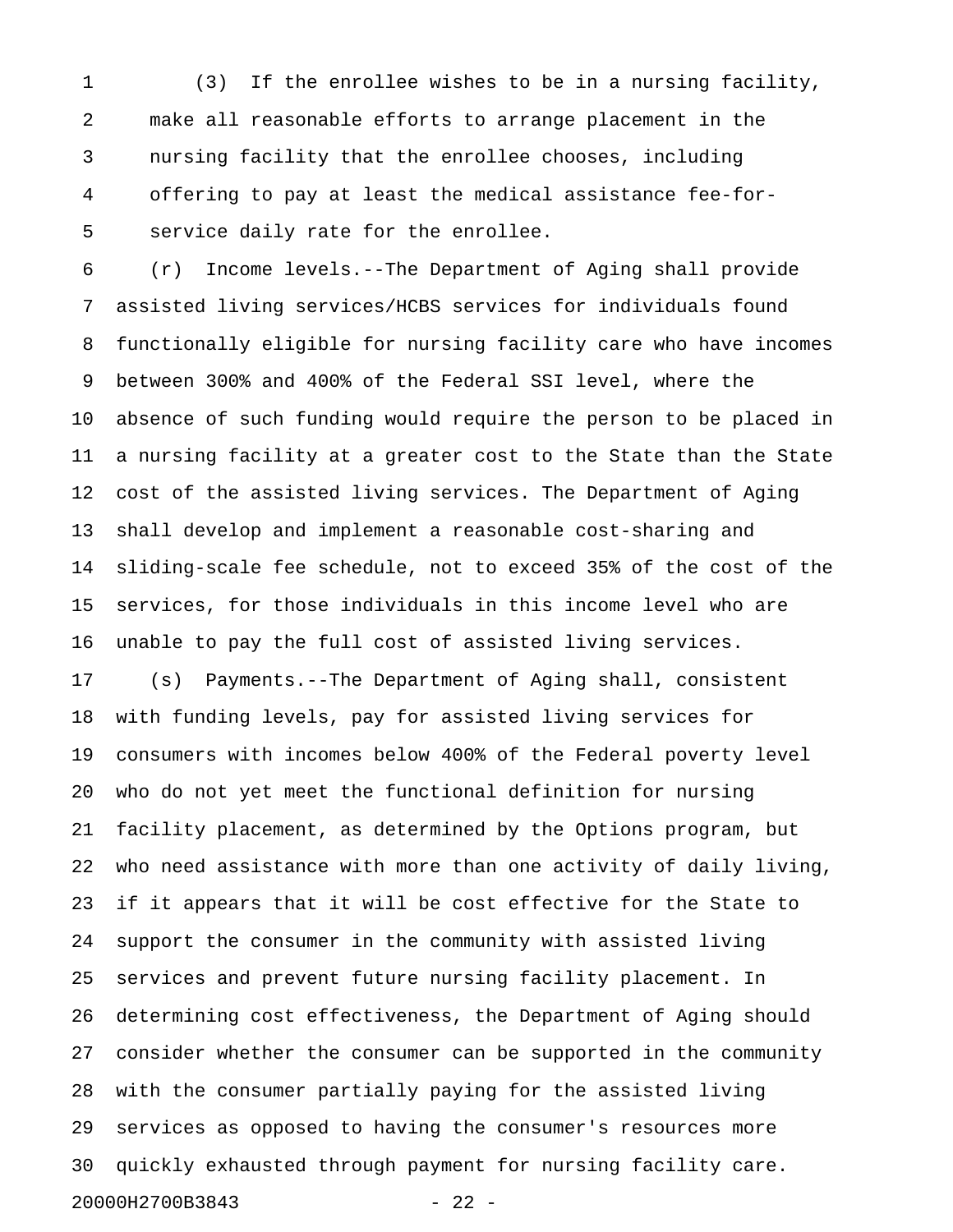1 These services shall be provided based on a sliding-fee scale. 2 (t) Cost-of-living adjustments to countable resources for 3 Medicaid eligibles.--In determining the countable resources of 4 qualified persons for purposes of medical assistance 5 eligibility, the Department of Public Welfare shall use a 6 computation method which exempts an amount of otherwise 7 countable resources which is equal to the difference between 8 \$2000 and the amount of \$2000 multiplied by all the Social 9 Security cost-of-living adjustments from January 1, 1990 to the 10 present. For qualified couples, the Department of Public Welfare 11 shall use a computation method which exempts an amount of 12 otherwise countable resources which is equal to the difference 13 between \$3000 and the amount of \$3000 multiplied by all the 14 Social Security cost-of-living adjustments from January 1, 1990 15 to present. These exempted amounts shall be adjusted annually 16 when the new Social Security cost-of-living adjustments go into 17 effect. In addition, if the consumer is receiving or will be 18 receiving publicly funded assisted living services in his or her 19 own home, he or she shall be eligible for an additional \$5,000 20 exemption for home maintenance from otherwise countable 21 resources.

22 (u) Case management.--The Department of Aging shall develop 23 a process for providing each resident or recipient whose 24 assisted living is publicly funded with a comprehensive case 25 manager who is not an employee of or agent for the assistive 26 living residence. Case management will also be provided to 27 private pay residents or recipients who require assistance with 28 three or more activities of daily living.

29 Section 6. Settings for assisted living services.

30 (a) General rule.--All assisted living services, including 20000H2700B3843 - 23 -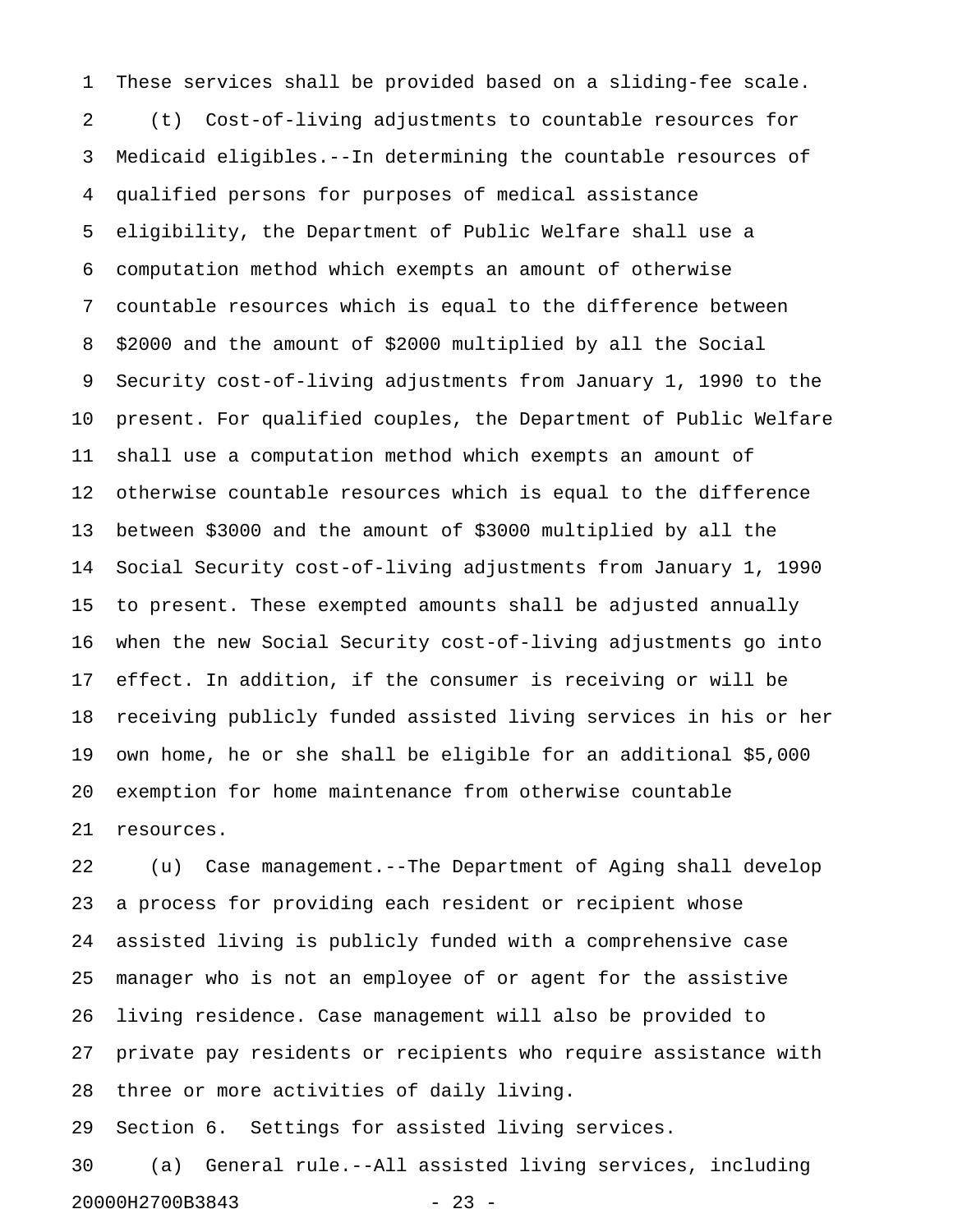1 publicly funded assisted living services, may be provided in the 2 following settings:

3 (1) A consumer's home/residence.

4 (2) A family member's home.

5 (3) A friend's home.

6 (4) A licensed assisted living residence as defined in 7 this act.

8 (b) Criteria.--Publicly funded assisted living services may 9 also be provided in a personal care home (PCH) or a domiciliary 10 care home where the Department of Aging has found that:

11 (1) The assisted living services are not required to be 12 provided by the personal care home provider or domiciliary 13 care home provider.

14 (2) The consumer has a choice of provider services.

15 (3) There are actually multiple providers available.

16 (4) The individual is not residing in the personal care 17 home or domiciliary care home because he has been unable to 18 obtain another appropriate placement.

19 (5) An outside agency, such as the Area Agency on Aging, 20 is responsible for assessment and care management.

21 (6) The home and community-based services and the 22 services provided by the personal care home or domiciliary 23 care home are provided pursuant to a coordinated care plan 24 based on the assessment and the individual needs and desires 25 of the consumer, which are monitored by the Department of 26 Aging.

27 (7) The waiver services supplement and do not supplant 28 the personal care home or domiciliary care home services.

29 (8) Appropriate oversight and protections are in place, 30 including an assessment by the Department of Aging of the 20000H2700B3843 - 24 -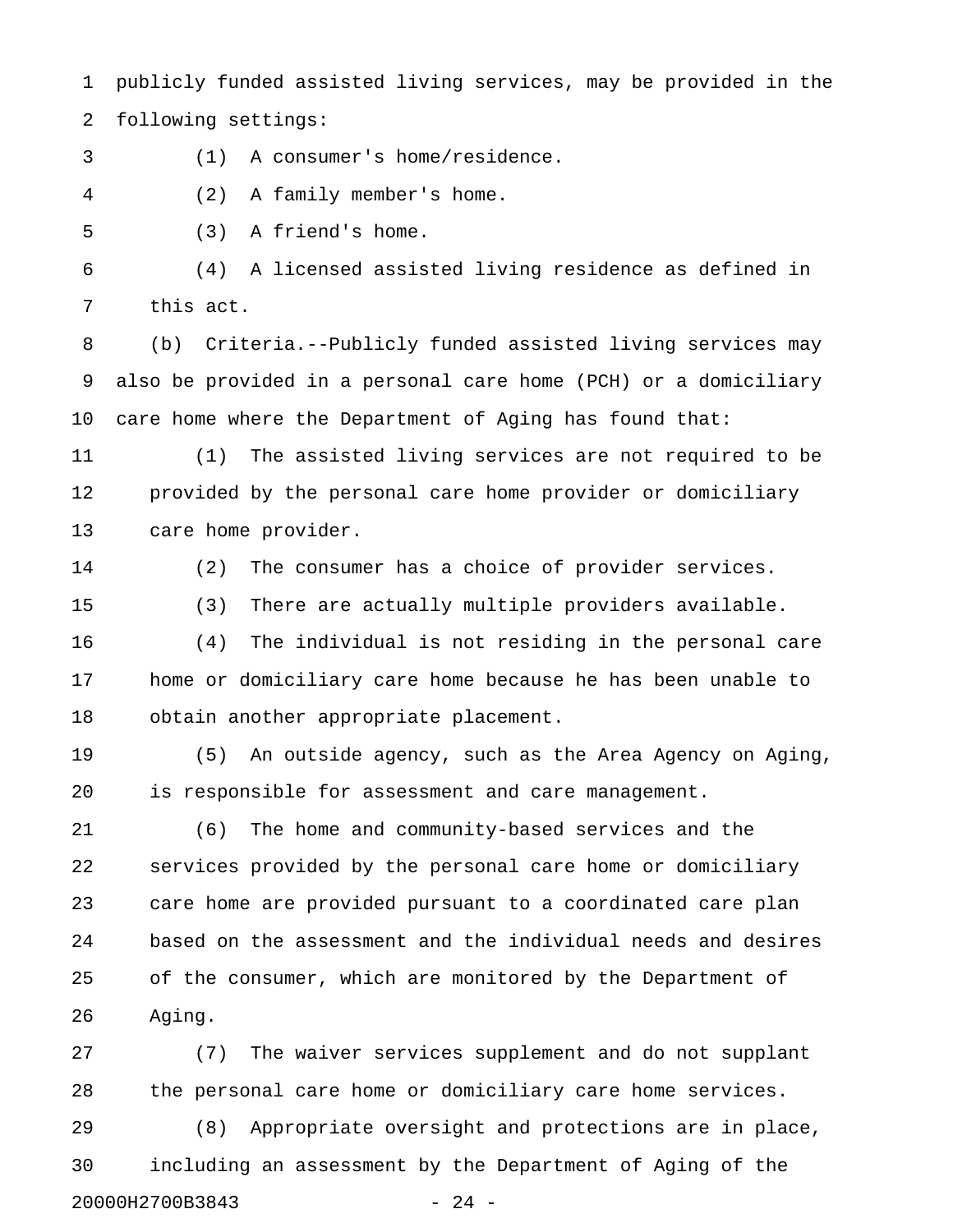1 entity to determine capability to provide adequate care to 2 individuals requiring higher acuity needs, including those 3 with cognitive impairments.

4 (9) The personal care home or domiciliary care home 5 provides consumer choice, independence, privacy and dignity 6 to its residents.

7 (10) No restraints or locking the residents in a room or 8 the building is permitted, under any circumstance.

9 (c) Regulations.--Within three months of the effective date 10 of this act, the Department of Health shall determine if 11 additional services, quality standards, staffing needs and 12 qualifications or consumer protections need to be provided at 13 personal care boarding homes or domiciliary care homes housing 14 nursing facility eligible consumers, in addition to those 15 routinely provided by the home and community-based service 16 provider. If improvements are necessary, the Department of 17 Health shall promptly implement regulations requiring such 18 service requirements, standards and protections. The Department 19 of Public Welfare shall establish a supplemental payment for 20 personal care boarding homes reflecting the additional 21 requirements imposed by the Department of Health for housing 22 nursing facility eligible consumers at the personal care home. 23 The Department of Aging shall establish a supplemental payment 24 for domiciliary care homes reflecting the additional 25 requirements imposed by the Department of Health for housing 26 nursing facility eligible consumers at the domiciliary care 27 home.

28 (d) Medical assistance consumers.--The Secretary of Public 29 Welfare shall determine if it would be cost efficient and would 30 further the goals of this act to permit medical assistance 20000H2700B3843 - 25 -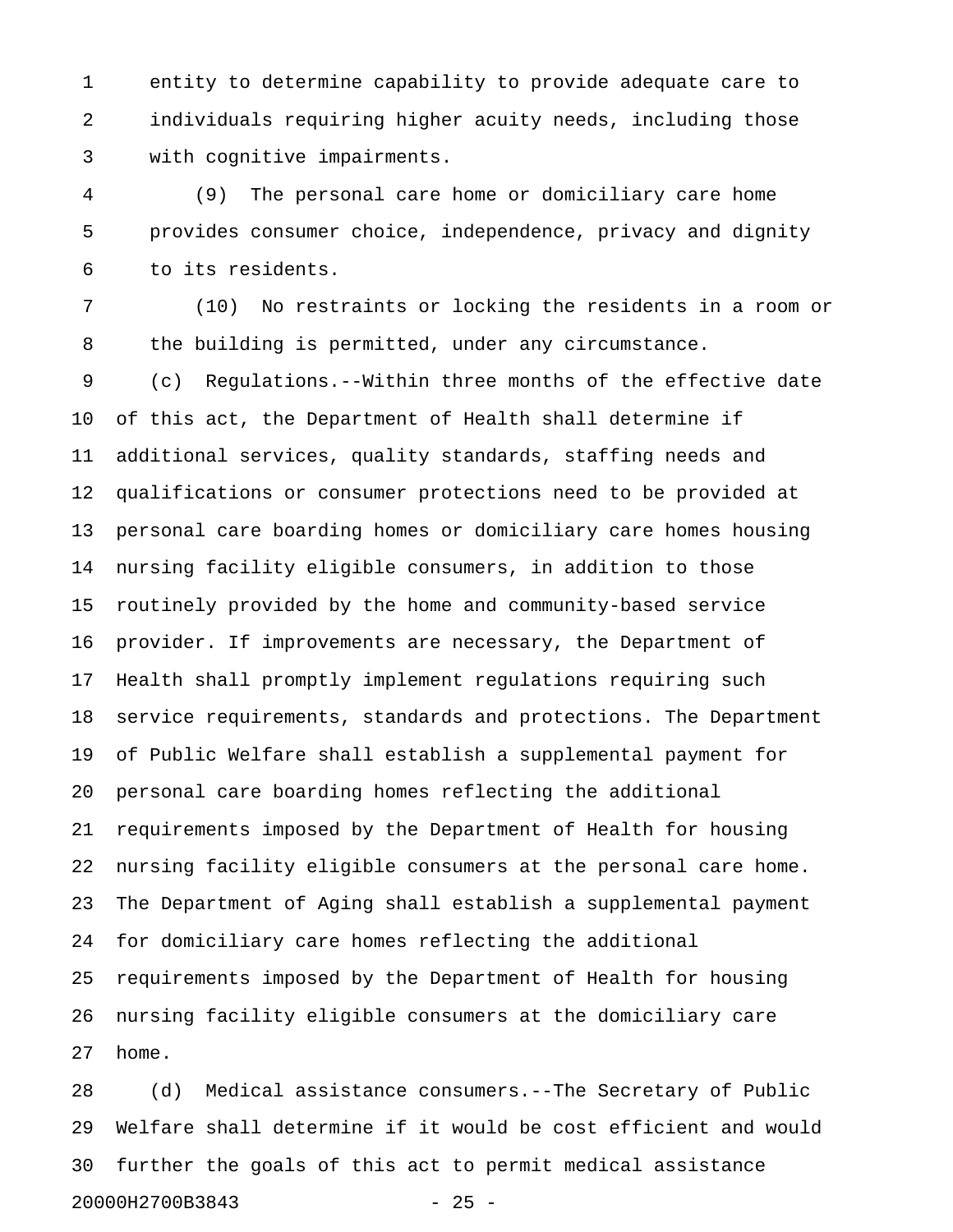1 consumers to remain in their communities, to amend the State 2 plan to remove monthly limits on home health visits and to 3 provide for personal care services in the menu of services 4 available under medical assistance. The secretary shall issue a 5 draft report for public comment within six months of the 6 effective date of this act and provide it to the General 7 Assembly within nine months of the effective date of this act. 8 In so determining, the secretary shall review the experience of 9 other states that have used these services more broadly to help 10 Medicaid consumers remain in the community in lieu of placement 11 in a nursing facility.

12 (e) Nursing homes.--The Department of Public Welfare shall 13 evaluate the CCAP Nursing Home Diversification Project and 14 develop and implement a plan within one year of the effective 15 date of this act, which encourages nursing facilities in areas 16 without a shortage of such facilities to take beds offline and 17 replace them with home and community-based services and assisted 18 living services.

19 Section 7. Assisted living residences.

20 (a) Licensure and fee requirements.--The Department of 21 Health shall develop licensure requirements consistent with the 22 definitions of assisted living services and assisted living 23 residences and the assisted living standards set forth in 24 section 4(a). Complete compliance with all regulations, 25 including all training requirements, is required prior to 26 licensure. A facility that is licensed as an assisted living 27 residence need not also obtain a license as a personal care 28 boarding home. Applications for licensure as an assisted living 29 residence shall include a fee of:

30 (1) \$300 for residences with fewer than 10 residents, 20000H2700B3843 - 26 -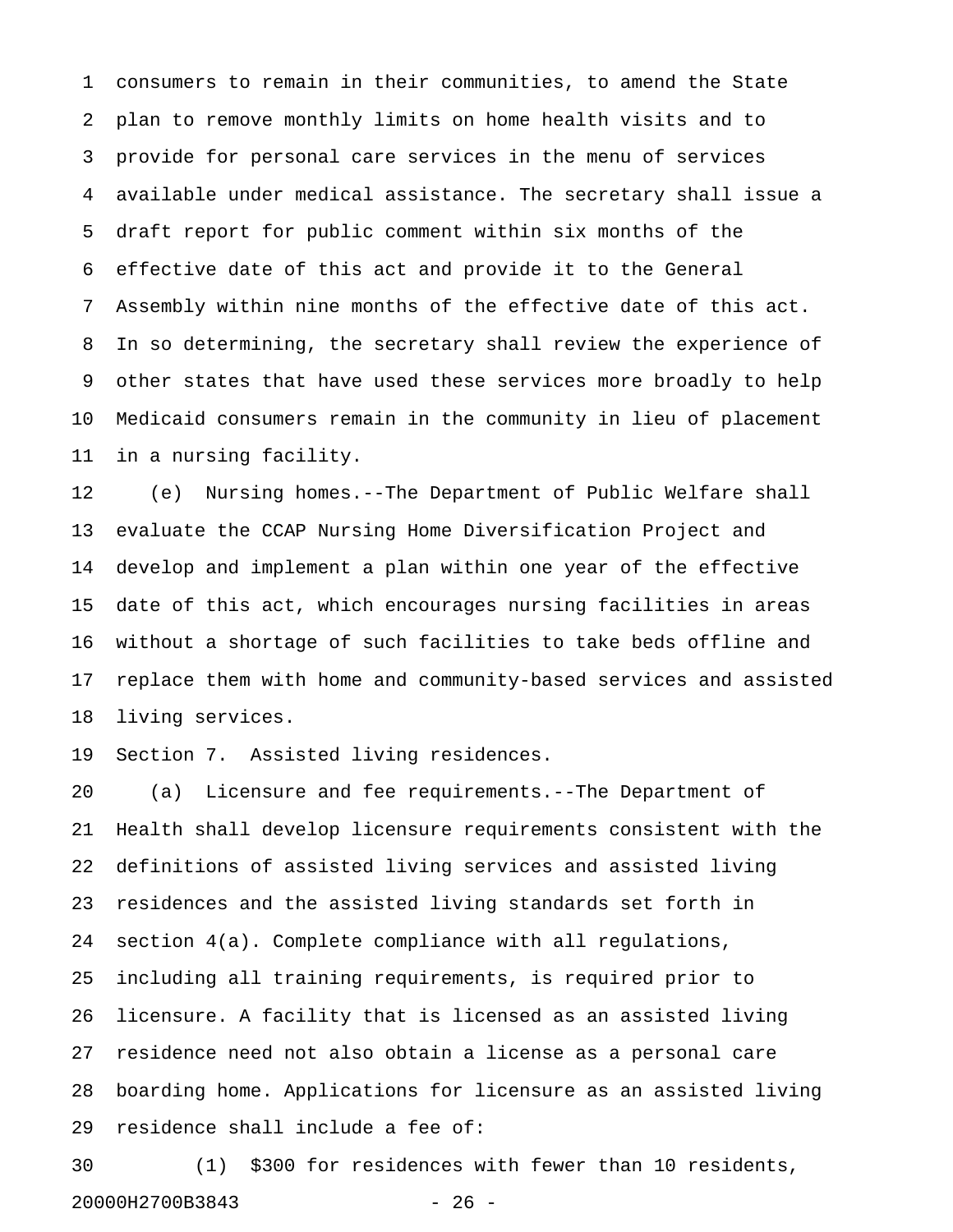1 with a \$150 biannual license renewal fee;

2 (2) \$500 for residences with at least 10 but fewer than 3 25 residents, with a \$250 biannual license renewal fee;

4 (3) \$1000 for residences with at least 25 but fewer than 5 100 residents, with a \$500 biannual license renewal fee; or

6 (4) \$2000 for residences with 100 or more residents,

7 with a \$1000 biannual license renewal feel

8 payable to the Commonwealth which shall be deposited into the 9 Assisted Living Trust Account.

10 (b) Unlicensed operation.--No place shall call itself an 11 assisted living residence unless it is licensed as such. Any 12 unlicensed residence or provider that holds itself out as an 13 assisted living residence or purports to offer or does offer 14 assisted living services shall be fined \$500 for each day it 15 remains so labeled or continues to make such representations 16 without an assisted living residence license unless otherwise 17 exempt from such licensing requirements. The Department of 18 Health shall seek to enjoin operation of any unlicensed 19 residence until licensure requirements are met and license has 20 been granted.

21 (c) Billing.--Housing services and assisted living services 22 must be billed separately.

23 (d) Regulations.--Consistent with this act, the Department 24 of Health shall establish health and safety regulations for 25 assisted living residences to become effective within one year 26 of the effective date of this act that include the following: 27 physical accommodations and equipment, heat and air 28 conditioning, sanitation, ventilation, lighting, communication 29 systems, handrails and railings, indoor activity space, fire 30 safety, staff hiring, including qualifications and background 20000H2700B3843 - 27 -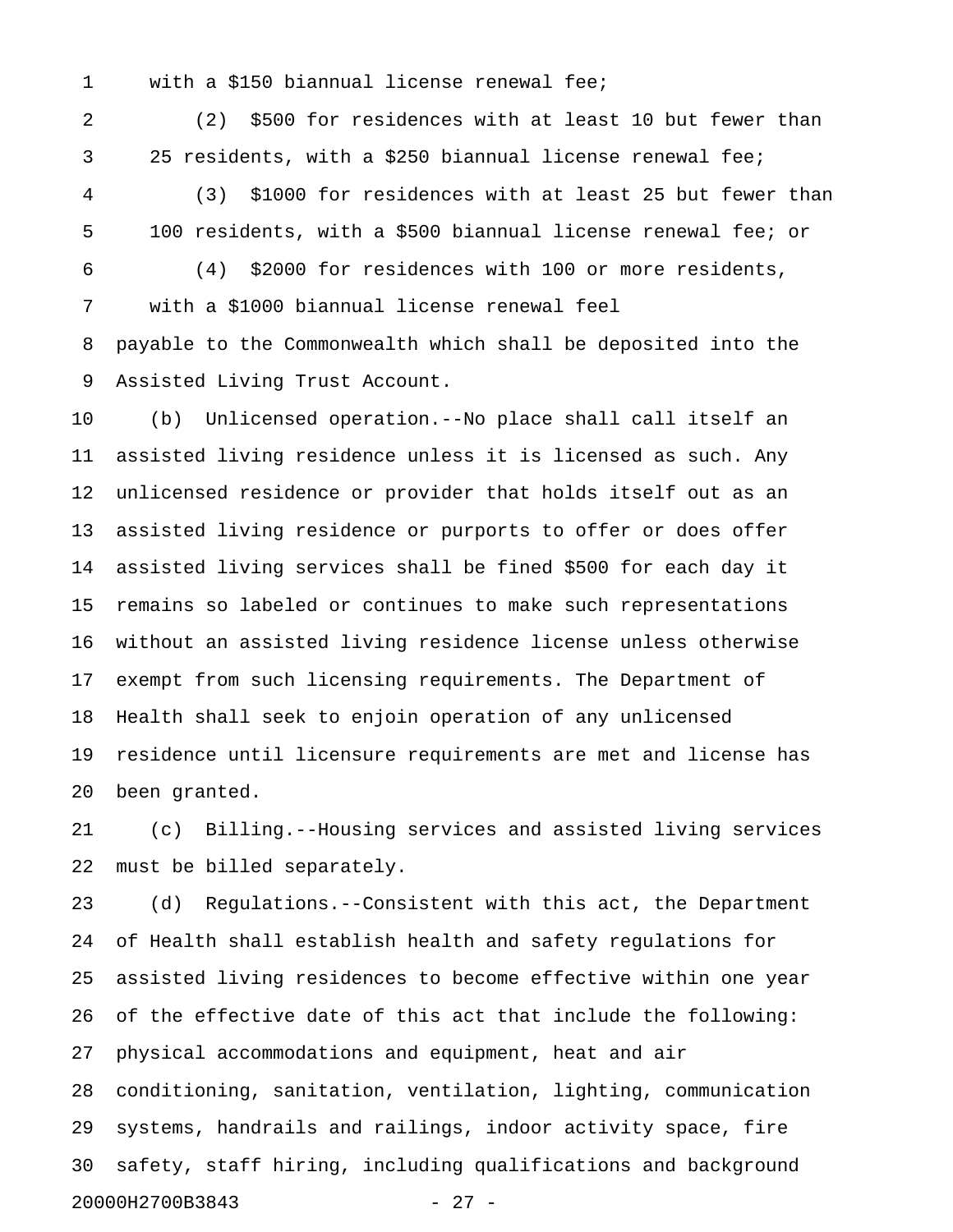1 checks, retention and utilization, supervision, staff training, 2 reportable and recordable incidents, confidentiality of records, 3 notification of rights and grievance procedures, prohibition 4 against deprivation of rights, inspections, admissions, 5 evictions under this section, involuntary or voluntary absence, 6 medications, nutrition, staff health, services, residents' 7 funds, staffing requirements and qualifications, administrator 8 training and qualifications and other areas determined by the 9 department.

10 (e) Restraints.--The Department of Health shall prohibit use 11 of restraints. Restricting a person to the building or section 12 of the building shall also be prohibited except under the 13 following conditions:

14 (1) To restrict a consumer to the assisted living 15 facility or a section thereof, the facility must have 16 obtained legal authorization to do so from a court or 17 guardian or legally responsible individual and so doing must 18 be necessary in accordance with the coordinated care plan's 19 identification of concerns about wandering or self-harm.

20 (2) Staff providing services to consumers who are 21 restricted to the facility shall have completed Department of 22 Health approved training within the current year on working 23 with consumers who need to be so restricted.

24 (f) Written agreements.--The Department of Health shall 25 require as a condition of licensure that all assisted living 26 residences shall have an assisted living residence agreement in 27 writing with each resident prior to admission, the resident's 28 legal representative or the entity providing public funding for 29 the consumer that in clear and simple language sets forth the 30 following:

20000H2700B3843 - 28 -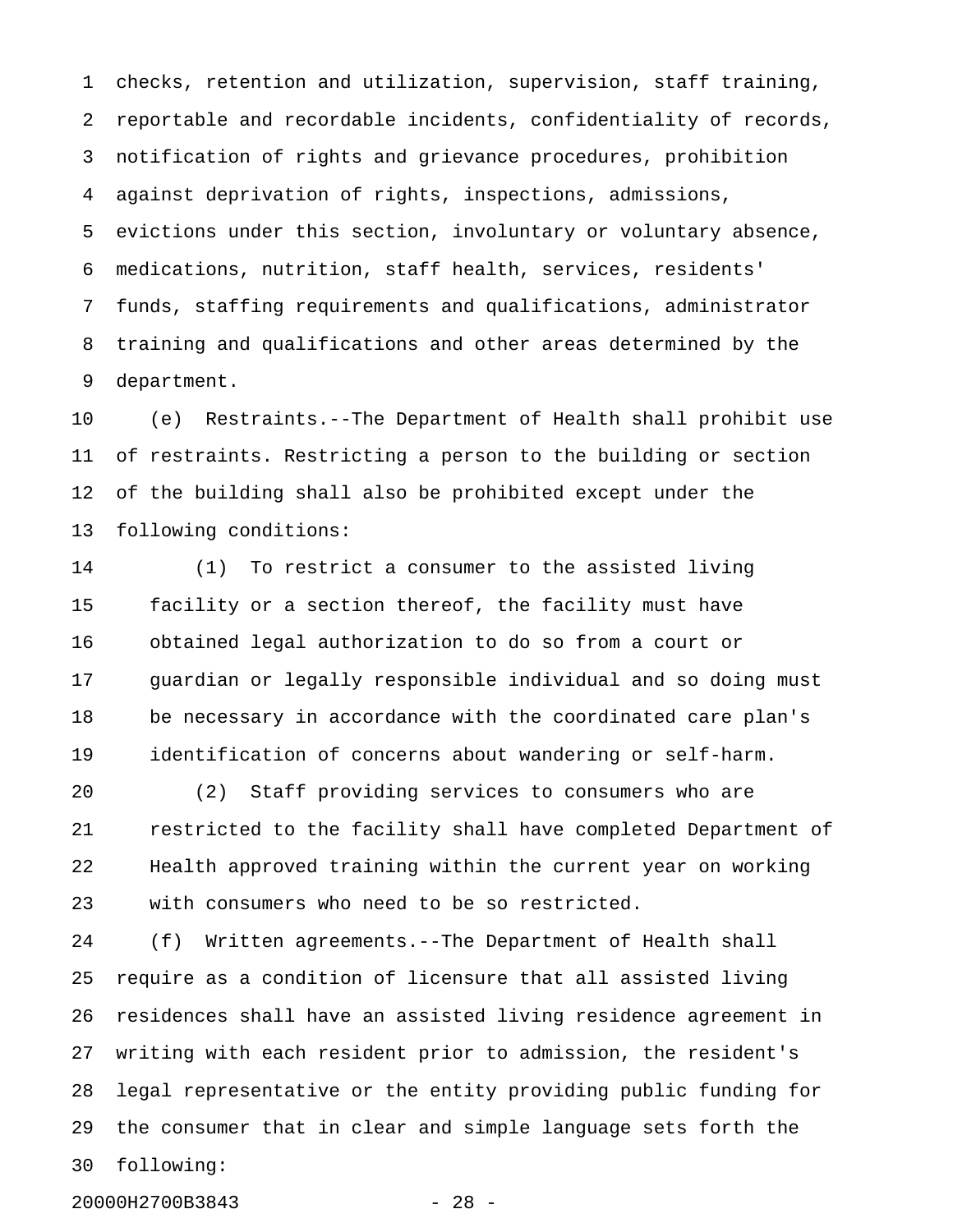1 (1) The mutually agreed to acceptance of shared risk, if 2 applicable, which is documented and made knowingly and freely 3 and which maximizes consumer autonomy. The assisted living 4 service provider or assisted living residence provider shall 5 make no attempt to use the shared risk portion of the service 6 agreement to abridge a consumer's rights, including those in 7 section 8, or to avoid liability for harm caused to a 8 consumer by the negligence of the assisted living provider 9 and any such abridgment or disclaimer shall be void. If the 10 agreement is between the entity providing public funding for 11 the consumer, the consumer or his or her legal representative 12 shall also sign the agreement indicating acceptance of the 13 shared risk arrangement.

14 (2) Clear and specific occupancy criteria and 15 procedures, including admission, transfer and right to 16 legally enforce the terms of the agreement or of this act in 17 eviction.

18 (3) The cost of the housing, services and any other 19 charges and the method of payment, including the following:

20 (i) Regular and extra fees.

21 (ii) Fees and payment arrangement for any third-22 party providers.

23 (iii) The provision of at least 60 days' written 24 notice of any rate increases or fee changes.

25 (iv) The minimum notification a consumer or legal 26 representative, if the consumer is incapable of making a 27 decision, must furnish when he or she plans to move out 28 of the setting for reasons other than health emergencies. 29 Notification requirements shall not exceed 60 days.

30 (v) The provisions regarding payment during 20000H2700B3843 - 29 -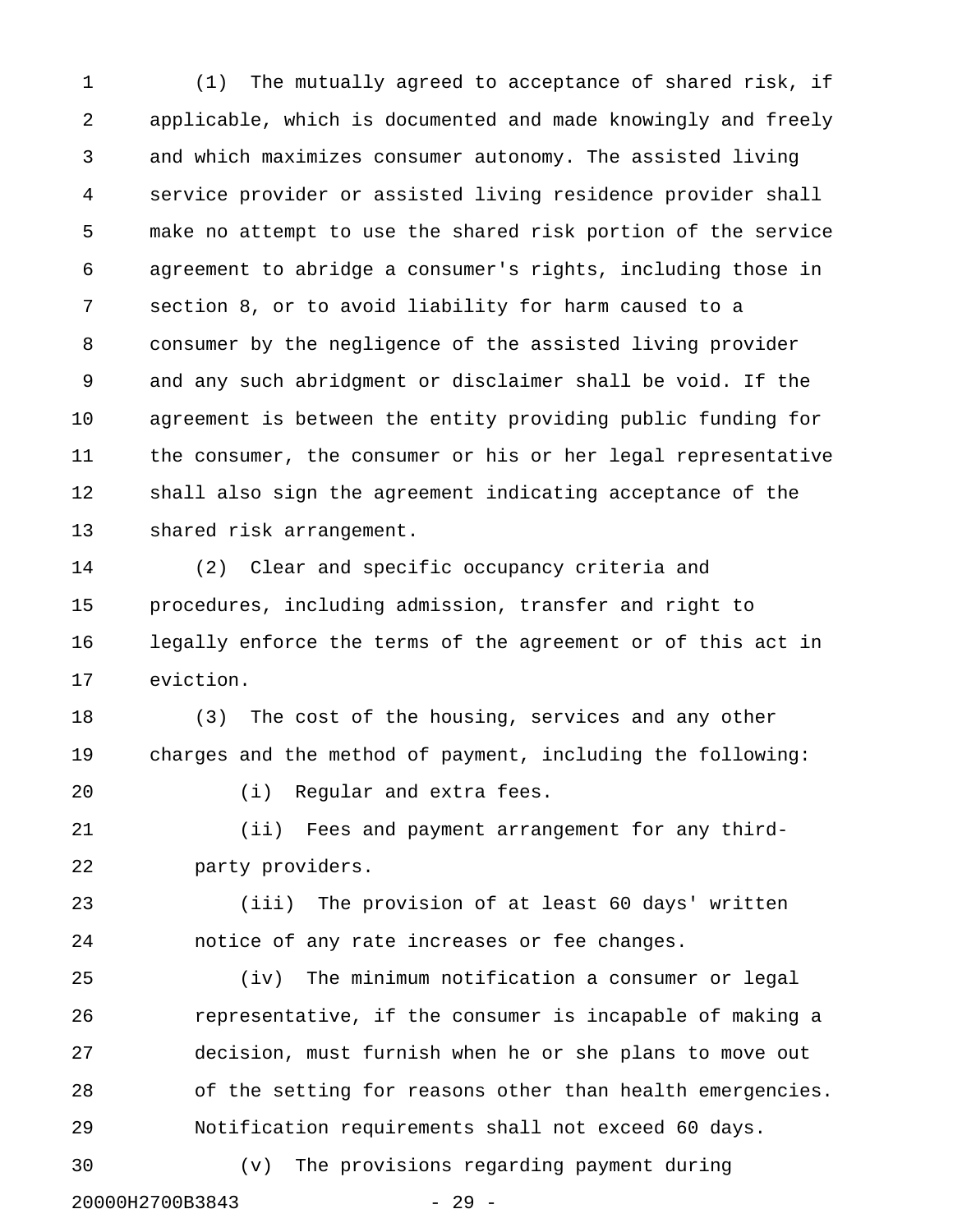1 unavoidable or optional absences such as hospitalization, 2 recuperation in a nursing facility or a vacation.

3 (4) A provision that consumers may void without penalty 4 an assisted living residence agreement within 72 hours of 5 signing. All agreements shall contain the following language 6 prominently displayed:

7 You are not required to sign this agreement or accept 8 6 this responsibility unless you wish to do so. You may 9 change your mind within 72 hours of signing this 10 agreement by notifying the facility that you wish to 11 revoke this agreement. You may call the Long-Term 12 Care Ombudsman Program at (insert telephone number 13 here) for an explanation of your rights.

14 (5) Rights and responsibilities of the parties.

15 (6) Consumers' recourse if there are disputes or 16 problems, including assistance from the Ombudsman Program, 17 the Department of Health Long-Term Care Hot Line and court 18 proceedings.

19 (g) Information to residents.--An information packet that 20 includes the following information must be given to the consumer 21 or the consumer's legal representative at the time of 22 application:

23 (1) A copy of the assisted living residence's policies. 24 (2) Advance directive information including information 25 on the right to have or not have an advance directive.

26 (3) Information regarding licensing status.

27 (4) Telephone number of the local Long-Term Care 28 Ombudsman Program and of the Department of Health 24-hour hot 29 line.

30 (5) A copy of the assisted living resident agreement 20000H2700B3843 - 30 -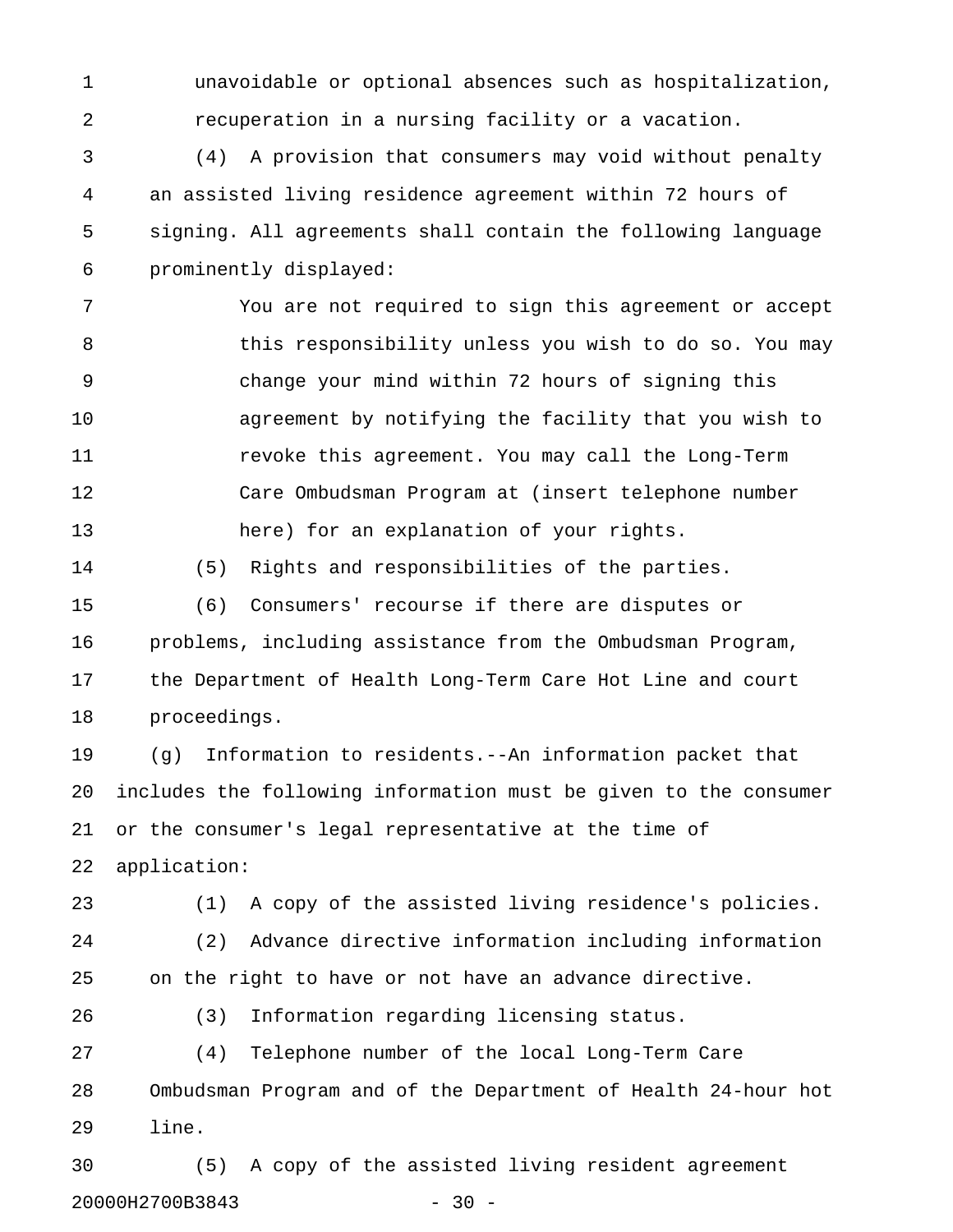1 used by the assisted living residence and all rates charged.

2 (6) A copy of the internal complaint resolution 3 mechanism used by the facility.

4 (7) A copy of the last inspection report and information 5 on how to access prior and future inspection reports through 6 the Department of Health.

7 (8) For consumers with Alzheimer's or dementia or where 8 the assisted living residence holds itself out to the public 9 as providing cognitive support services and/or housing for 10 persons with cognitive impairments, the following shall be 11 provided:

12 (i) The residence's written statement of its 13 philosophy and mission that reflects the needs of 14 individuals with cognitive impairments.

15 (ii) A description of the residence's physical 16 environment and design features to support the 17 functioning of adults with cognitive impairments.

18 (iii) A description of the frequency and types of 19 individual and group activities designed specifically to 20 meet the needs of residents with cognitive impairments.

21 (iv) A description of security measures provided by 22 the residence.

23 (v) A description of training provided to staff 24 regarding provision of care to consumers with cognitive 25 impairments.

26 (vi) A description of availability of family support 27 programs and family involvement.

28 (vii) The process used for assessment and 29 establishment of a plan of services for the consumer, 30 including methods by which the plan of services will 20000H2700B3843 - 31 -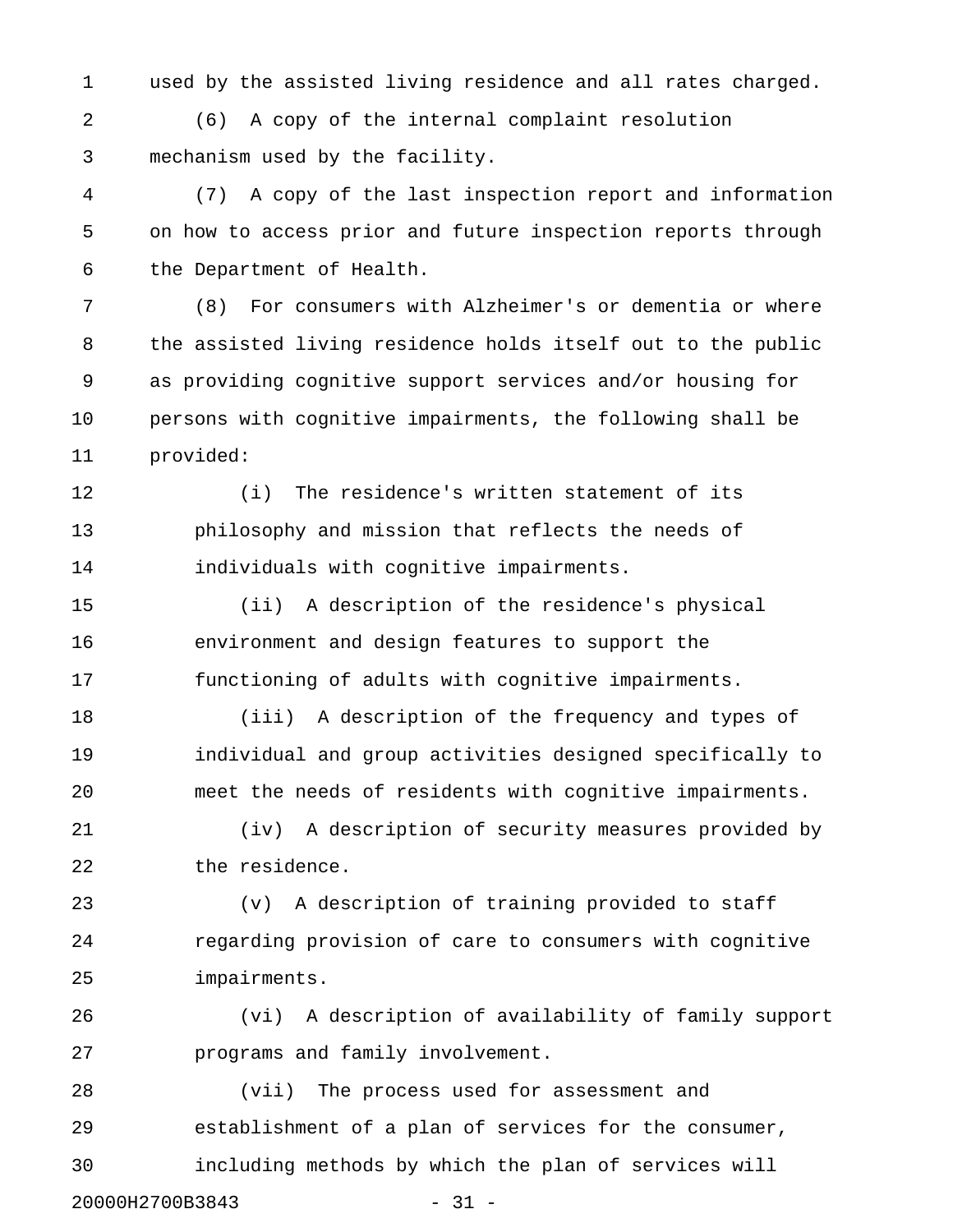1 remain responsive to changes in the consumer's condition. 2 (h) Discharge.--

3 (1) Discharge of a consumer from an assisted living 4 residence shall be allowed after at least 30 days' advance 5 written notice to the consumer, his or her legally 6 responsible party and the ombudsperson and only under the 7 following circumstances:

8 (i) The eviction is necessary for the consumer's 9 welfare and the consumer's needs cannot be met at the 10 assisted living residence, even with additional assisted 11 living services as confirmed in writing by the consumer's 12 physician.

13 (ii) The consumer or legally responsible person has 14 failed, after 30 days' written notice to pay for charges 15 agreed to in the assisted living residency agreement.

16 (iii) The safety of other consumers in the assisted 17 living residence is endangered.

18 (iv) The facility ceases to operate.

19 (v) The consumer's eviction would not put the 20 consumer's health or safety in danger.

21 (2) A consumer shall not be discharged for exercise of 22 his or her rights under this act or under any other Federal 23 or State laws.

24 (3) Eviction of a consumer from an assisted living 25 residence for one of the reasons under subsection (a) shall 26 occur by the assisted living residence through a safe and 27 appropriate means of discharge.

28 (i) Supplemental Security Income Recipients.--

29 (1) For residents eligible for Supplemental Security 30 Income (SSI) benefits, actual rent and other charges shall 20000H2700B3843 - 32 -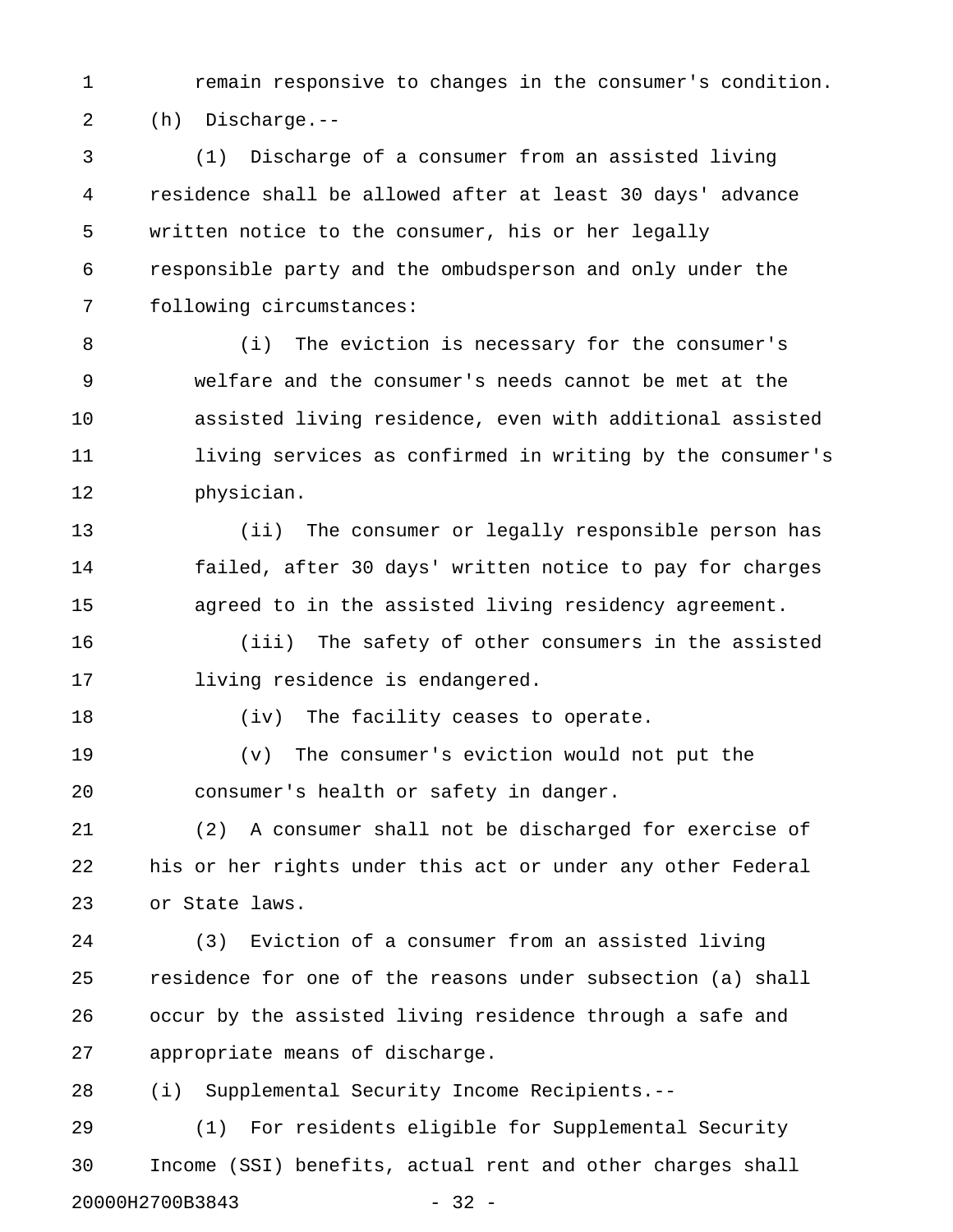1 not exceed the residents' actual current monthly income 2 reduced by a personal needs allowance for the resident in an 3 amount to be determined by the Department of Public Welfare, 4 but not less than \$75.

5 (2) An assisted living residence shall not seek or 6 accept any payments from a resident who is an SSI recipient 7 in excess of one-half of any funds received by the resident 8 under the act of March 11, 1971 (P.L.104, No.3), known as the 9 Senior Citizens Rebate and Assistance Act.

10 (3) An assisted living residence shall not seek or 11 accept from a resident who is eligible for SSI benefits any 12 payment from any funds received as lump sum awards, gifts or 13 inheritance, gains from the sale of property or retroactive 14 government benefits, provided, however, that an owner or 15 operator may seek and accept payments from funds received as 16 retroactive awards of Social Security or Supplemental 17 Security Income (SSI) benefits, but only to the extent that 18 the retroactive awards cover periods of time during which the 19 resident actually resided in the assisted living residence.

20 (4) Each resident who is a recipient of, or an eligible 21 applicant for, SSI benefits shall be provided, at no 22 additional charge to the resident, necessary personal hygiene 23 items and personal laundry services. This requirement does 24 not include cosmetic items.

25 (j) Staffing.--Assisted living residences shall maintain a 26 sufficient number of trained staff persons to provide the 27 necessary level of care required by residents, as well as to 28 ensure a safe and efficient evacuation of the facility in case 29 of an emergency. The direct services staff persons who meet the 30 training requirements and who work on the premises according to 20000H2700B3843 - 33 -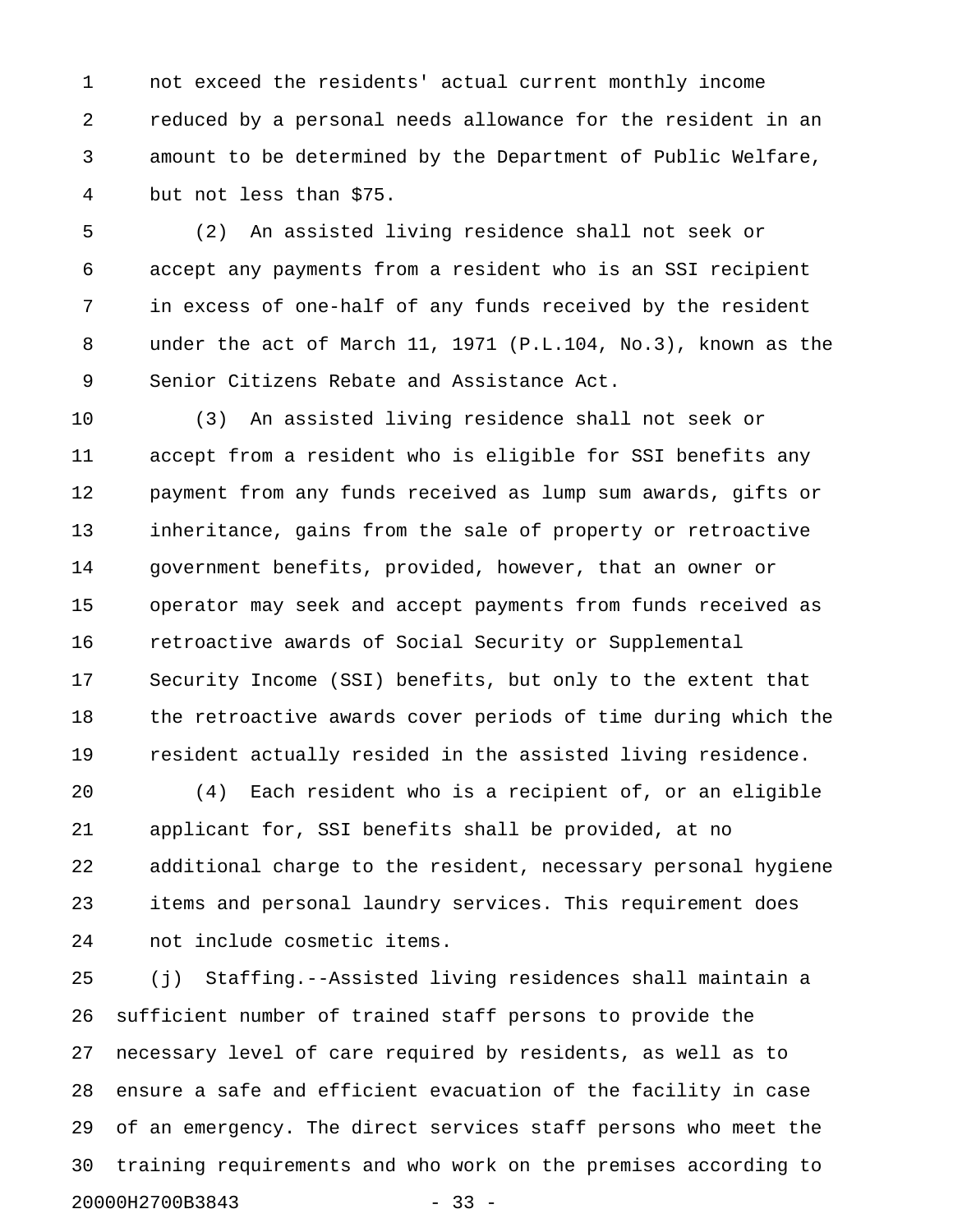1 a specific established schedule shall be sufficient to provide 2 one and one-half hours per day of assisted living services to 3 each mobile resident and three hours to each immobile resident 4 for each resident who has contracted to receive personal care 5 services. All assisted living services hours shall be provided 6 during waking hours. All assisted living residences shall 7 maintain coverage by awake, direct service staff on the premises 8 24 hours a day. Additional staff hours, or contractual services, 9 shall be provided as necessary to meet laundry, food service, 10 housekeeping and maintenance needs of the assisted living 11 residence.

12 Section 8. Requirements of all assisted living providers.

13 (a) Consumer protection.--The Department of Health shall 14 promptly implement regulations prohibiting all assisted living 15 providers from the following:

16 (1) Commingling consumers' personal funds with its own 17 funds, obtaining power of attorney or guardianship from a 18 consumer or requiring consumers to endorse checks over to the 19 residence or provider, however, financial management by 20 assisted living residence administrators for residents shall 21 be permitted. The Department of Health shall develop a means 22 of safeguarding residents' funds and requiring prompt 23 repayment of funds that are stolen or otherwise mismanaged.

24 (2) Abusing, threatening, harassing or subjecting a 25 consumer to corporal punishment.

26 (3) Discriminating against a consumer because of race, 27 color, religious creed, disability, handicap, ancestry, 28 sexual orientation, national origin, age or sex or source of 29 payment.

30 (4) Retaliating against residents who have exercised 20000H2700B3843 - 34 -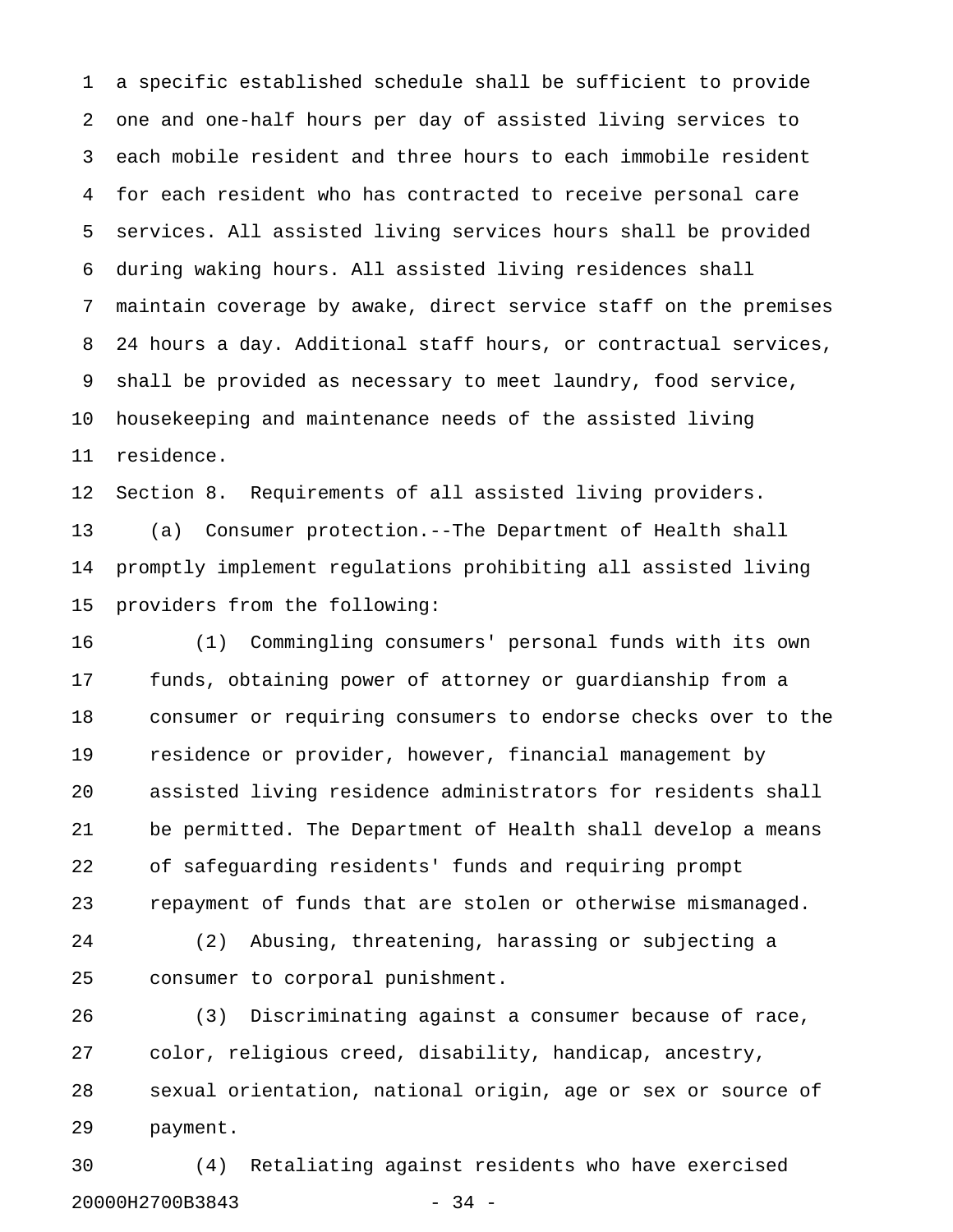1 their rights under this act and the Department of Health 2 regulations or under Federal or State law.

3 (5) Interfering with the consumer's rights to do the 4 following:

5 (i) Leave and return to the consumer's residence, 6 except in cases of consumers with cognitive impairments 7 where freedom of egress could be dangerous for the 8 consumer and the care plan allows for this restriction.

- 9 (ii) Receive visitors.
- 

10 (iii) Receive or send mail.

11 (iv) Participate or refuse to participate in 12 religious activities.

13 (v) Be unrestrained physically and chemically. 14 In addition to the requirements for assisted living residence 15 agreements set forth in section 7, assisted living services and 16 assisted living residence agreements shall be written in easy to 17 understand, plain language; be available in the primary language 18 of the consumer and in alternative formats for consumers with 19 disabilities; contain the complete agreement between the parties 20 thereto with no omission of material terms; use bold or larger 21 font to make conspicuous material terms to the agreement as well 22 as any exclusion or limitations of services from the agreement; 23 not waive any of the requirements of this act or its 24 regulations; state that for consumers with publicly funded 25 assisted living services, assisted living residences or housing, 26 the consumer is an intended third-party beneficiary of the 27 agreement, who may seek to enforce their rights under the 28 contract; and not be and state that it is not assignable absent 29 consent of the consumer following full and fair disclosure and 30 reasonable notice.

20000H2700B3843 - 35 -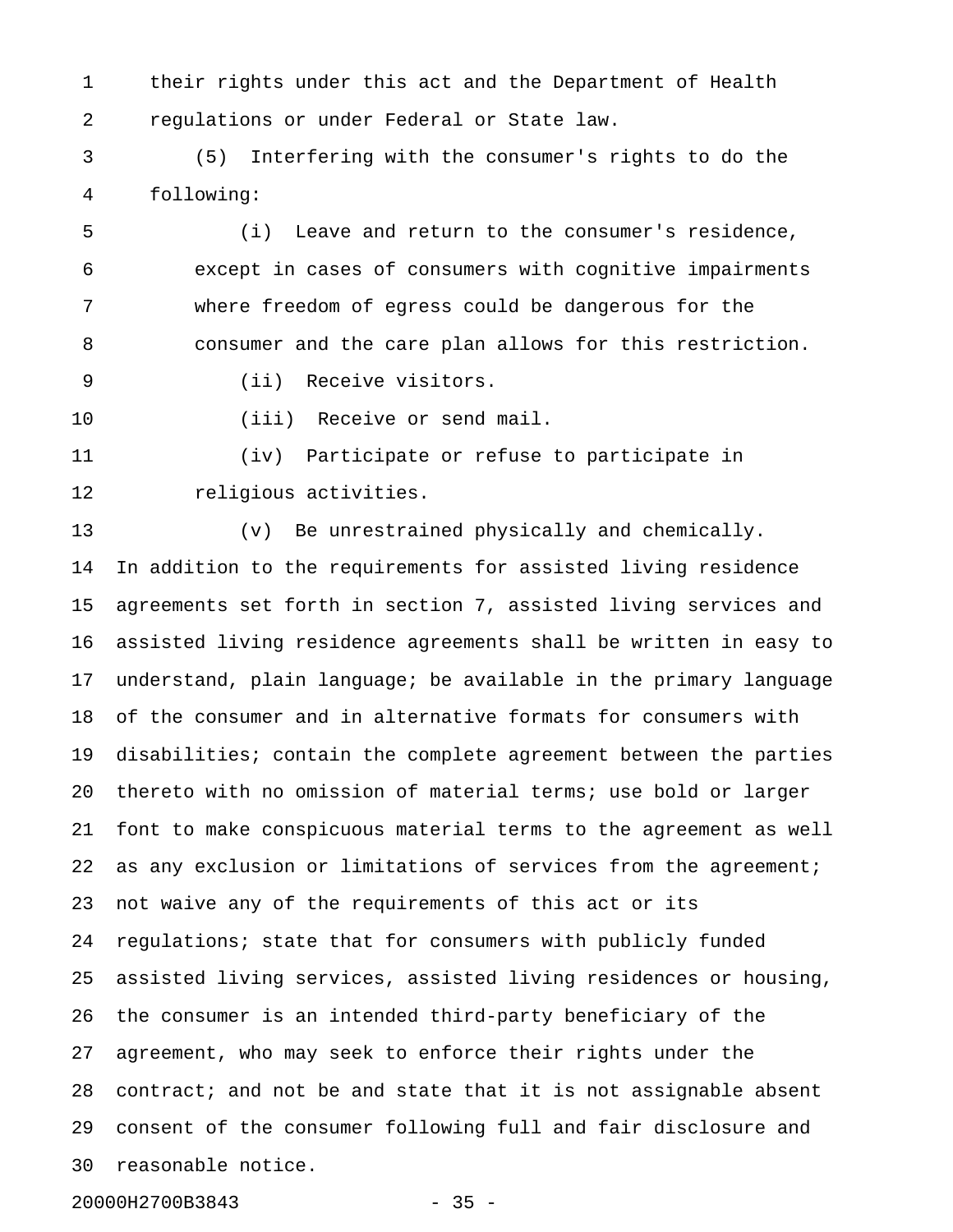1 (b) Regulations.--The Department of Health shall establish 2 regulations concerning training and staffing requirements for 3 assisted living providers, including administrators for a 4 minimum of 75 hours and for a minimum of 40 hours for direct 5 care staff, as follows:

6 (1) Administrators and direct care staff must be 7 educated and trained in matters relating to dementia, 8 including normal aging, cognitive, psychological, and 9 functional abilities of older persons; definition and 10 diagnosis of dementia, description of reversible and 11 irreversible causes, and explanations of differences between 12 dementia, delirium and depression; explanation of dementia 13 and related disorders, progression, stages and individual 14 variability; communications techniques; description of 15 behavioral symptoms of dementia and how to approach residents 16 when they display challenging behaviors including conflict 17 avoidance and conflict resolution techniques; the role of 18 personality, culture and environmental factors in behavioral 19 symptoms and dementia care; the assisted living residence 20 philosophy of dementia care, including mission statement, 21 goals policies and procedures; working with family members; 22 community-based resources for consumers with dementia and 23 their families; team building and stress reduction for 24 assisted living residence staff; use and benefits of 25 assistive technology and awareness, identification, 26 prevention and reporting of abuse and neglect. Administrators 27 must be over 21 years of age and have a high school diploma 28 or a G.E.D. Direct care staff must be at least 18 years of 29 age, have a high school diploma or a G.E.D. or have 30 satisfactorily demonstrated a sixth grade reading level and 20000H2700B3843 - 36 -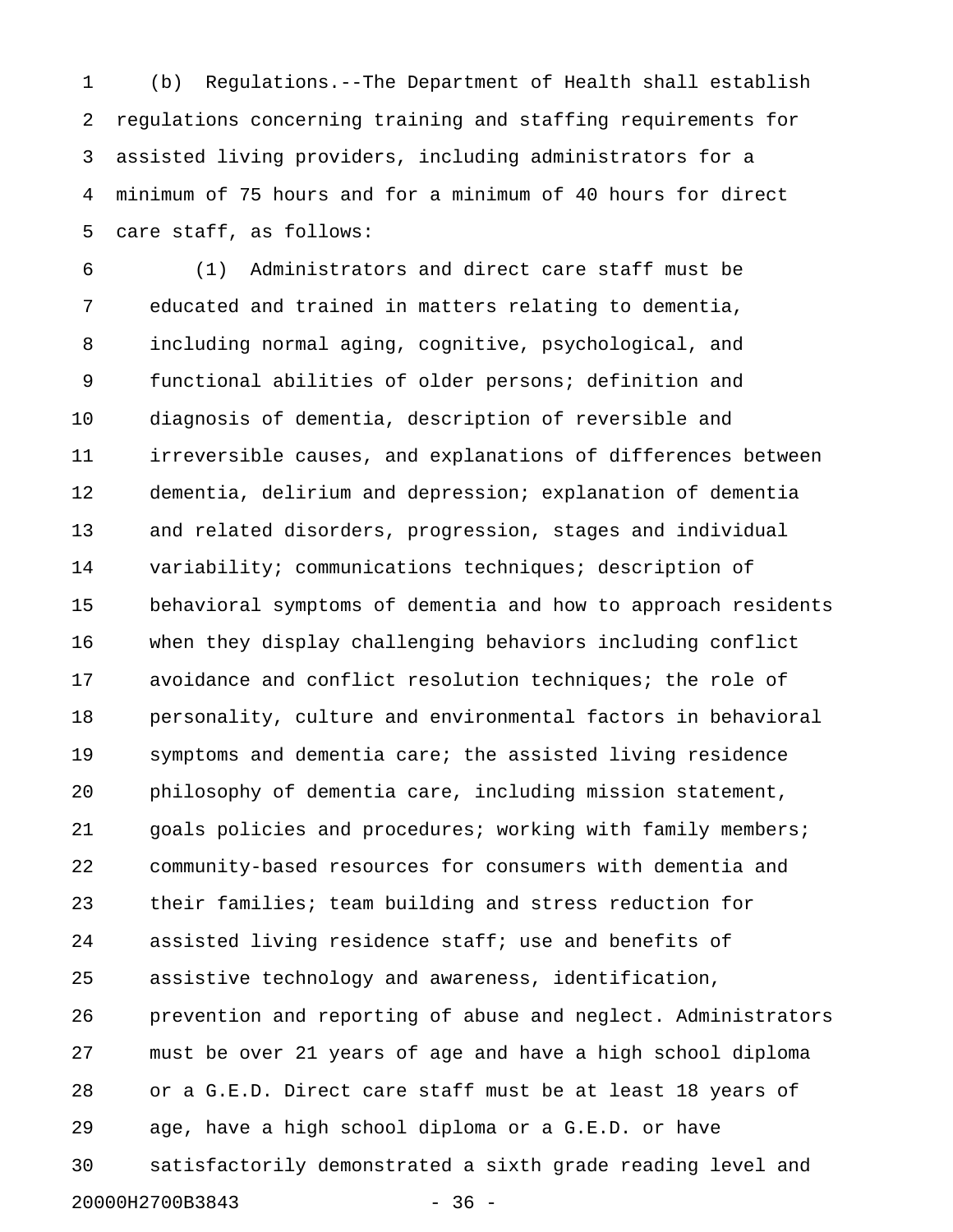1 an ability to follow written instructions, particularly 2 medication dispensing instructions.

3 (2) All cognitive support service providers must be 4 educated and trained in the mission and purpose of services 5 to individuals with cognitive impairments, consumer rights; 6 fire and safety; first aid and CPR; basic 7 nutrition/medication training; assisted living 8 philosophy/mission; assessment and reporting of health 9 problems; understanding dementia, including causes, symptoms, 10 treatments and management techniques; changes in condition 11 and appropriate responses; dementia-capable activity 12 programming, communication skills and management of 13 behavioral challenges; mental health issues; and awareness, 14 identification, prevention and reporting of abuse and 15 neglect.

16 (3) Within 90 days of the effective date of this act, 17 the Department of Health shall determine what additional 18 training, certification or accreditation shall be required 19 for assisted living residence administrators; what additional 20 training, certification or accreditation shall be required 21 for in home care providers, what staffing levels and other 22 requirements should be imposed for assisted living residences 23 with immobile consumers and what components should be in the 24 individualized service plan for each consumer and which of 25 them should be reviewed and updated at least quarterly. 26 Thereafter, the Department of Health shall issue draft 27 regulations for public comment within six months of the 28 effective date of this act and shall promptly finalize the 29 regulations.

30 (4) Administrators and direct services staff shall meet 20000H2700B3843 - 37 -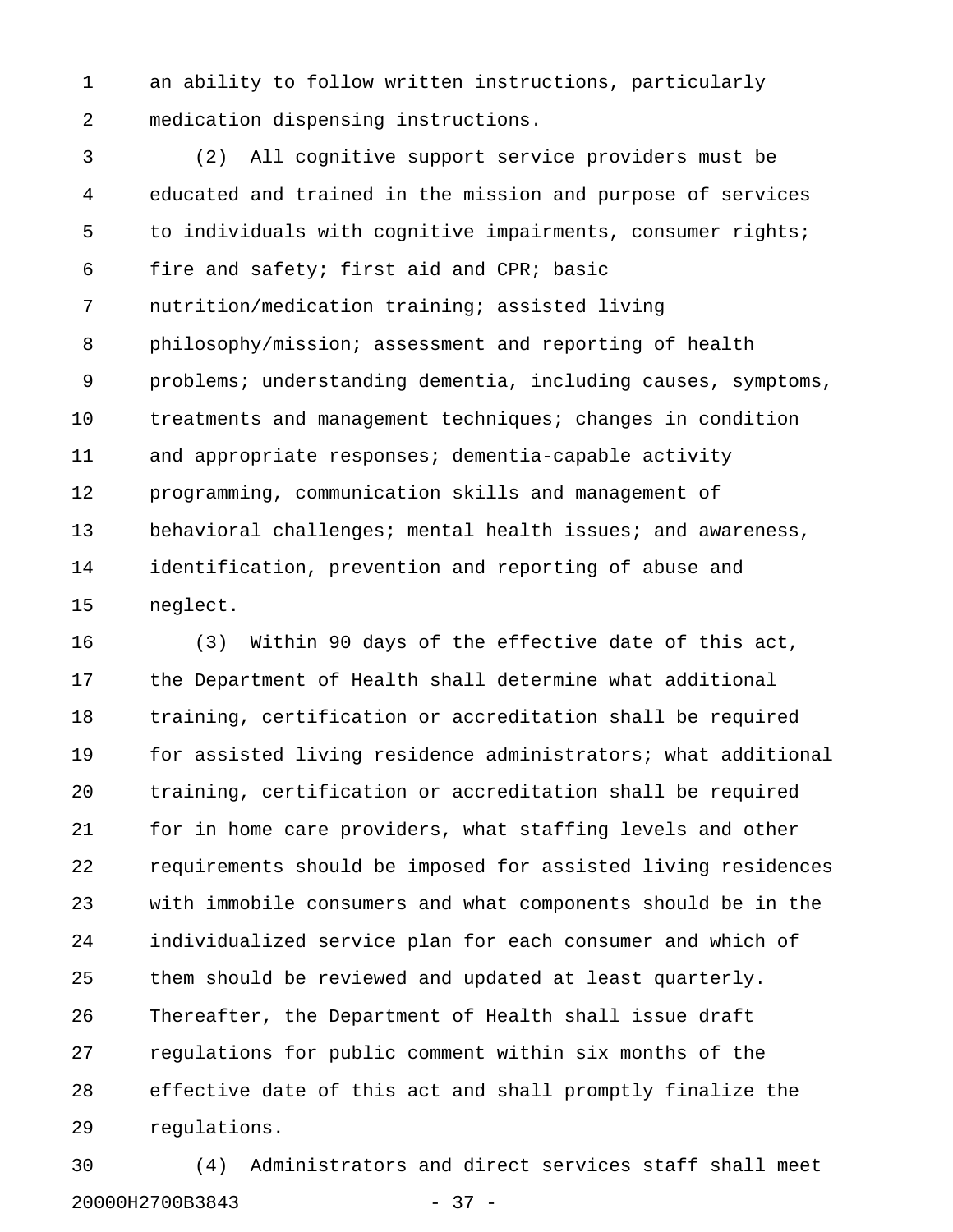1 all the above requirements and qualifications prior to 2 beginning work as administrators or direct services staff. 3 The Department of Health shall develop objective measures of 4 administrator and direct service staff knowledge of the 5 required areas. Mere attendance at training sessions will not 6 suffice. The objective measurement shall take the form of an 7 oral, written and/or practical exam.

8 (c) Quality indicators.--Quality indicators to measure 9 quality of life outcomes, including autonomy, independence and 10 dignity, health and safety, should account for differences among 11 settings and residents while accurately reflecting how well the 12 facility provides for the autonomy, independence, dignity, 13 integration with the community, food service, health and basic 14 safety of residents. Those assisted living residences 15 demonstrating the highest quality with no violations of 16 regulations and basic standards shall be listed on the 17 Department of Health's World Wide Web site pursuant to section 18 8(f).

19 (d) Consumer information.--The Department of Health shall 20 publish regional performance profiles of all assisted living 21 residences and providers, listing the quality indicators, cost 22 information, resident profile from the common data set, staff-23 to-consumer ratios, staff composition and violations of 24 applicable acts and regulations, if any, for the public. This 25 information shall be readily available through the options 26 program and on the Department of Health World Wide Web site as 27 set forth in section 10.

28 Section 9. Publicly funded housing.

29 (a) Subsidy of housing costs to avoid nursing facility 30 placement.--The Department of Aging, through the options 20000H2700B3843 - 38 -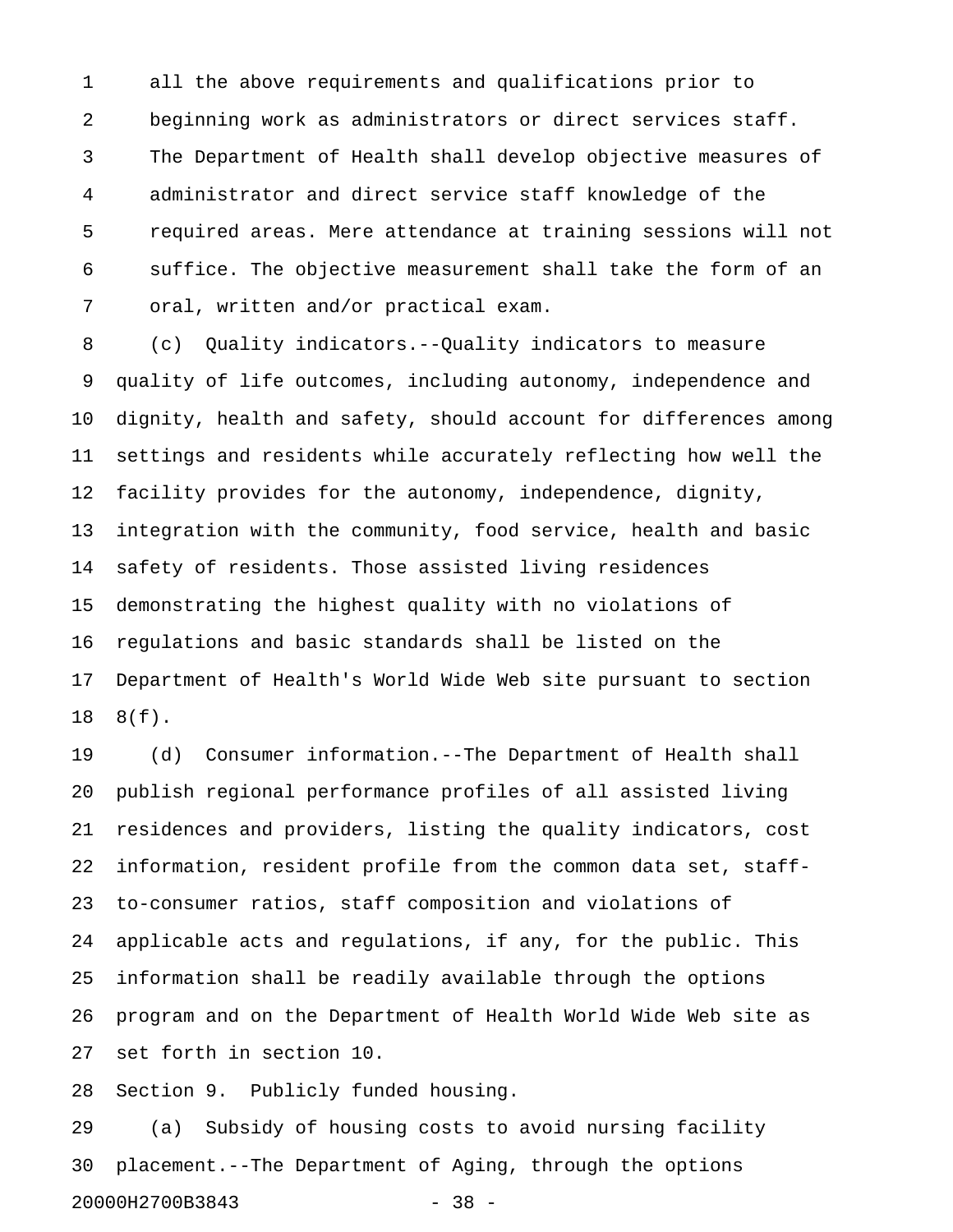1 program, may provide State-funded monthly housing and board 2 subsidies, not to exceed PHFA's regional standards for operating 3 costs for low-income housing, to individuals found eligible for 4 nursing facility care, where:

5 (1) the total State cost of both a consumer's home and 6 community-based services and his or her housing subsidy would 7 not exceed the dollar amount which would represent the 8 State's cost if the person were in a nursing facility;

9 (2) the housing subsidy is financially necessary to 10 permit the person to remain in his or her current residence, 11 live in the community or relocate to an assisted living 12 residence; or

13 (3) a person is eligible for available publicly funded 14 home and community-based services. In determining the amount 15 of the subsidy, the Department of Aging shall ensure that 16 consumers may retain an amount of not less than \$75 per month 17 for personal needs, exclusive of housing, food or other 18 related costs. Where home modifications are needed for 19 Medicaid eligible individuals, in excess of the home and 20 community-based services waiver cap, they may be paid for out 21 of the subsidy if in the long term it would be more cost-22 effective to have the consumer supported in his or her 23 modified residence.

24 (b) Low-income housing tax credits and loans.--

25 (1) Beginning in fiscal year 2001-2002 and continuing 26 until fiscal year 2005-2006, at least 10% of the low income 27 tax credits allocated to Pennsylvania for each of those years 28 shall be earmarked to permit the development of at least 200 29 assisted living residence units per year.

30 (2) Each year, the Pennsylvania Housing Financing 20000H2700B3843 - 39 -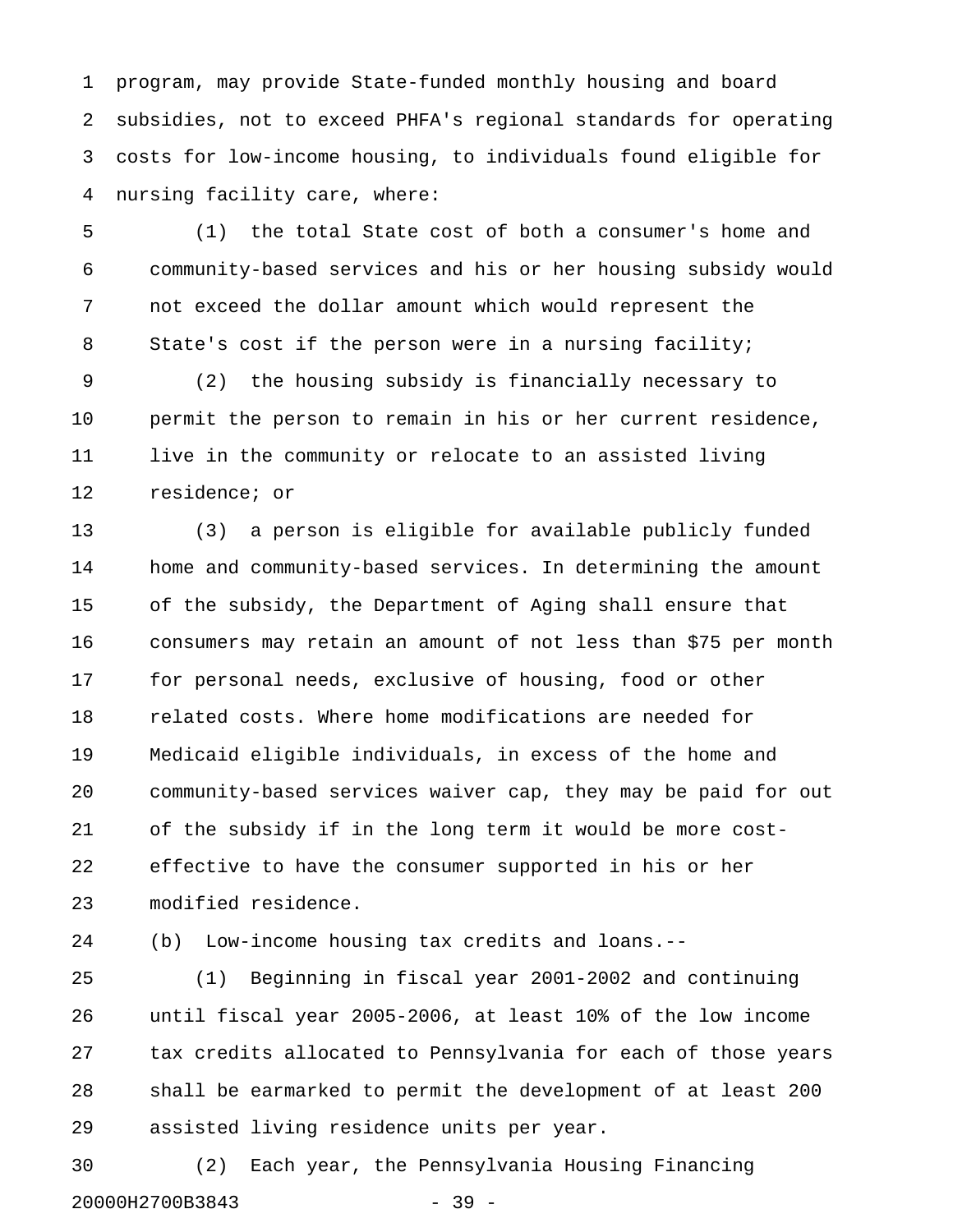1 Authority, in consultation with the Department of Public 2 Welfare, the Department of Aging and the Department of 3 Community and Economic Development shall issue a request for 4 proposals for assisted living residence units for persons 5 qualifying for publicly funded home and community-based 6 services and shall seek to facilitate the funding of the 7 projects with moneys from low-income tax credits, community 8 development block grants funds, neighborhood assistance 9 program, the penn homes program, the home investments 10 partnerships program, the Federal home loan bank affordable 11 housing program, the mortgage insurance foundation or other 12 funding.

13 (3) Within six weeks of the effective date of this act, 14 the Department of Community and Economic Development shall 15 develop and implement an education campaign focused on 16 housing developers, which explains and promotes the use of 17 existing housing financing programs for the development of 18 assisted living residences for low-income and moderate-income 19 persons.

20 (4) Housing funded through low-income tax credits does 21 not require the operator to obtain a personal care or 22 assisted living license.

23 (5) The Department of Community and Economic Development 24 shall establish, within six months of the effective date of 25 this act, a revolving loan fund to assist existing personal 26 care home providers to make renovations and modifications to 27 become assisted living residences and to assist existing home 28 owners to renovate or modify their homes, where the lack of 29 doing so would be the primary reason for someone in the 30 household needing to go to a nursing facility. Loans to 20000H2700B3843 - 40 -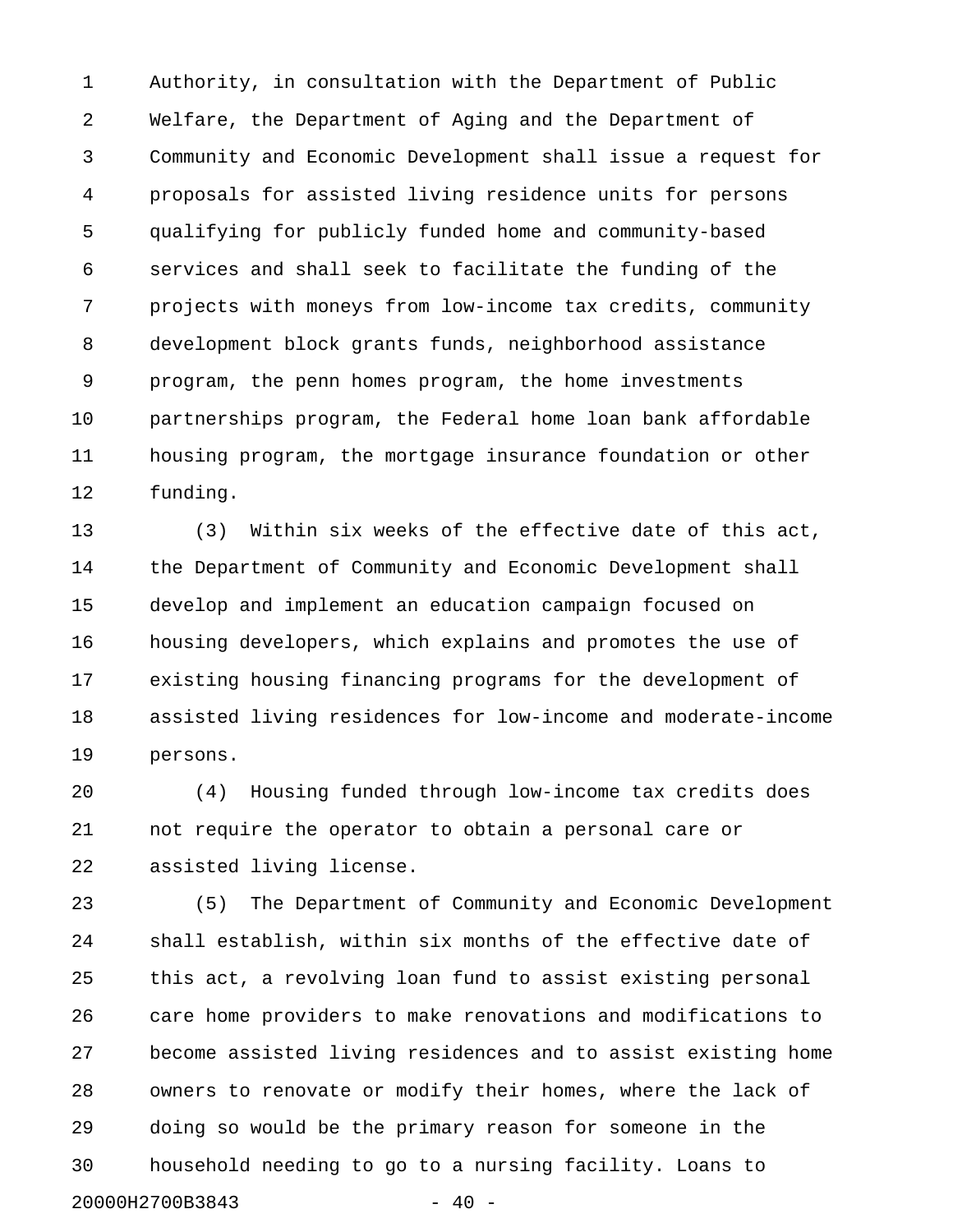1 personal care homes under this section shall require those 2 newly renovated facilities to give priority for admission to 3 the units to consumers who will receive publicly funded 4 assisted living services while living there.

5 (6) A revolving loan program shall be established to 6 assist persons who are otherwise ineligible for Medicaid or 7 housing subsidies for home modifications to modify their 8 personal residences where the financial inability to do so 9 would be the primary reason for their needing to go to a 10 nursing home.

11 (c) Minimum requirements for publicly funded housing.--Where 12 public funds are used to develop or modify existing units to 13 become assisted living residences, those units shall be designed 14 and built to allow each person to live independently. Each 15 residence shall:

16 (1) Include a self-contained unit, capable of being 17 locked by the resident, which can be modified for persons 18 with cognitive impairment.

19 (2) Allow sharing of units by residents only where both 20 residents wish it; and

21 (3) Contain its own bathroom, kitchenette or food 22 preparation area, sleeping area and living area.

23 (d) Equal opportunity for residency.--Any assisted living 24 residence or personal care boarding home receiving housing 25 subsidy payments pursuant to this act shall accept residents on 26 a first-come-first-served basis, except where this provision is 27 waived in writing by the options program because of an emergency 28 need such as homelessness or medical need or where preference is 29 to be given to low-income residents. The facilities shall 30 maintain written records of applications, keep all applications 20000H2700B3843 - 41 -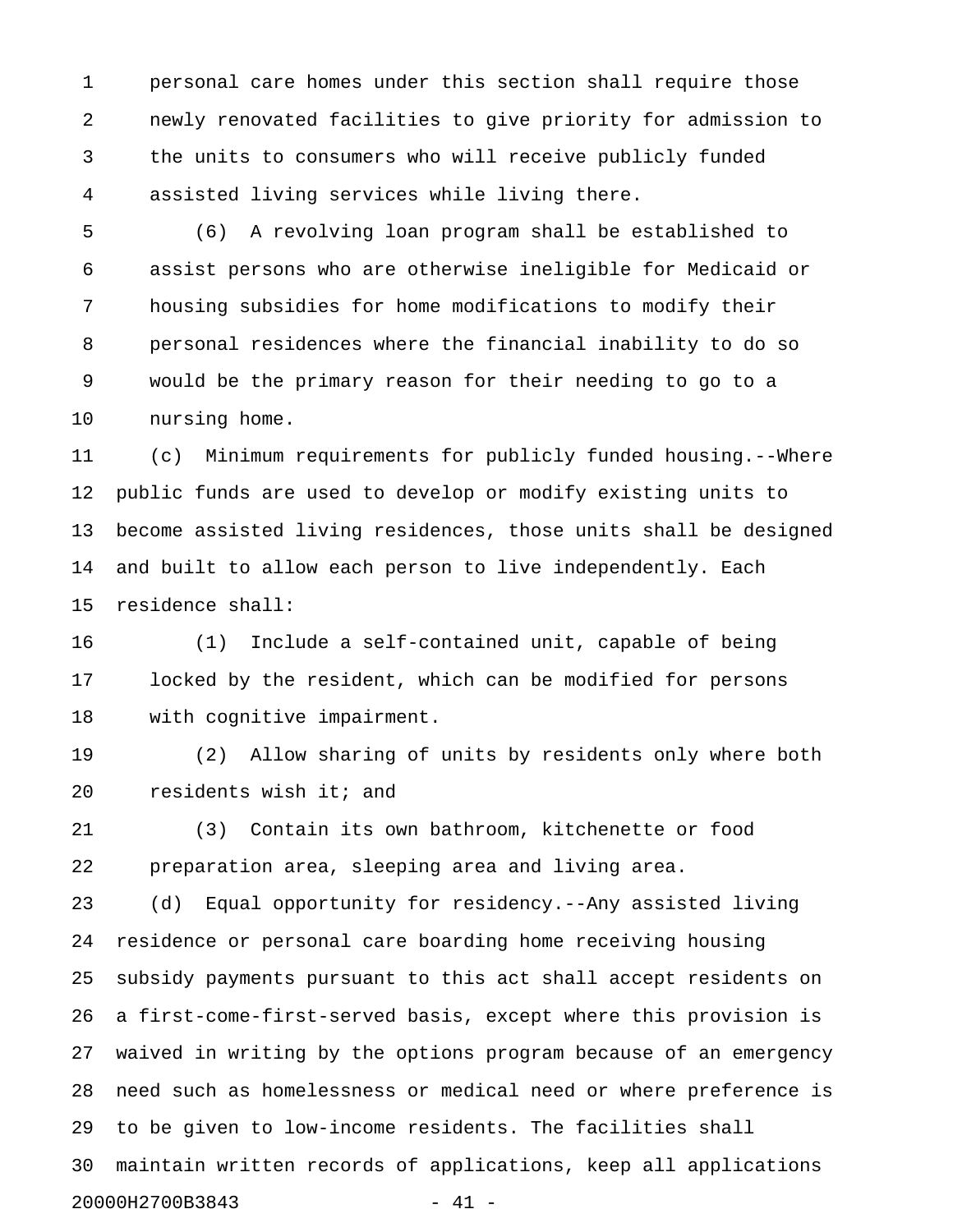1 for admission in the order received for a period of five years 2 and shall comply with all Federal and State laws prohibiting 3 discrimination on the basis of race, religion, handicap or 4 disability, ethnicity, national origin, gender or sexual 5 orientation.

6 Section 10. Long-term care data base.

7 (a) Development of long-term care data system.--The Intra-8 governmental Long-Term Care Council shall develop a long-term 9 care data system within six months of the effective date of this 10 act, based on a common data set so that care can be tracked at 11 each level of the long-term care continuum. Within nine months 12 of the effective date of this act, all providers of home and 13 community-based services or assisted living shall provide the 14 common long-term data set information on every consumer to the 15 Department of Health at intervals specified by the department. 16 This information shall be integrated with the minimum data set 17 information provided to the Department of Public Welfare with 18 respect to nursing facilities.

19 (b) Confidentiality.--All information available to 20 regulatory agencies shall be promptly available to consumers, 21 providers, legislators and the general public, except that each 22 department shall develop procedures to protect proprietary and 23 confidential information and to protect the privacy of 24 individuals receiving long-term care services.

25 (c) World Wide Web site.--The Department of Health shall 26 include on its World Wide Web site information about the quality 27 of assisted living services provided by assisted living service 28 providers or assisted living residences, personal care homes and 29 domiciliary homes. Information shall include available consumer 30 satisfaction information, inspection data by the departments and 20000H2700B3843 - 42 -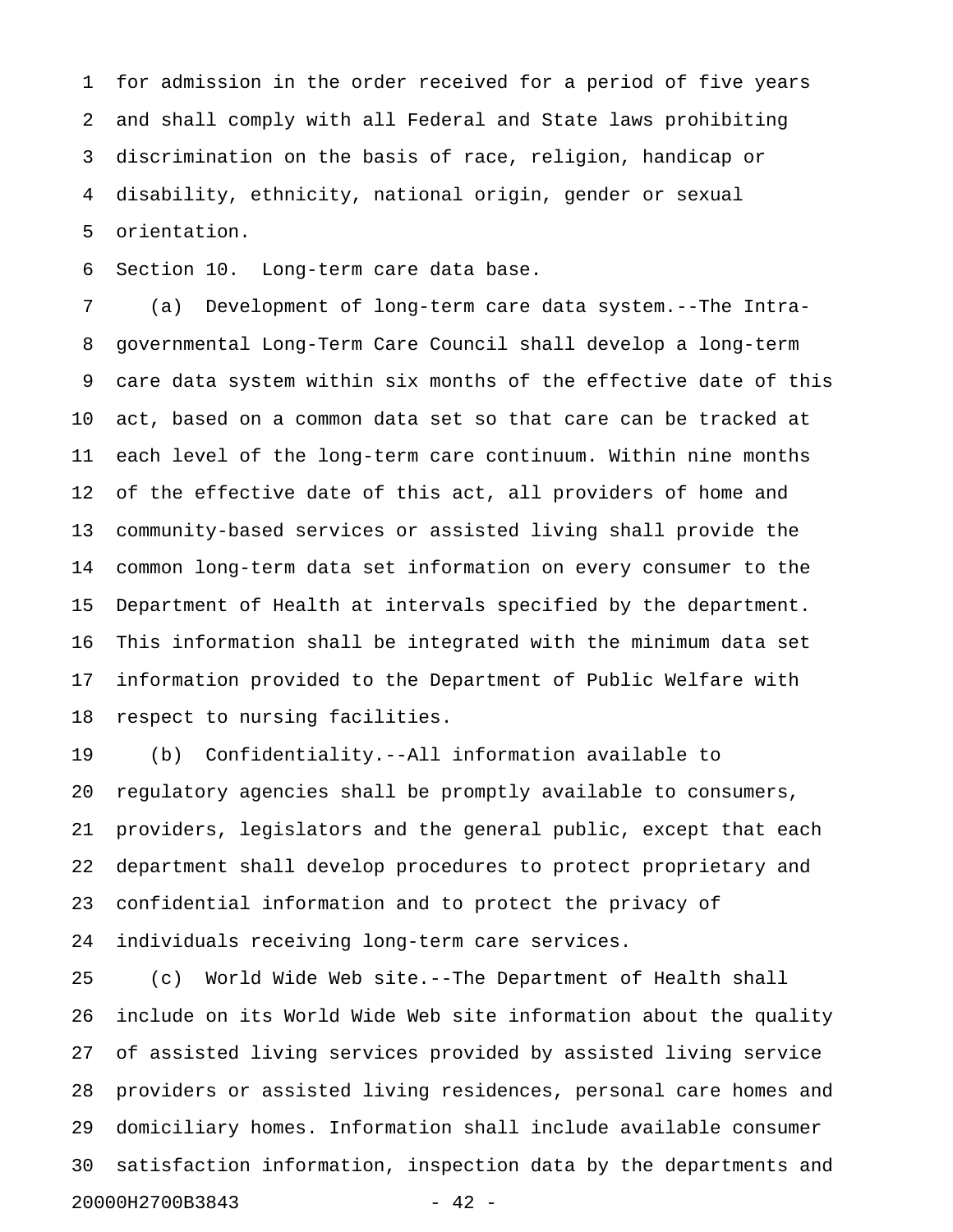1 other relevant information that could assist consumers in 2 choosing assisted living service providers, residences and other 3 housing arrangements. All information available on the 4 Department of Health World Wide Web site shall also be printed 5 and made available to the public including those who do not have 6 Internet access.

7 Section 11. Inspections.

8 (a) Initial licensure inspection.--Before a facility is 9 licensed and permitted to open, operate or admit residents, and 10 before an assisted living services provider is permitted to 11 operate, it shall be inspected by the Department of Health and 12 must be found in complete compliance with the requirements set 13 forth in this act and the resulting regulations.

14 (b) Annual inspections.--After initial licensure inspection, 15 assisted living residences and assisted living services 16 providers shall, at a minimum, be inspected six months after 17 initial licensure and annually thereafter on an unannounced 18 basis. The Department of Health shall establish criteria for 19 additional inspections as deemed necessary. When there is 20 complete compliance, the Department of Health shall issue a full 21 license for a period of one year.

22 (c) Classification of violations.--Within six months of the 23 effective date of this section the Department of Health shall 24 classify each violation of its regulations into one of the 25 following categories:

26 (1) Class I. A violation which indicates a substantial 27 probability that death or serious mental or physical harm to 28 a consumer may result.

29 (2) Class II. A violation which has a substantial 30 adverse effect upon the health, safety or well-being of a 20000H2700B3843 - 43 -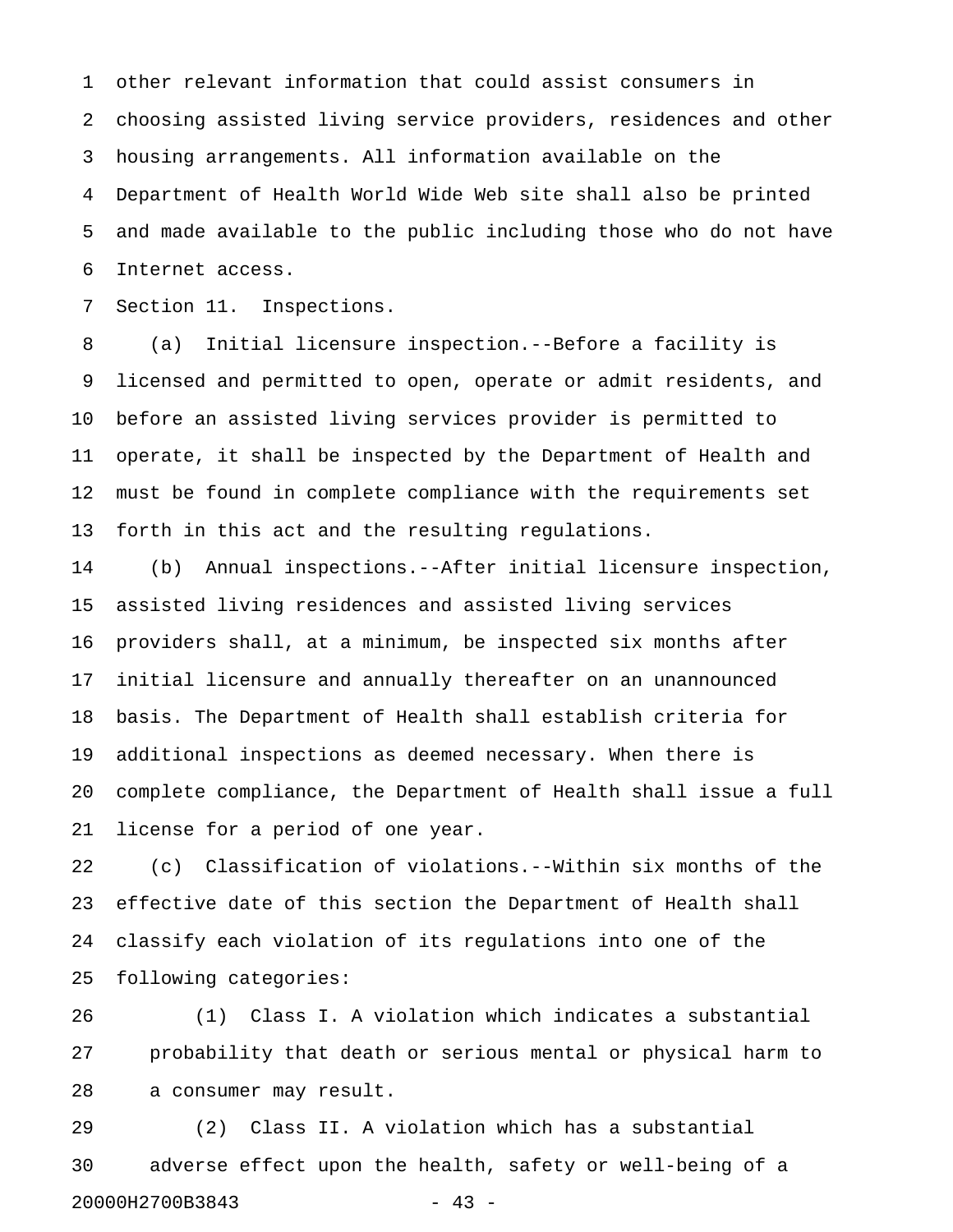1 consumer.

2 (3) Class III. A minor violation which has an adverse 3 effect upon the health, safety or well-being of a consumer. 4 Upon classifying the violations, the Department of Health shall 5 publish the proposed classifications in the Pennsylvania 6 Bulletin for public comment on the classifications prior to 7 finalizing them. Final regulations and classifications shall be 8 in effect within one year of passage of this act.

9 (d) Provisional licenses.--When there has been substantial 10 compliance, but not complete compliance with all applicable 11 statutes, ordinances and regulations, and, when the licensee has 12 taken appropriate steps to correct deficiencies, the Department 13 of Health shall issue a provisional license for a specified 14 period of not more than six months which may be renewed one time 15 if there has been substantial improvement since the last 16 inspection. Upon complete compliance with respect to all prior 17 violations and no additional Class I or Class II violations, a 18 regular license shall be issued immediately. Newly discovered 19 Class III violations will not prevent regular licensure provided 20 an acceptable plan of correction has been submitted and the 21 Department of Health has confirmed by onsite inspection that the 22 correction steps outlined in the plan of correction have been 23 taken.

24 (e) Notice.--Whenever the Department of Health, upon 25 inspection or investigation, shall learn of violation of this 26 act or of regulations adopted by the Department of Health 27 pursuant to this act, they shall give notice thereof to the 28 offending licensee. Such notice shall require the offending 29 licensee to take action to bring a facility or service provider 30 company into compliance with this act or with the relevant 20000H2700B3843 - 44 -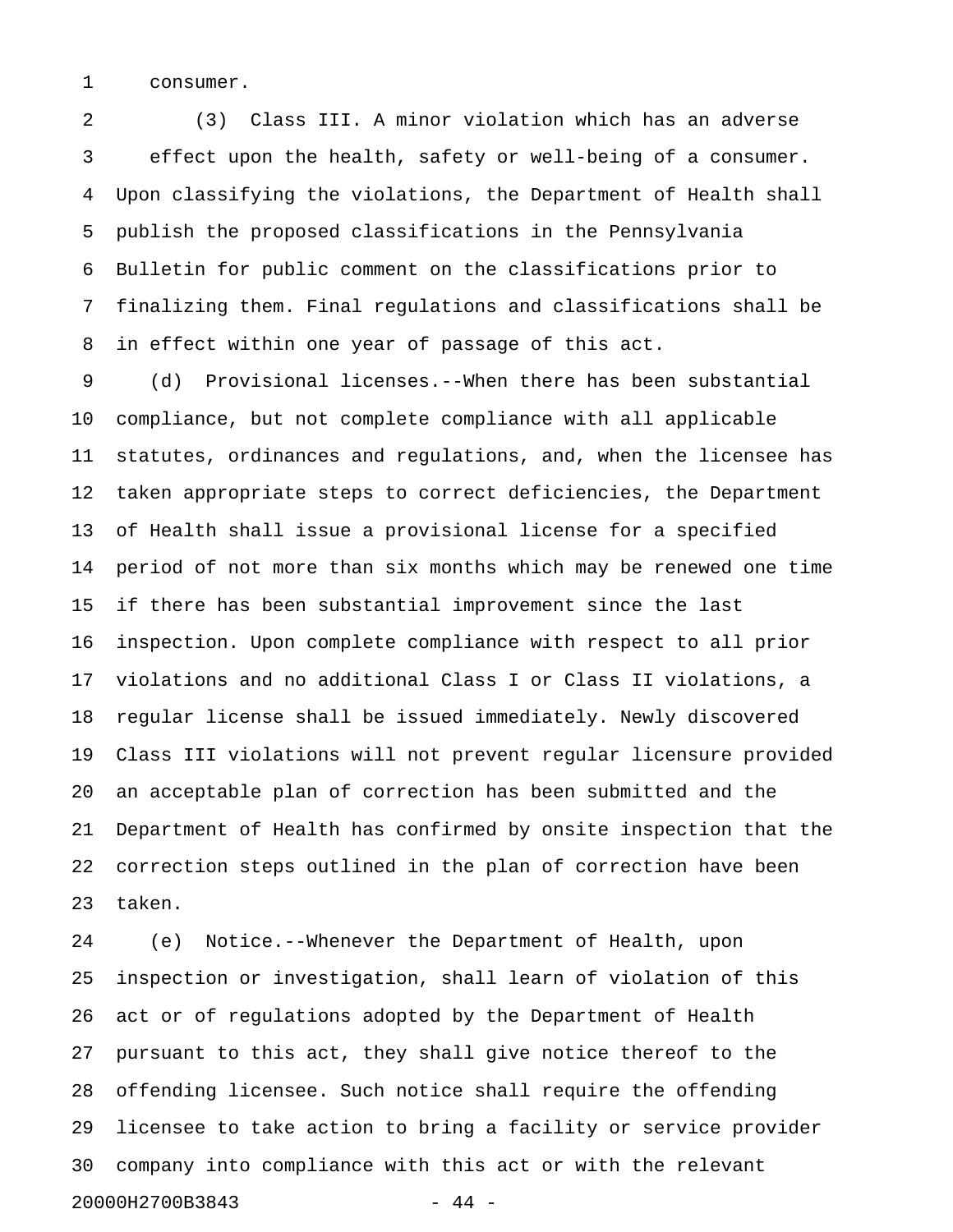1 regulations within a specified time.

2 (f) Plans of correction.--Within ten days of citation for 3 any violations, an offending entity shall submit to the 4 Department of Health a plan of correction outlining the action 5 steps the person or entity will take to bring the facility or 6 service provider company into compliance with this act or with 7 the relevant regulations. The offending person or entity shall 8 comply with the plan of correction and shall submit 9 documentation of current compliance with the Department of 10 Health within 20 days of citation for violation. 11 (1) Documentation of compliance shall include, but not 12 be limited to: 13 (i) Receipts for work completed or items purchased. 14 (ii) Contracts for work to be completed or items to 15 be delivered and/or installed. 16 (iii) Affidavit under penalty of perjury that 17 violation has been corrected and how it has been 18 corrected or that violation will be corrected and 19 specific steps that have been taken to arrange the 20 correction. 21 (iv) Certificate of completion of required 22 education, training, first aid and CPR courses. 23 (2) The Department of Health shall verify that all 24 promised corrections have actually been made within the time 25 promised. If the corrections have not been made, the 26 Department of Health shall initiate licensing action, 27 including assessment of penalties and change of licensure 28 status, for failure to comply with the plan of correction. 29 (g) No supersedeas.--An appeal from the decision of the 30 Department of Health relating to the revocation or nonrenewal of 20000H2700B3843 - 45 -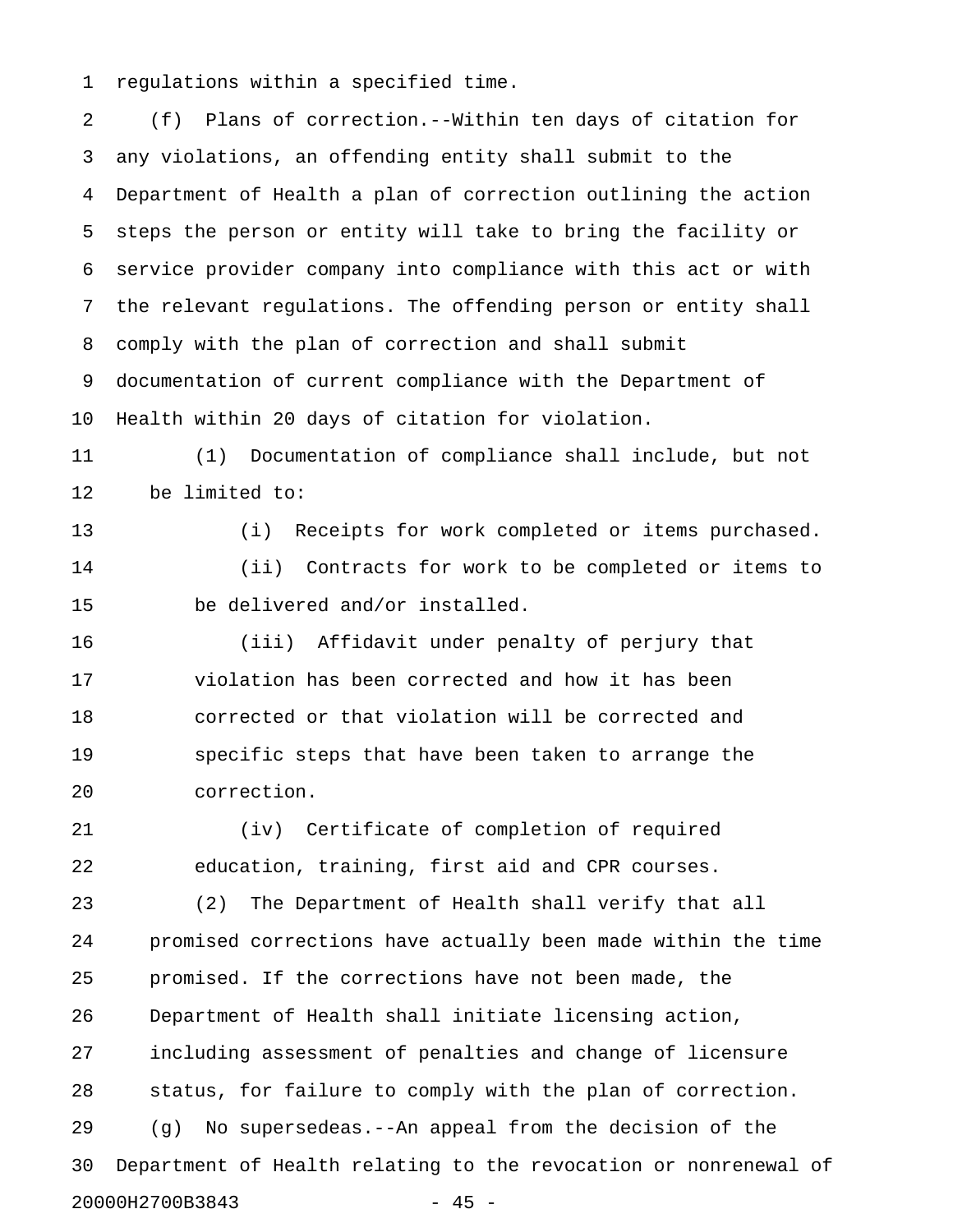1 a license of an assisted living residence or assisted living 2 services provider shall not act as a supersedeas, but, upon 3 cause shown of substantial likelihood of prevailing on the 4 merits and where circumstances require it, the reviewing 5 authority shall have the power to grant a supersedeas. The 6 supersedeas shall be revoked if the Department of Health 7 presents evidence of any intervening Class I or II violations. 8 (h) Ban on new admissions.--While an assisted living 9 residence or assisted living services provider may be permitted 10 to continue operating with a supersedeas pending the outcome of 11 the appeal, there shall be no new admissions to the assisted 12 living residence and no new consumers contracted to receive 13 services from an assisted living services provider pending the 14 outcome of the appeal.

15 (i) Relocation and relocation assistance.--All residents of 16 assisted living residences shall be notified by the Department 17 of Health of its licensing actions, informed of their right to 18 leave the assisted living residence and informed of their right 19 to receive relocation assistance.

20 (1) The Department of Health shall relocate consumers 21 from an assisted living residence if any of the following 22 conditions exist:

23 (i) Shall immediately relocate consumers from an 24 assisted living residence if the assisted living 25 residence is operating without a license.

26 (ii) Shall immediately relocate consumers from an 27 assisted living residence if the licensee is voluntarily 28 closing an assisted living residence and relocation is 29 necessary for the health and welfare of the consumers. 30 (iii) Shall immediately provide relocation 20000H2700B3843 - 46 -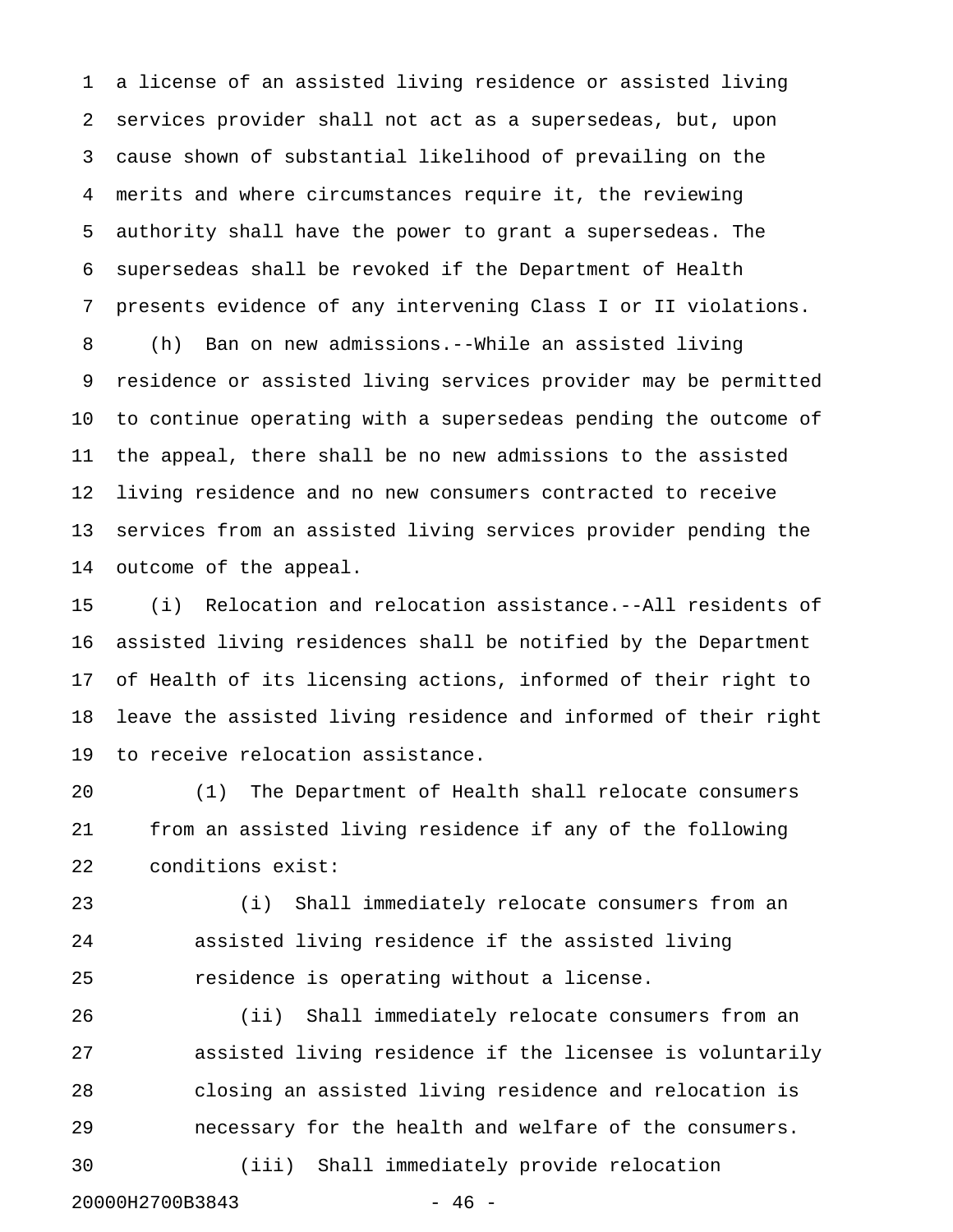1 assistance where the assisted living residence has 2 engaged in conduct that endangers the health and safety 3 of its residents, leading a reasonable consumer to be 4 concerned for his or her safety.

5 (iv) Shall promptly provide relocation assistance 6 where the assisted living resident wishes to leave.

7 (2) The Department of Health shall offer relocation 8 assistance to consumers of assisted living residences. This 9 shall include:

10 (i) notifying residents of the availability of 11 **11** relocation assistance;

12 (ii) notifying residents of licensing violations 13 that endanger resident health and safety and licensing 14 actions taken by the Department of Health;

15 (iii) offering residents the opportunity to 16 relocate;

17 (iv) providing residents with pertinent information, 18 such as referrals to nearby social service agencies or 19 assisted living residences in complete compliance with 20 governing regulations;

21 (v) determining other options for relocation; and

22 (vi) assisting residents to make arrangements for 23 **relocation if family members are not available for this** 24 purpose.

25 (3) Except in an emergency, the consumer shall be 26 involved in planning his transfer to another placement and 27 shall have the right to choose among the available 28 alternative placements. The department may make temporary 29 placement until final placement can be arranged. Consumers 30 shall be provided with an opportunity to visit alternative 20000H2700B3843 - 47 -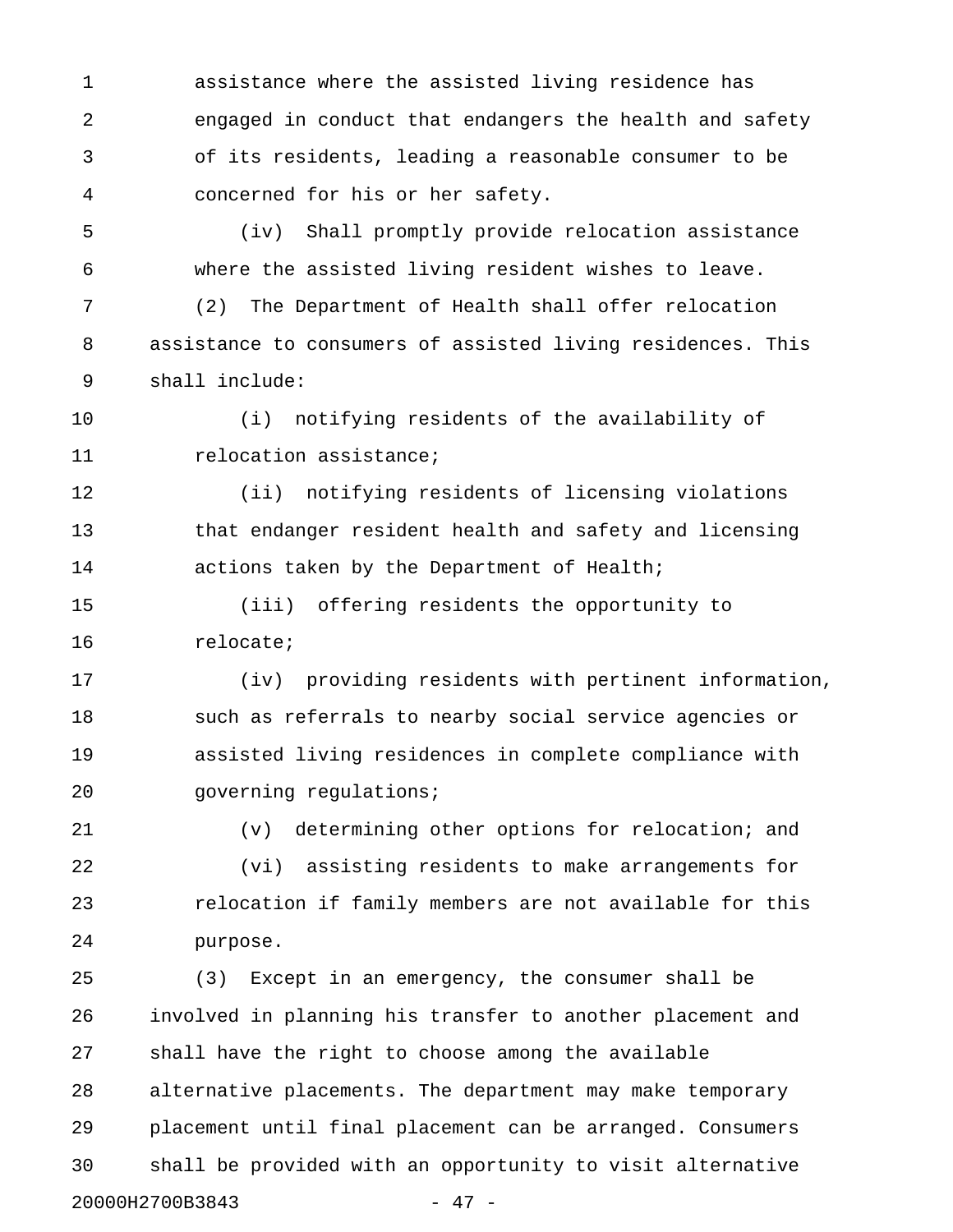1 placement before relocation or following temporary emergency 2 relocation. Consumers shall choose their final placement and 3 shall be given assistance in transferring to such place.

4 (4) Consumers shall not be relocated pursuant to this 5 section if the Department of Health determines, in writing, 6 and consistent with consumer preference, that such relocation 7 is not in the best interest of the consumer.

8 (j) Transfer.--All consumers of assisted living services 9 providers shall be notified by the Department of Health of its 10 licensing actions, informed of their right to switch providers, 11 and informed of their right to receive assistance in locating a 12 new assisted living services provider. The Department of Health 13 shall provide assistance to consumers of assisted living 14 services providers who require assistance in transferring to 15 other assisted living services providers. This assistance shall 16 be consistent with the conditions for and forms of assistance 17 stated in subsection (i).

18 (k) Interim inspection.--The Department of Health shall 19 inspect a facility or assisted living services provider that has 20 received a supersedeas at least monthly or more frequently to 21 ensure residents' or recipients' safety and well-being. These 22 inspection reports will be maintained as part of the public 23 record for the assisted living residence or assisted living 24 services provider.

25 (l) Interim violation.--Where a supersedeas has been 26 granted, a Class I or II violation cited after the granting of 27 the supersedeas shall lead to a revocation of the supersedeas. 28 (m) Appointment of master by court.--If, without good cause, 29 one or more Class I or II violations remain uncorrected for more 30 than 60 days from date of citation or when the assisted living 20000H2700B3843 - 48 -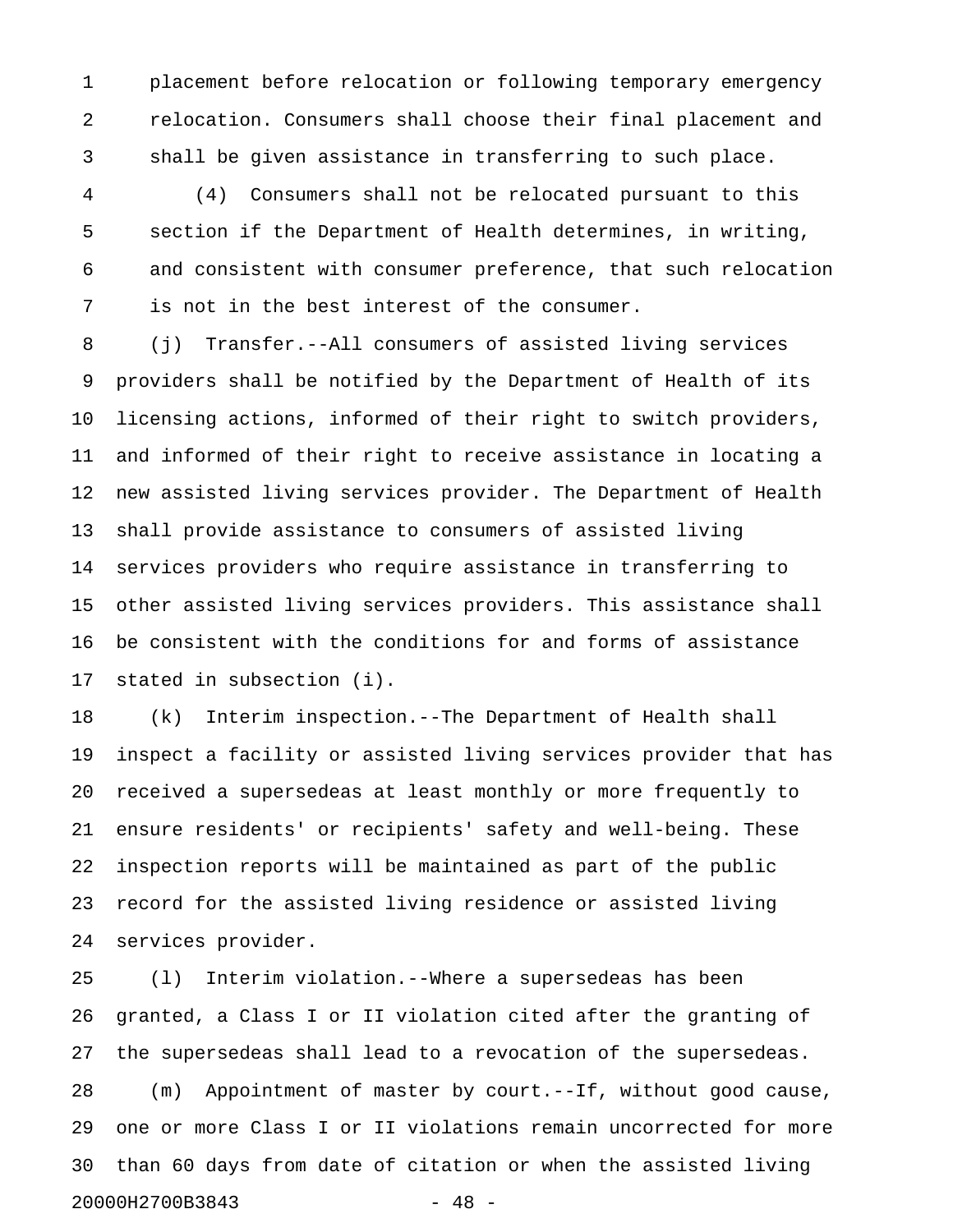1 residence or assisted living services provider has demonstrated 2 a pattern of episodes of noncompliance alternating with 3 compliance over a period of at least two years such as would 4 convince a reasonable person that any correction of violations 5 would be unlikely to be maintained, the Department of Health may 6 petition the court to appoint a master designated as qualified 7 by the Department of Health to assume operation of the assisted 8 living residence or assisted living services provider at the 9 assisted living residence's or assisted living services 10 provider's expense for a specified period of time or until all 11 violations are corrected and all applicable laws and regulations 12 are complied with. The fee for the master shall be set by the 13 court.

14 (n) Expedited hearings.--The Department of Health shall make 15 the assisted living residence or services provider appeals a 16 priority, with no appeal outstanding more than 60 days beyond 17 the date on which the appeal was filed.

18 (o) Expedited reconsideration.--The Secretary of Health 19 shall complete reconsiderations within 60 days.

20 (p) Penalties.--The Department of Health shall assess a 21 penalty for each violation of this act or regulations of the 22 department. Penalties shall be assessed on a daily basis from 23 the date on which the citation was issued until the date such 24 violation is corrected except in the case of a Class II 25 violation. In the case of a Class II violation, assessment of a 26 penalty shall be suspended for a period of five days from the 27 date of citation provided that, except for good cause, the 28 provider has corrected the violation. If the violation has not 29 been corrected within the five-day period, the fine shall be 30 retroactive to the date of citation.

20000H2700B3843 - 49 -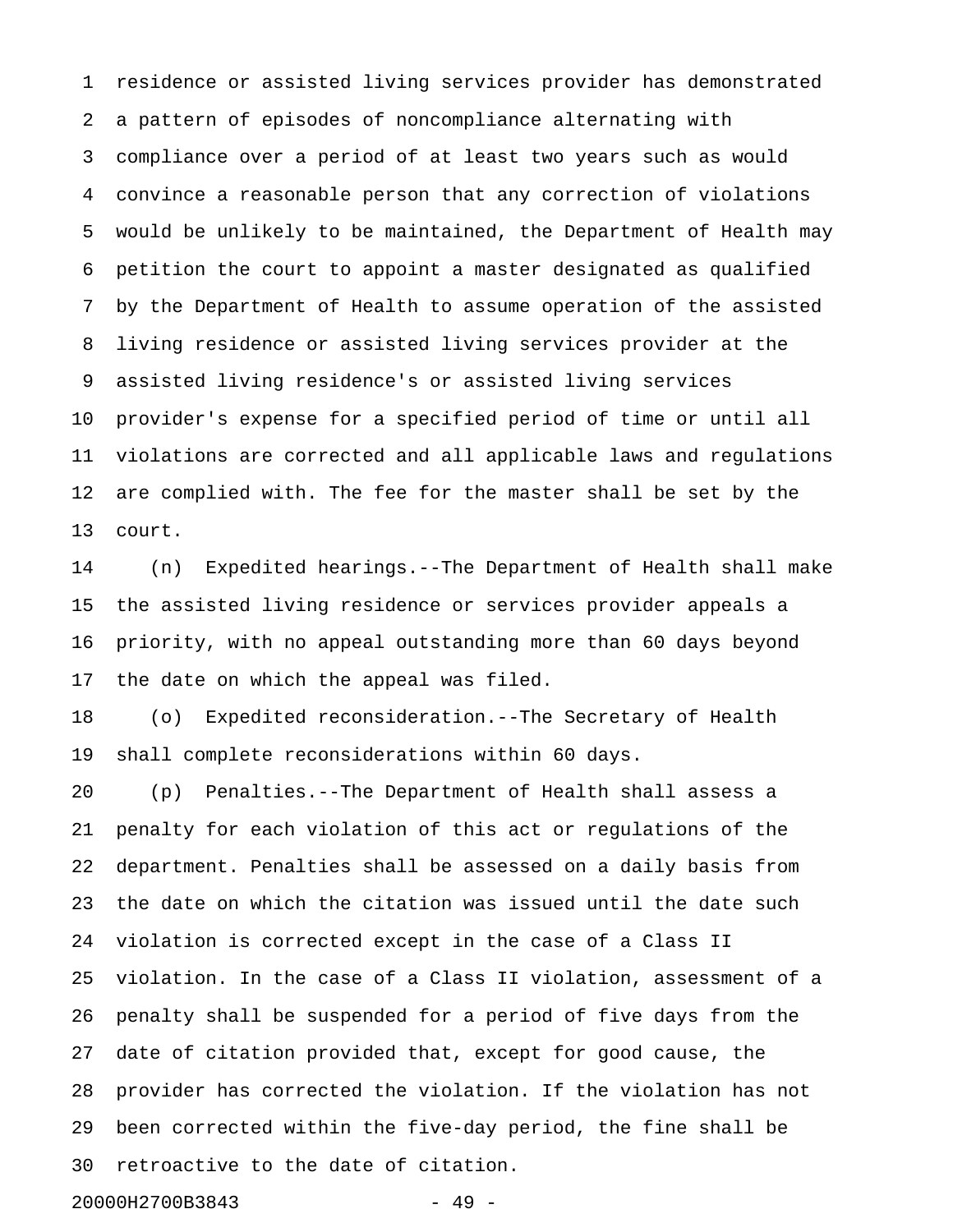1 (1) The amount of penalties shall be as follows:

2 (i) The Department of Health shall assess a minimum 3 penalty of \$50 per consumer per day for each Class I 4 violation.

5 (ii) The Department of Health shall assess a minimum 6 penalty of \$15 per consumer per day, up to a maximum of 7 \$40 per consumer per day, for each Class II violation.

8 (iii) There shall be no monetary penalty for Class 9 III violations unless the provider fails to correct the 10 Class III violation within 15 days. Failure to correct 11 the violation within 15 days may result in an assessment 12 of up to \$10 per consumer per day for each Class III 13 violation, retroactive to the date of citation.

14 (iv) An assisted living residence found to be 15 operating without a license shall be assessed a penalty 16 of \$1000. If, after 14 days, a provider of an assisted 17 living residence cited for operating without a license 18 fails to file an application for a license, the 19 Department of Health shall assess an additional \$50 for 20 each consumer for each day in which the assisted living 21 residence fails to makes such application.

22 (v) An assisted living services provider shall be 23 charged \$500 per day for each Class I violation, between 24 \$200 and \$400 per day for each Class II violation and 25 \$100 per day per Class III violation in accordance with a 26 time frame as that in paragraph (3).

27 (2) A provider charged with a violation of this act 28 shall have 30 days to pay the assessed penalty in full, or, 29 if the provider wishes to contest either the amount of the 30 penalty or the fact of the violation, the party shall forward 20000H2700B3843 - 50 -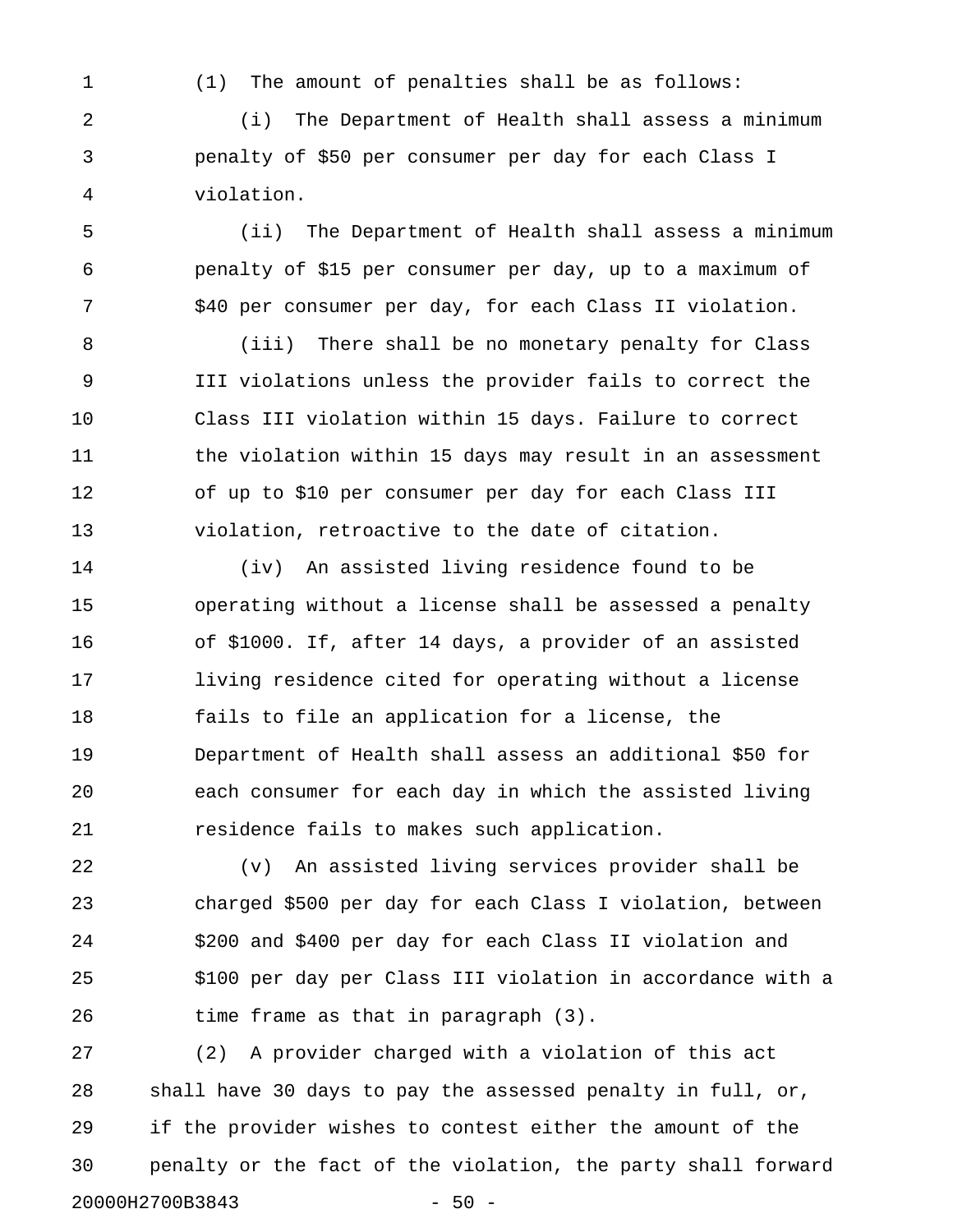1 the assessed penalty to the Department of Health for 2 placement in the assisted living trust account.

3 (i) If, through administrative hearing or judicial 4 review of the proposed penalty, it is determined that no 5 violation occurred or that the amount of the penalty 6 should be reduced, the Secretary of Health shall within 7 30 days remit the appropriate amount to the provider with 8 any interest accumulated by the escrow deposit.

9 (ii) Failure to forward the payment to the 10 Department of Health within 30 days shall result in a 11 waiver of rights to contest the fact of the violation or 12 the amount of the penalty.

13 (iii) The amount assessed after administrative 14 hearing or a waiver of the administrative hearing shall 15 be payable to the Commonwealth's Assisted Living Trust 16 Account and shall be collectible in any manner provided 17 by law for the collection of debts. If any provider 18 liable to pay such penalty neglects or refuses to pay the 19 same after demand, such failure to pay shall constitute a 20 judgment in favor of the Commonwealth in the amount of 21 the penalty, together with the interest and any costs 22 that may accrue.

23 (3) Money collected by the Department of Health under 24 this section shall be placed in the assisted living trust 25 account and shall be first used to defray the expenses 26 incurred by consumers relocated under this act. Any moneys 27 remaining in this account shall annually be remitted to the 28 Department of Health for enforcing the provisions of this 29 act. Fines collected pursuant to this act shall not be 30 subject to the provisions of 42 Pa.C.S. § 3733 (relating to 20000H2700B3843 - 51 -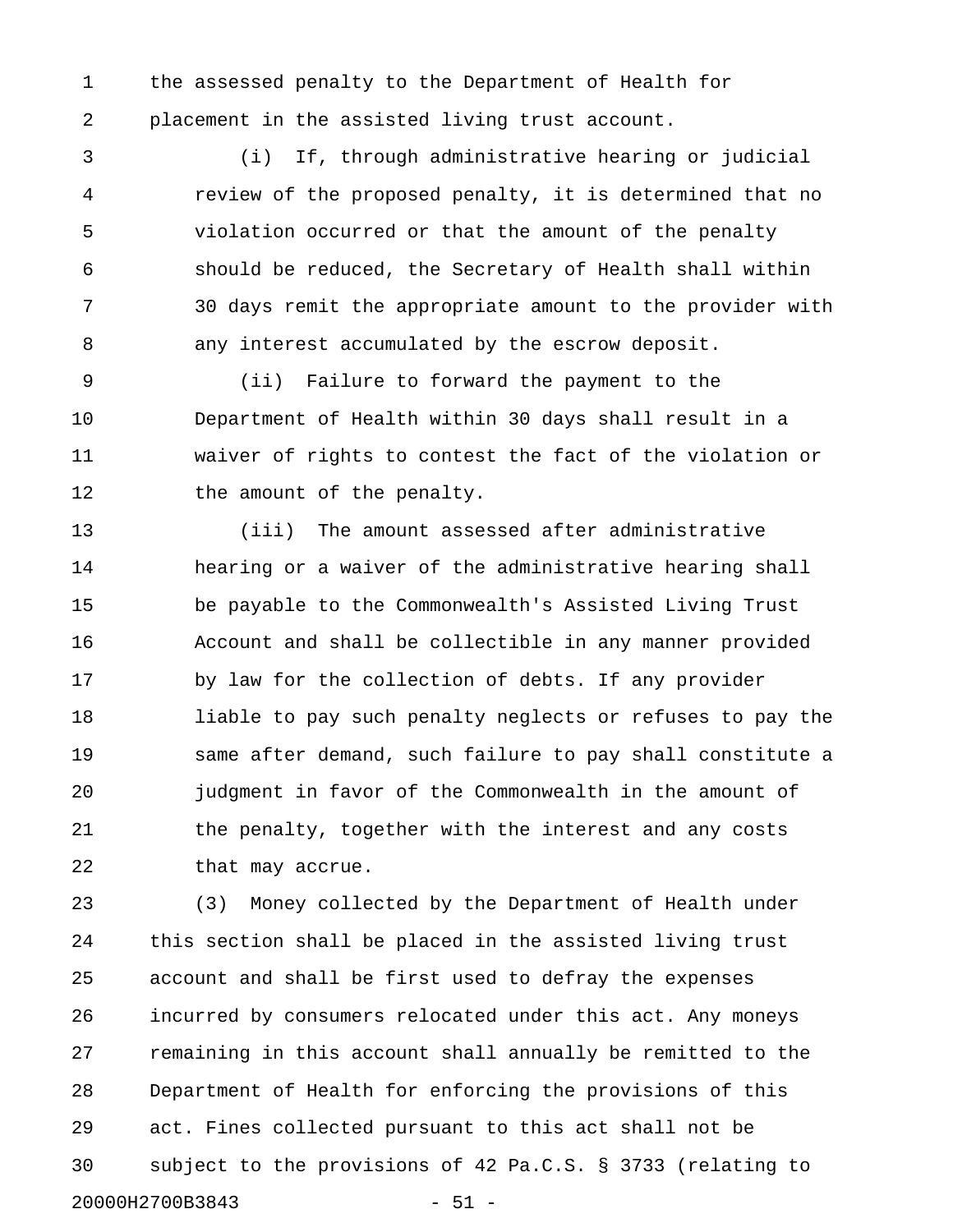1 deposits into account).

2 (q) Revocation or nonrenewal of license.--

3 (1) The Department of Health shall temporarily revoke 4 the license of or appoint a master to manage and operate an 5 assisted living residence or assisted living provider if, 6 without good cause, one or more Class I violations remain 7 uncorrected 24 hours after the assisted living residence or 8 assisted living services provider has been cited for such 9 violation or if, without good cause, one or more Class II 10 violations remain uncorrected 15 days after being cited for 11 violation. Correction of violations shall be demonstrated by 12 documentation of compliance. Where necessary, reinspections 13 shall occur 15 days after citation to determine whether the 14 violation has been corrected.

15 (2) Upon the revocation of a license pursuant to this 16 subsection, all consumers shall be relocated.

17 (3) The revocation may terminate upon the Department of 18 Health's determination that violations are corrected.

19 (4) If, after three months, the Department of Health 20 does not issue a new license for an assisted living residence 21 or assisted living services provider license revoked pursuant 22 to this section:

23 (i) Such revocation or nonrenewal pursuant to this 24 section shall be for a minimum period of five years.

25 (ii) No provider of an assisted living residence or 26 assisted living services provider who has had a license 27 revoked or not renewed pursuant to this section shall be 28 allowed to operate or staff or hold an interest in an 29 assisted living residence that applies for a license for 30 a period of five years after such revocation or

20000H2700B3843 - 52 -